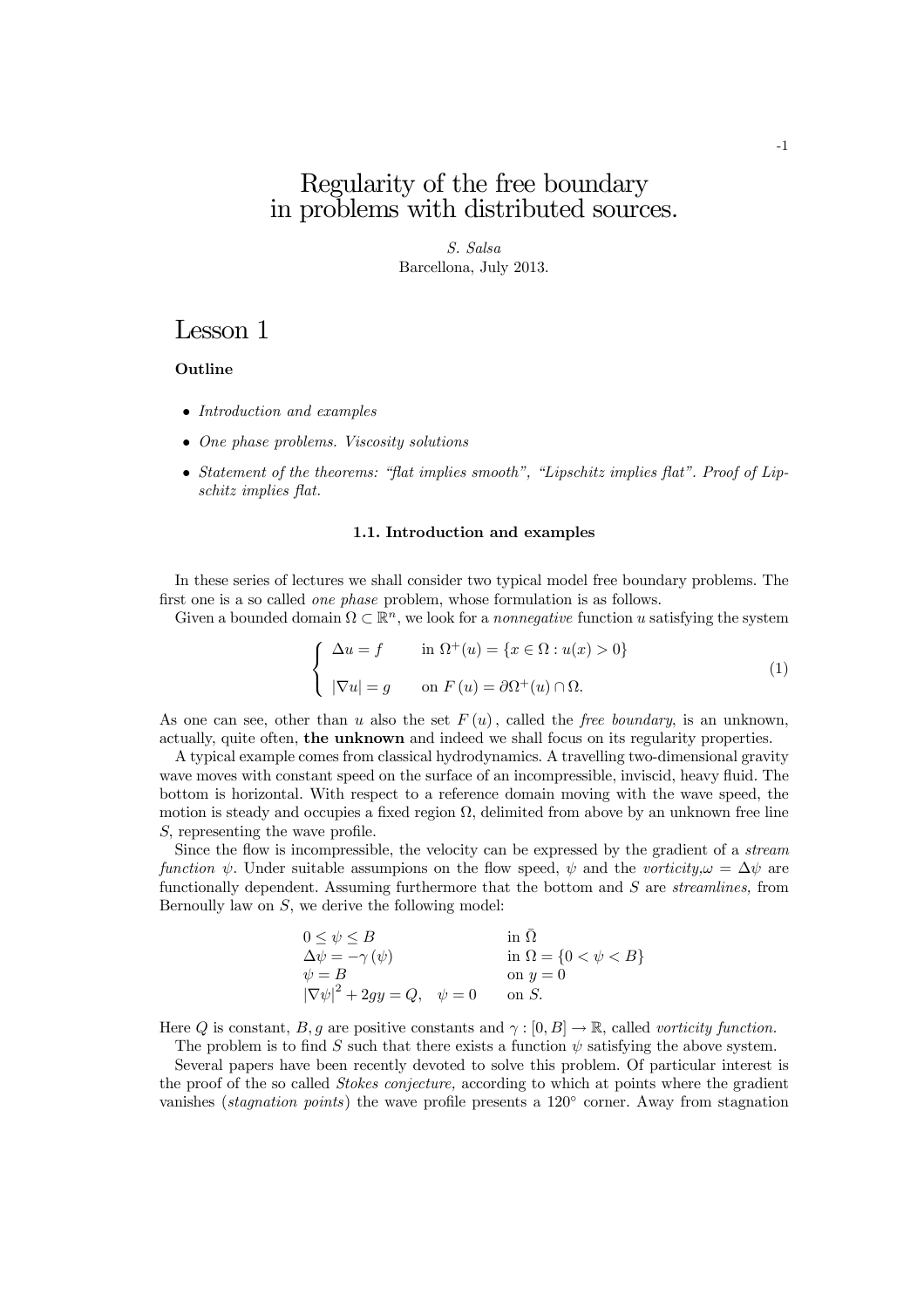points the free boundary is Lipschitz and moreover  $Q - 2gy > 0$ . We refer to [V] and the reference therein, for more details and known results. Among the various problems left open there was the regularity of  $S$  away from stagnation points. The answer is given in  $[D]$ , where the author shows that in this regions  $S$  is a smooth curve.

The second model is a two phase problem:

$$
\begin{cases}\n\Delta u = f, & \text{in } \Omega^+(u) \cup \Omega^-(u) \\
(u_\nu^+)^2 - (u_\nu^-)^2 = 1 & \text{on } F(u).\n\end{cases}
$$
\n(2)

Here

 $\Omega^+(u) = \{x \in \Omega : u(x) > 0\}, \quad \Omega^-(u) = \{x \in \Omega : u(x) \le 0\}^\circ,$ 

and  $u_{\nu}^{+}$  and  $u_{\nu}^{-}$  denote the normal derivatives in the inward direction to  $\Omega^{+}(u)$  and  $\Omega^{-}(u)$ respectively.

A significant eample in 2-d is the so called Prantl-Batchelor flow. A bounded domain is delimited by two simple cloded curves  $\gamma$ , Γ. Let  $\Omega_1, \Omega_2$  be as in figure below.





For given constant  $\mu < 0, \omega > 0$ , consider functions  $\psi_1, \psi_1$  satisfying

$$
\Delta\psi_1=0\ \ \text{in}\ \Omega_1,\quad \psi_1=0\ \text{on}\ \gamma,\ \psi_1=\mu\ \text{on}\ \Gamma,
$$

$$
\Delta \psi_2 = \omega \text{ in } \Omega_2, \quad \psi_2 = 0 \text{ on } \gamma.
$$

The two functions  $\psi_1, \psi_1$  are interpreted as stream functions of an irrotational flow in  $\Omega_1$  and of a constant vorticity flow in  $\Omega_2$ . In the model proposed by Batchelor, coming by limit of large Reynold number in the steady Navier-Stokes equation, is hypothesized a flow of this type in which there is a jump in the tangential velocity along  $\gamma$ , namely

$$
|\nabla \psi_1|^2 - |\nabla \psi_1|^2 = \sigma
$$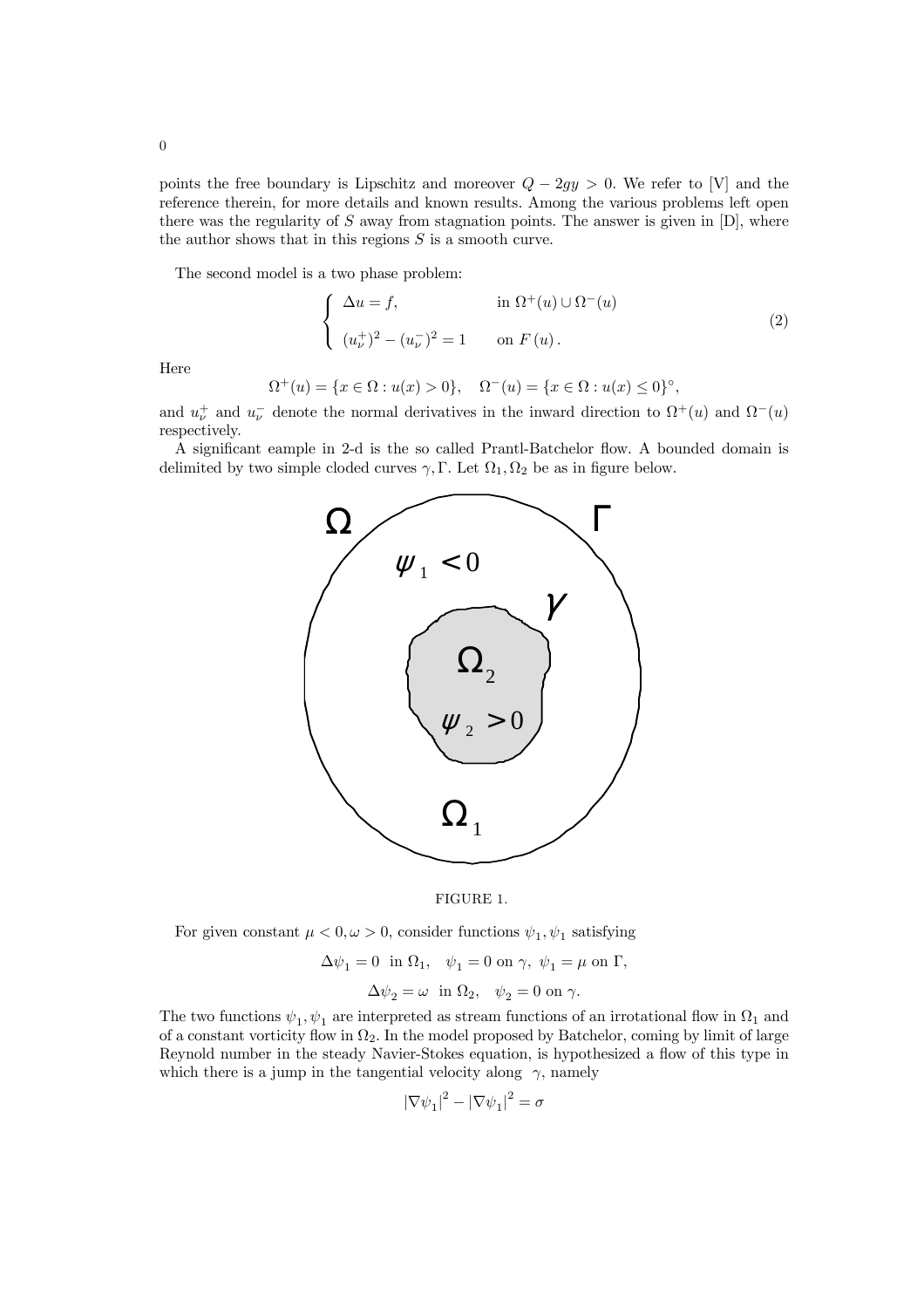for some positive constant. In this problem  $\gamma$  is to be determined and plays the role of a free boundary.

There is no satisfactory theory for this problem. Viscosity solutions (see Lesson 4) are Lipschitz across  $\gamma$  as shown in [CJK], but neither existence nor regularity is known (uniqueness fails already in the radial case, where two explicit solution can be found).

Here we shall prove that flat or Lipschitz free boundaries are smooth (see [DFS1]).

Similar problems comes from singular perturbation problems with forcing terms in flame propagation theory (see [LW]) or from magnetohydrodysamics as in [FL].

The homogeneous case  $f \equiv 0$  was settled in the classical works of Caffarelli [C1,C2]. A key step in these papers is the construction of a family of continuous supconvolution deformations that act as comparison subsolutions.

The results in [C1,C2] have been widely generalized to different classes of homogeneous elliptic problems.

In [D], De Silva introduced a new strategy to investigate inhomogeneous free boundary problems, motivated by a classical one phase problem in hydrodynamic. The first three lessons are devoted to the description of this technique.

In the last three lessons we extend this technique to two phase problems, describing the results in [DFS1]. Actually, in this paper, general second order uniformly elliptic linear operators with Hoelder coefficients operators are considered, with more general free boundary conditions. For the extension to fully nonlinear operators, see [DFS2].

#### 1.2. One phase problems. Viscosity solutions

Given a bounded domain  $\Omega \subset \mathbb{R}^n$ , we examine the following one phase problem:

$$
\begin{cases}\n\Delta u = f & \text{in } \Omega^+(u) = \{x \in \Omega : u(x) > 0\} \\
|\nabla u| = g & \text{on } F(u) = \partial \Omega^+(u) \cap \Omega\n\end{cases}
$$
\n(3)

where  $f \in C(\Omega) \cap L^{\infty}(\Omega)$  and  $g \in C^{0,\beta}(\Omega)$ ,  $g > 0$ .

By a classical subsolution (resp. super solution) of  $(3)$  we mean a function v such that  $v \in C^2(\Omega)$ ,  $\Delta v \ge f$  (resp.  $\le$ ) in  $\Omega^+(v)$  and  $|\nabla v| \ge g$  (resp.  $|\nabla v| \le g$ ) on  $F(v)$ , with  $|\nabla v| > 0.$ 

Strict inequalities correspond to *strict* sub and supersolutions. Note that  $v \in C^2(\Omega)$  but only its positive part plays a role on  $F(v)$ .

Viscosity sub/super solutions are defined in the usual way. Given  $u, \varphi \in C(\Omega)$ , we say that  $\varphi$  touches u by below (resp. above) at  $x_0 \in \Omega$  if  $u(x_0) = \varphi(x_0)$ , and

 $u(x) \ge \varphi(x)$  (resp.  $u(x) \le \varphi(x)$ ) in a neighborhood O of  $x_0$ .

If this inequality is strict in  $O \setminus \{x_0\}$ , we say that  $\varphi$  touches u strictly by below (resp. above).

Definition 1.1  $u \in C(\Omega)$ ,  $u \geq 0$  in  $\Omega$ , is a viscosity subsolution (supersolution) if the following conditions are satisfied:

i) if  $\varphi \in C^2(\Omega)$  and  $\varphi$  touches u by above (below) at  $x_0 \in \Omega^+(u)$  then  $\Delta \varphi(x_0) \ge f(x_0)$  $(\leq).$ 

*ii*) if  $\varphi \in C^2(\Omega)$  and  $\varphi^+$  touches u by above/below at  $x_0 \in F(u)$  with  $|\nabla \varphi(x_0)| > 0$ , then

$$
|\nabla \varphi(x_0)| \ge g(x_0) \quad (\ (\le)).
$$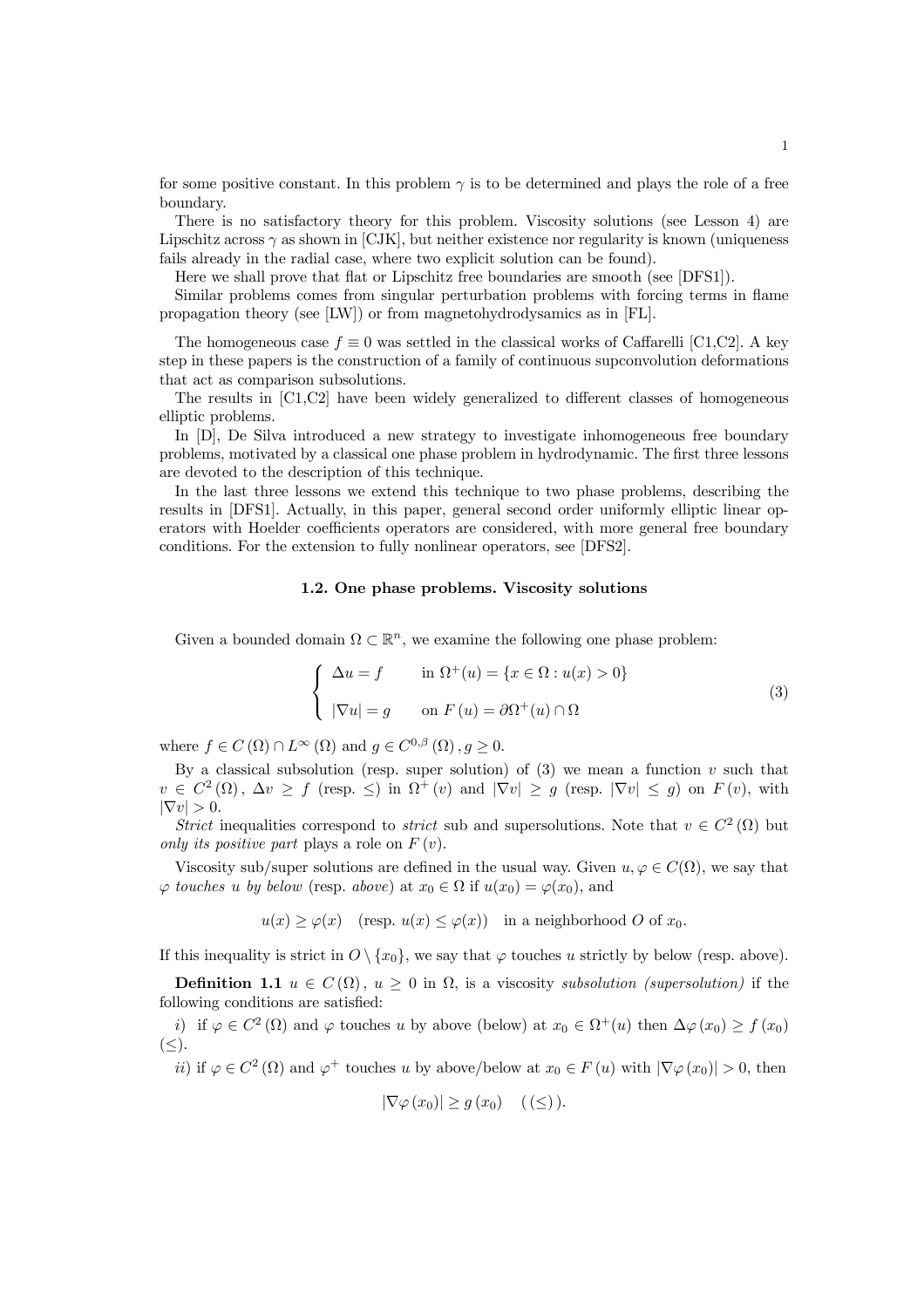We say that  $u$  is a viscosity solution if it is both a sub and a supersolution.

Notice that if v is a strict (classical) subsolution and  $v^+ \leq u$  in  $\Omega$ , then they cannot touch neither in  $\Omega^+(v)$  nor on  $F(v)$ , therefore:

**Lemma 1.1**. Let  $u, \varphi$  be a solution and a strict classical subsolution, respectively. If  $u \geq \varphi^+$ in  $\Omega$  then  $u > \varphi^+$  in  $\Omega^+(\varphi) \cup F(\varphi)$ .

## 1.3 Statement of the main theorems. Proof of Lipschitz implies  $C^{1,\alpha}$

The flatness condition we impose is that the graph of  $u$  in  $B_1$  is trapped between two hyperplane at distance  $\varepsilon$ : for some unit vector  $\nu$ ,

$$
(x \cdot \nu - \varepsilon)^{+} \le u(x) \le (x \cdot \nu + \varepsilon)^{+} \quad \text{in } B_1.
$$
 (4)

If (4) holds, we say that the graph of u is  $\varepsilon$ −flat in  $B_1$  in the direction  $\nu$ . The main theorems are the following two (see [D]). A constant depending only on n,  $||f||_{L^{\infty}(B_1)}$  and on the Hölder norm of g is called *universal*.

**Theorem 1.2** (Flatness implies  $C^{1,\alpha}$ ). Let u be a viscosity solution of our f.b.p in  $B_1$ . Assume that  $0 \in F(u)$ ,  $g(0) = 1$ . Then, there is a universal constant  $\overline{\varepsilon} > 0$  such that if the graph of u is  $\bar{\varepsilon}-$ flat in  $B_1$  in the direction  $e_n$  and

$$
||f||_{L^{\infty}(B_1)} \leq \overline{\varepsilon}, \ [g]_{C^{0,\beta}(B_1)} \leq \overline{\varepsilon},
$$

then  $F(u)$  is  $C^{1,\alpha}$  in  $B_{1/2}$ .

As a consequence of Theorem 1.2 we prove that Lipschitz free boundaries are  $C^{1,\alpha}$ . Namely:

**Theorem 1.3** (Lipschitz implies  $C^{1,\alpha}$ ). Let u be a viscosity solution of our f.b.p in  $B_1$ . Assume that  $0 \in F(u)$ ,  $g(0) = 1$ . If  $F(u)$  is a Lipschitz graph in  $B_1$  then  $F(u)$  is  $C^{1,\alpha}$  in  $B_{1/2}.$ 

Proof of Theorem 1.3.

For the proof of Theorem 1.3 we need the following consequence of [C1]. Let  $u_0 \ge 0$  be a global Lipschitz solution of

$$
\begin{cases}\n\Delta u_0 = 0 & \text{in } \{x \in \mathbb{R}^n : u_0(x) > 0\} \\
|\nabla u_0| = 1 & \text{on } F(u_0).\n\end{cases}
$$
\n(5)

If  $F(u_0)$  is a (global) Lipschitz graph, then up to a rotation,  $u_0(x) = x_n^+$ .

**Lemma 1.4** (Lipschitz continuity and nondegeneracy). Let u be as in Theorem 1.3. Assume that

$$
||f||_{L^{\infty}(B_1)} \leq \bar{\varepsilon}, \ ||g-1||_{L^{\infty}(B_1)} \leq \bar{\varepsilon}, \tag{6}
$$

for  $\bar{\varepsilon}$  small, universal. Then

$$
c_0 d(x) \le u(x) \le C_0 d(x) \qquad \forall x \in B_{1/2}^+(u)
$$

with  $d(x) = \text{dist}(x, F(u))$ ,  $c_0$ ,  $C_0$  positive, universal.

2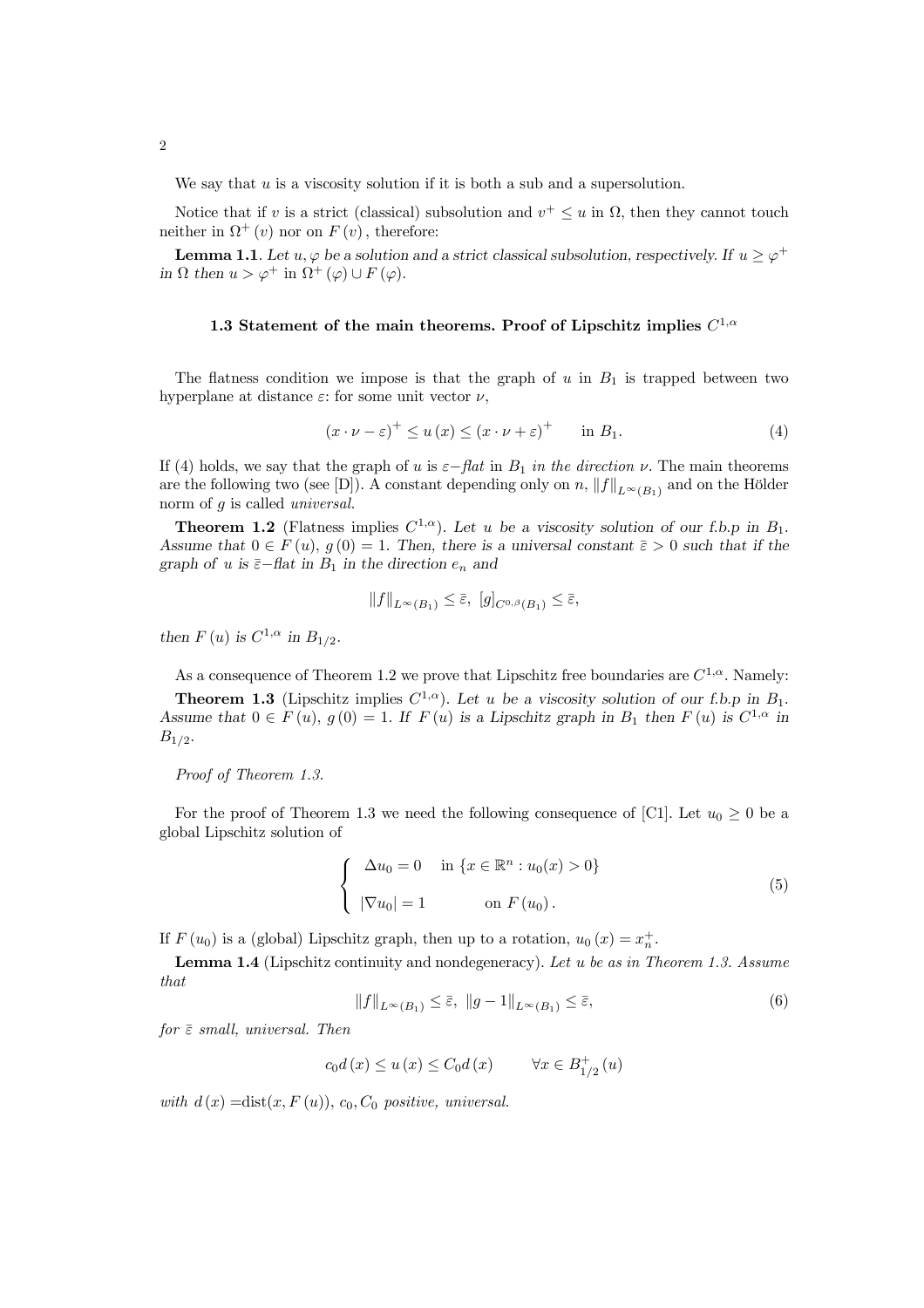*Proof.* Let  $x_0 \in B_{1/2}^+(u)$ ,  $d_0 = d(x_0)$  and  $y_0 \in F(u)$  such that  $d(x_0) = |x_0 = y_0|$ . Set

$$
w(z) = \frac{u (d_0 (z + x_0))}{d_0}
$$
  $z \in B_{1/d_0} (0).$ 

Then w satisfies (3) with right hand side  $\tilde{f}(z) = d_0 f(d_0 (z + x_0))$  and free boundary condition  $|\nabla w(z)| = \tilde{g}(z) = g(d_0(z + x_0)).$ 

We show that

$$
c_0 \leq w(0) \leq C_0.
$$

Suppose  $w(0) > C_0$ , with  $C_0$  to be chosen.

By Harnack inequality, in  $B_{1/2}$  we get

$$
w(z) \ge c \left\{ w(0) - c_1 \|f\|_{L^{\infty}(B_1)} \right\} \ge c \left\{ w(0) - c_1 \overline{\varepsilon} \right\} \ge C_1 w(0).
$$

Define

$$
G(z) = C\left(|z|^{-\gamma} - 1\right).
$$

We have  $G = 0$  on  $\partial B_1$  and we choose C such that  $G = 1$  on  $\partial B_{1/2}$ . In the anulus  $A = B_1 \backslash \bar{B}_{1/2}$  we have

$$
\Delta G\left(z\right) = C\left|z\right|^{-\gamma-2}\left\{-\gamma n + \gamma \left(\gamma + 2\right)\right\} \ge \bar{\varepsilon}
$$

if  $\gamma$  is large enough.

Let  $v(z) \equiv C_1 w(0) G(z)$ . We have  $(w(0) > C_0)$ 

$$
\Delta v(z) \geq C_1 w(0) \bar{z} > \tilde{f}(z).
$$

Then the maximum principle gives

$$
w(z) \ge v(z) \equiv C_1 w(0) G(z) \quad \text{in } A
$$

At the point  $z_0 = \partial B_1 \cap F(w)$  corresponding to y<sub>0</sub>, both w and v vanish. Since  $\Delta v(z) \ge$  $C_1w(0)\bar{\varepsilon} > \tilde{f}(z)$  we must have at z a supersolution condition, or

$$
\gamma CC_1 w(0) = |\nabla v(z_0)| \le \tilde{g}(z_0) \le 1 + \bar{\varepsilon} < 2
$$

which contradicts  $w(0) > C_0$  if  $C_0$  is large enough. This proves the upper bound.

To prove the lower bound, let

$$
G_0(z) = \eta (1 - G(z))
$$

and choose  $\eta$  to make  $G_0$  a *strict supersolution* on  $\partial B_{1/2}$ , precisely

$$
|\nabla G_0| < 1 - \bar{\varepsilon}.
$$

We may assume that  $F(u) = \{x_n = \psi(x')\}$  and that  $Lip(\psi) \leq 1$ . Then, in the rescaled situation, we have:  $w \equiv 0$  in  $B_1(-e_n)$ . Thus  $G_0(z + e_n) \geq w(z)$  there.

Slide the graph of  $G_0(z + e_n)$  along  $e_n$  until it touches the graph of w (from above). Since  $G_0$  is a strict supersolution to our f.b.p., the touching point  $\bar{z}$  can only occur at the level  $\eta$  in the positive phase of u and  $|\bar{z}| \leq C(L)$ .

Note that  $\bar{d} = \text{dist}(\bar{z}, F(w)) \leq 1$ . On the other hand, since w is Lipschitz continuous, we have

$$
w\left(\bar{z}\right) = \eta \le C\bar{d}
$$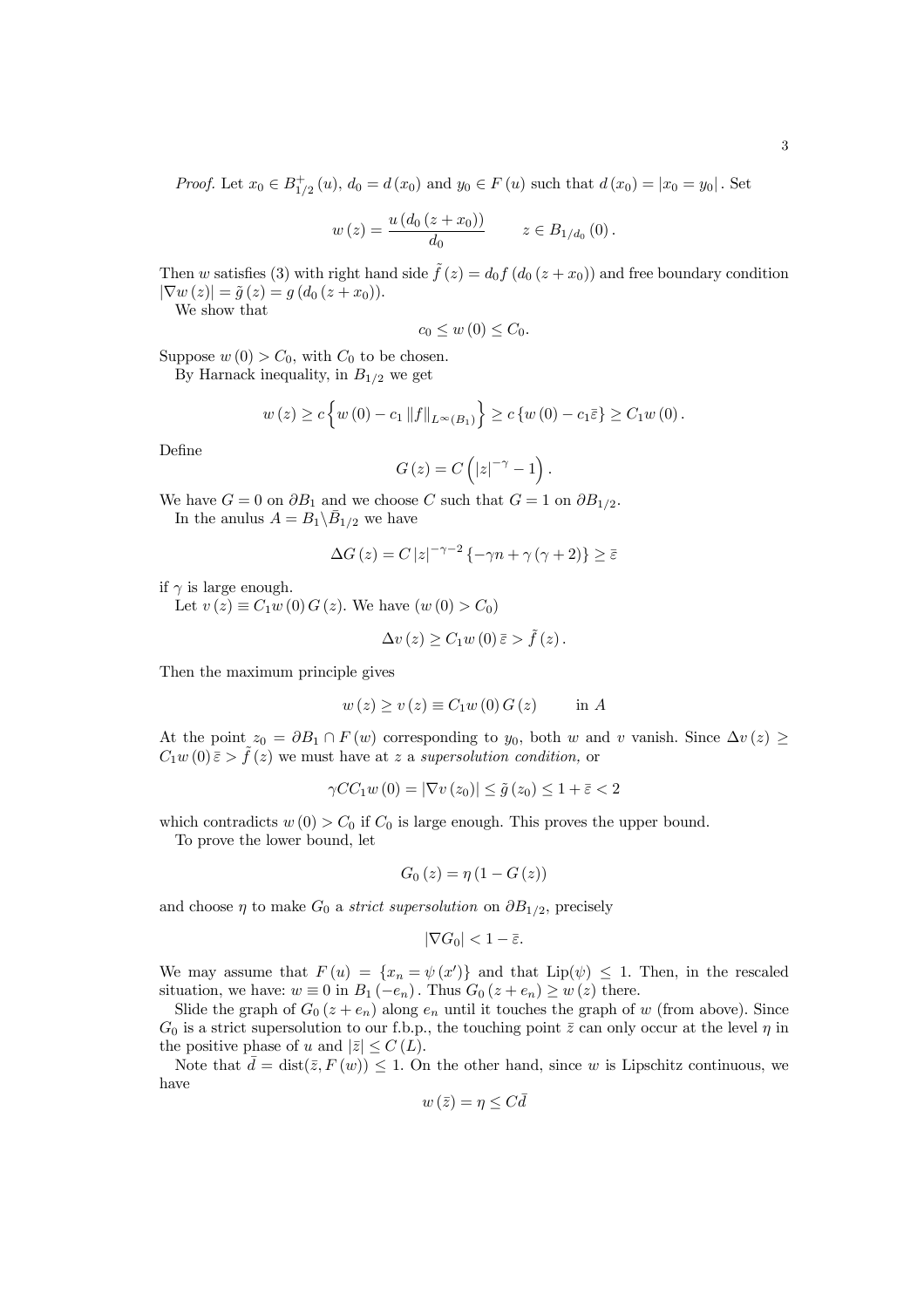so that

$$
\bar{d} \sim 1.
$$

Since  $F(w)$  is Lipschitz, we can costruct a Harnack chain with balls of radius comparable to 1, connecting 0 and  $\bar{z}$ .

Harnack inequality gives, for  $\bar{\varepsilon}$  small,  $w(0) \geq c\eta \equiv c_0$ .  $\Box$ 

We are now ready to prove Theorem 1.3. Consider the blow-up sequence

$$
u_k(x) = \frac{u(\rho_k x)}{\rho_k}
$$

with  $\rho_k \to 0$  as  $k \to \infty$ . Each  $u_k$  is a solution of our f.b.p. with  $f_k(x) = \rho_k f(\rho_k x)$  and  $g_k = g_k(\rho_k x)$ . For k large, in  $B_1$  we have

$$
||f_k||_{L^{\infty}(B_1)} \leq \rho_k ||f||_{L^{\infty}(B_1)} \leq \bar{\varepsilon}
$$

and

$$
|g_k(x) - 1| = |g(\rho_k x) - g(0)| \le \rho_k^{\beta} [g]_{0,\beta} \le \overline{\varepsilon}
$$

so that (6) are satisfied.

From Lemma 1.4 (up to passing to a subsequence) we deduce that.

- 1.  $u_k \to u_0$  in  $C^{0,\alpha}_{loc}(\mathbb{R}^n)$  for all  $0 < \alpha < 1$  (by uniform Lipschitz continuity);
- 2.  $\partial \{u_k > 0\} \rightarrow \partial \{u_0 > 0\}$  locally in Haussdorf distance<sup>1</sup> (by nondegeneracy).<sup>2</sup>

Now,  $u_0$  is a global Lipschitz solution of (5) and  $F(u_0)$  is a global Lipschitz graph.

We infer that, up to a rotation,  $u_0(x) = x_n^+$ . This implies that, say, in  $B_{1/2}$ , for k large enough,  $u_k$  is  $\bar{\varepsilon}$  flat in the  $e_n$  direction.

The conclusion follows from Theorem 1.2  $\Box$ 

 $d^H (K_1, K_2) = \inf \{ \alpha > 0, K_1 \subset N_\alpha (K_2) \text{ and } K_2 \subset N_\alpha (K_1) \}$ 

where

$$
N_{\alpha}(K) = \{x \in \mathbb{R}^{n}; d(x, K) \leq \alpha\}.
$$

Equivalently,

$$
d^{H}(K_{1}, K_{2}) = ||d(x, K_{1}) - d(x, K_{2})||_{L^{\infty}(\mathbb{R}^{n})}.
$$

<sup>2</sup> Suppose that a ball  $\bar{B}_r$  does not intersect  $F(u_0)$ . Then either  $u_0 > 0$  or  $u \equiv 0$  in  $\bar{B}_r$ . In the first case,  $u_k > 0$  in  $\bar{B}_r$  so that  $\bar{B}_{r/2}$  does not intersects  $F(u_k)$  for k large. In the second case,  $u_k^+ \leq \sigma$  for any chosen  $\sigma > 0$ , if k is large. Thus, by nondegeneracy,  $\bar{B}_{r/2}$  still does not intersects  $F(u_k)$  for k large.

Conversely, if  $\bar{B}_r$  does not intersect  $F(u_k)$  for any large k, then either  $u_k > 0$  or  $u_k \equiv 0$  in  $\bar{B}_r$ . In the first case,  $u_k$  is harmonic in  $B_r$  so that  $u_0$  is harmonic too. Hence,  $u_0 > 0$  or  $u_0 \equiv 0$  in  $B_r$  and  $B_r$  does not intersects  $F(u_0)$ . In the second case,  $u_0 \equiv 0$  in  $B_r$  and again  $B_r$  does not intersects  $F(u_0)$ .

<sup>&</sup>lt;sup>1</sup>If  $K_1, K_2$  are two compact sets, their Hausdorff distance is defined by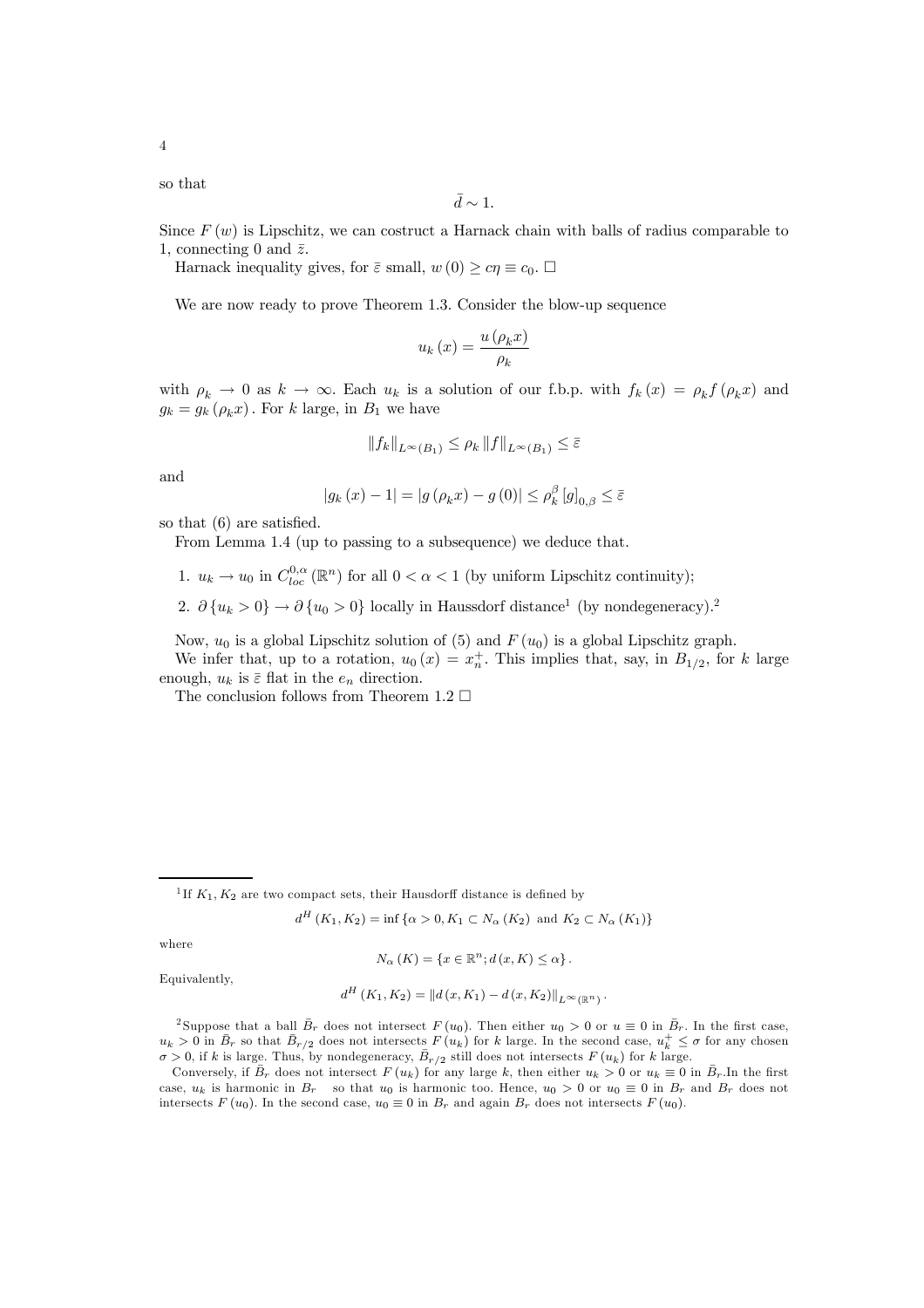# Lesson 2

## **Outline**

- Flat implies smooth. De Silva strategy
- The basic Harnack inequality

#### 2.1 Flat implies smooth. De Silva strategy

The proof of Theorem 1.2 goes along 3 main steps.

1. Consider the normalized function

$$
\tilde{u}_{\varepsilon}\left(x\right) = \frac{u\left(x\right) - x_n}{\varepsilon} \qquad \qquad \varepsilon \leq \bar{\varepsilon}
$$

and prove a *Harnack inequality* implying that  $\tilde{u}_{\varepsilon}$  has a uniform Holder modulus of continuity at each point  $x_0 \in \Omega^+$  (u)  $\cup F(u)$  outside a ball  $B_{\varepsilon/\bar{\varepsilon}}(x_0)$ .

2. A basic geometric improvement of flatness, from

$$
(x_n - \varepsilon)^+ \le u(x) \le (x_n + \varepsilon)^+ \quad \text{in } B_1
$$

to

$$
(x \cdot \nu - r\varepsilon/2)^{+} \le u(x) \le (x \cdot \nu + r\varepsilon/2)^{+} \quad \text{in } B_r \tag{7}
$$

for  $r \leq r_0$ , universal,  $\varepsilon \leq \varepsilon_0(r)$  and moreover

 $|\nu - e_n|$  <  $C_{\varepsilon}$ .

In this step, a contradiction argument leads to a sequence of normalized  $\tilde{u}_{\varepsilon_k}$  converging, locally uniformly thanks to step 1, to a solution  $\tilde{u}$  of a *Neumann problem* in a half ball, which is, in practice, a linearization of the original f.b.p.. The regularity properties of  $\tilde{u}$ are transferred to  $\tilde{u}_{\varepsilon_k}$  for k large, giving a contradiction.

3. Iteration of step 2 gives, for  $r = \bar{r}$ , suitably chosen and  $\varepsilon_k = 2^{-k} \varepsilon_0(\bar{r})$ ,

$$
(x \cdot \nu_k - \bar{r}^k \varepsilon_k)^+ \le u(x) \le (x \cdot \nu_k + \bar{r}^k \varepsilon_k)^+ \quad \text{in } B_{\bar{r}^k}
$$

with  $|\nu_{k+1} - \nu_k| \leq C \varepsilon_k$ . This implies that  $F(u)$  is  $C^{1,\alpha}$  at the origin. Repeating the procedure for points in a neighborhood of  $x = 0$ , since all estimates are universal, we conclude that there exists a unit vector  $\nu_{\infty}$  and  $C > 0$ ,  $\alpha \in (0, 1)$  both universal, such that, in the coordinate system  $e_1, ..., e_{n-1}, \nu_{\infty}, \nu_{\infty} \perp e_j, e_j \cdot e_k = \delta_{jk}, F(u)$  is a graph,  $C^{1,\alpha}$  graph, say  $x_n = f(x')$ , with  $f(0') = 0$  and

$$
|f(x') - \nu_{\infty} \cdot x'| \leq C |x'|^{1+\alpha}
$$

in a neighborhood of  $x = 0$ .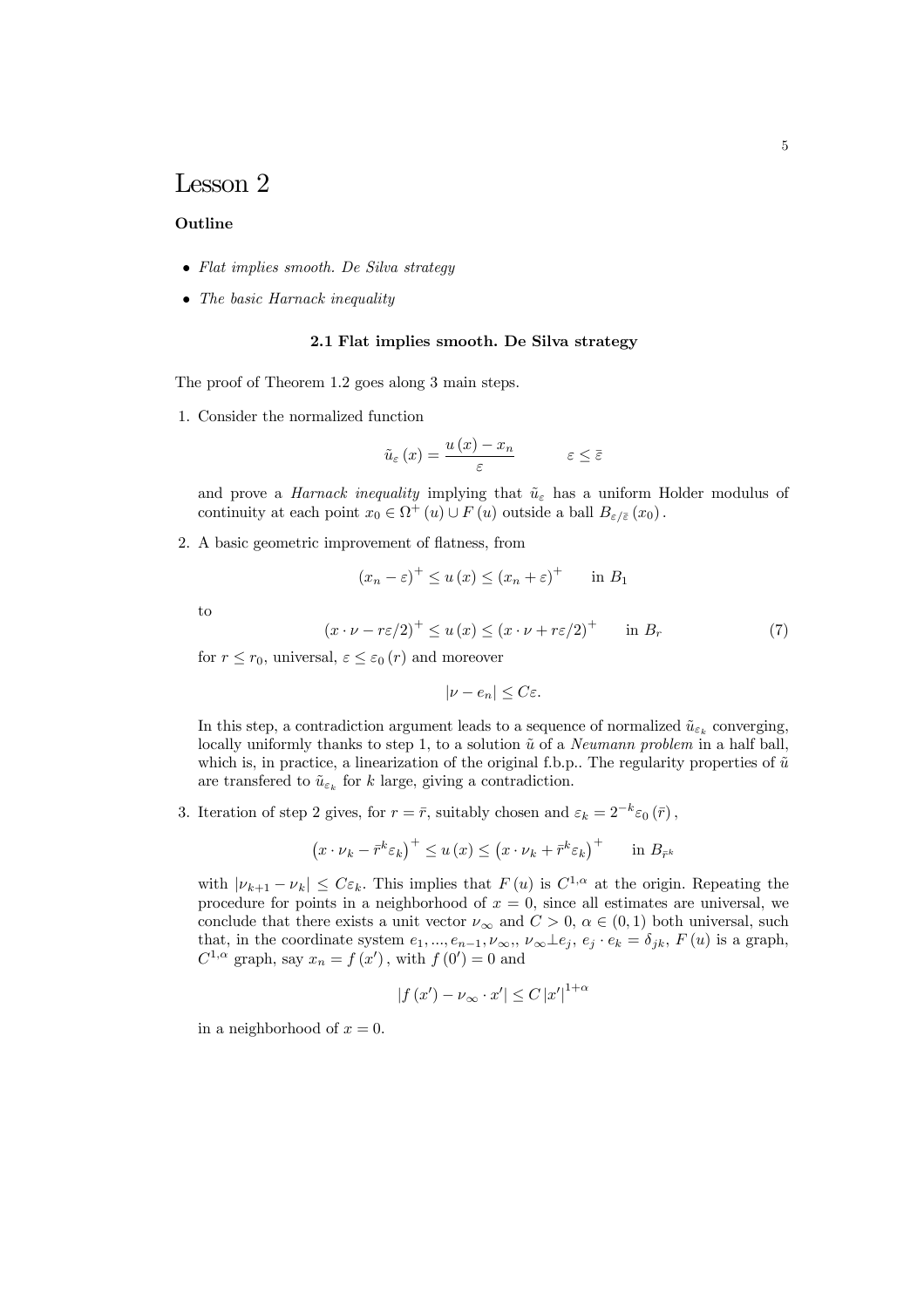

FIGURE 2. Improvement of flatness

## 2.2 The basic Harnack inequality

**Theorem 2.1** (Harnack inequality). Let u be a viscosity solution of our f.b.p in  $\Omega$ . There exists a universal  $\bar{\varepsilon}$  such that if  $\varepsilon \leq \bar{\varepsilon}$ ,

$$
||f||_{L^{\infty}(\Omega)} \leq \varepsilon^2, ||g-1||_{L^{\infty}(\Omega)} \leq \varepsilon^2,
$$

and, for some  $x_0 \in \Omega^+$   $(u) \cup F(u)$ ,

$$
(x_n + a_0)^+ \le u(x) \le (x_n + b_0)^+ \quad \text{in } B_r(x_0) \subset \Omega \tag{8}
$$

with

$$
0 < b_0 - a_0 \leq \varepsilon r
$$

then

$$
(x_n + a_1)^+ \le u(x) \le (x_n + b_1)^+
$$
 in  $B_{r/20}(x_0)$ 

with

$$
a_0 \le a_1 \le b_1 \le b_0
$$
,  $b_1 - a_1 \le (1 - c) \varepsilon r$ ,

and  $0 < c < 1$ , universal.

Corollary 2.2. Let  $r = 1$  in (8). Then, the function

$$
\tilde{u}_{\varepsilon}\left(x\right) = \frac{u\left(x\right) - x_n}{\varepsilon} \qquad \qquad \varepsilon \leq \bar{\varepsilon}
$$

satisfies

$$
\left|\tilde{u}_{\varepsilon}\left(x\right)-\tilde{u}_{\varepsilon}\left(x_0\right)\right| \leq C\left|x-x_0\right|^\gamma
$$

for all  $x \in B_1(x_0) \cap [\Omega^+(u) \cup F(u)]$  such that  $|x - x_0| \ge \varepsilon/\overline{\varepsilon}$ .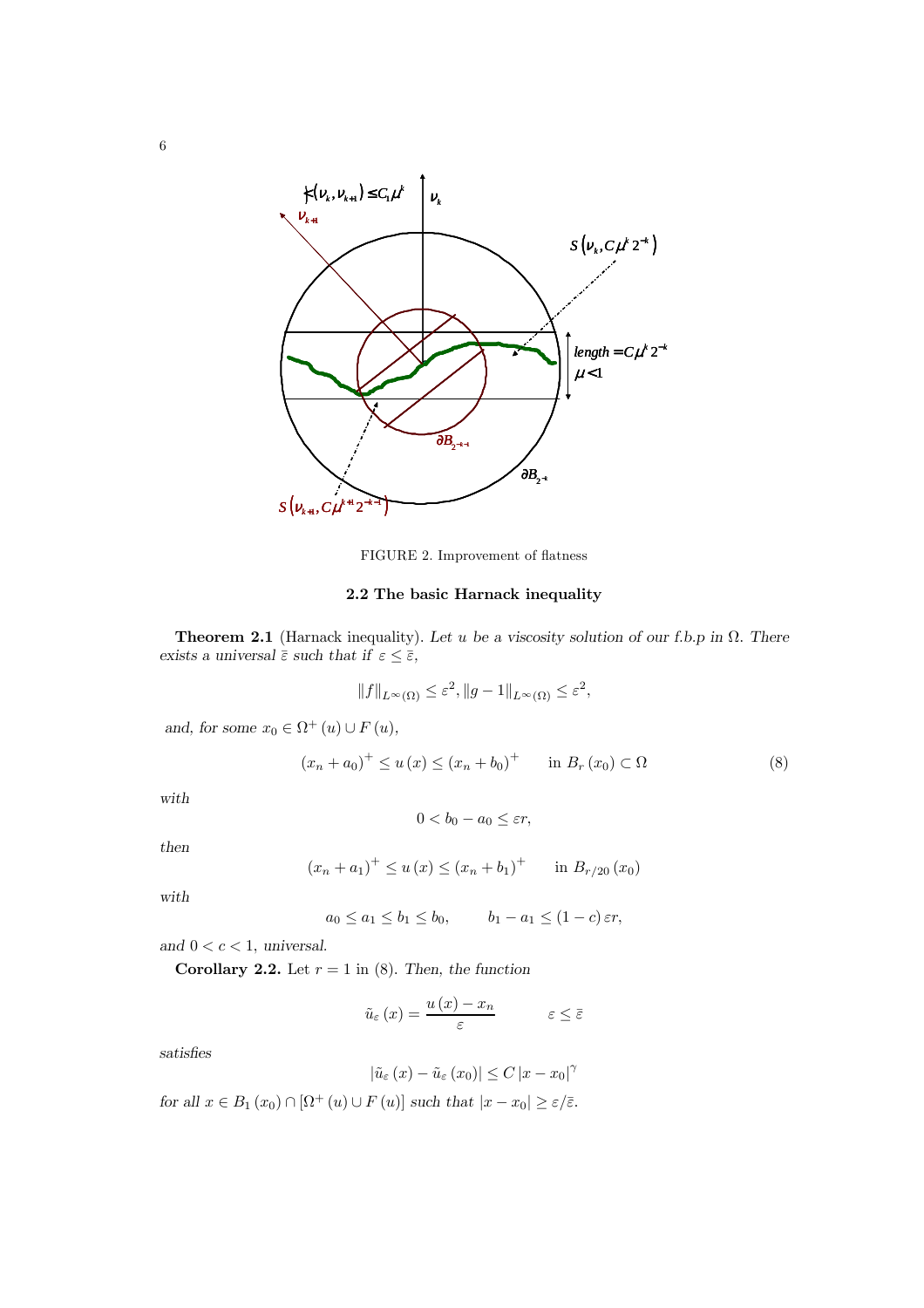Proof. From Theorem 2.1, we have

$$
(x_n + a_1)^+ \le u(x) \le (x_n + b_1)^+
$$
 in  $B_{1/20}(x_0)$ 

with

$$
a_0 \le a_1 \le b_1 \le b_0, \qquad b_1 - a_1 \le (1 - c) \varepsilon.
$$

We reapply Theorem 2.1, with  $r = 1/20$ . To do this we must have

$$
b_1 - a_1 \le \varepsilon'/20 \qquad \varepsilon' \le \bar{\varepsilon}.
$$

We have

$$
b_1 - a_1 \le 20 (1 - c) \,\varepsilon / 20 \equiv \varepsilon' / 20
$$

and we require

$$
\varepsilon' = 20 (1 - c) \, \varepsilon \leq \bar{\varepsilon}.
$$

Theorem 2.1 gives

$$
(x_n + a_2)^+ \le u(x) \le (x_n + b_2)^+
$$
 in  $B_{1/20^2}(x_0)$ 

with

$$
a_0 \le a_1 \le a_2 \le b_2 \le b_1 \le b_0,
$$

and

$$
b_2 - a_2 \le (1 - c) \varepsilon'/20 = (1 - c)^2 \varepsilon.
$$

Iterating, we get

$$
(x_n + a_m)^+ \le u(x) \le (x_n + b_m)^+ \quad \text{in } B_{1/20^m}(x_0)
$$
 (9)

with

as long as

$$
b_m - a_m \le (1 - c)^m \varepsilon
$$

$$
20^m \left(1 - c\right)^m \varepsilon \le \bar{\varepsilon}
$$

or

$$
20^{-m} (1 - c)^{-m} \ge \frac{\varepsilon}{\bar{\varepsilon}}.
$$

Set  $|x-x_0|^m \sim r_m = 20^{-m}$  and  $(1-c) = 20^{-\gamma}$ . Then we deduce that

$$
|\tilde{u}_{\varepsilon}(x) - \tilde{u}_{\varepsilon}(x_0)| \le (1 - c)^m = r_m^{\gamma} \le C |x - x_0|^{\gamma}
$$

as long as  $|x - x_0| \ge \varepsilon/\overline{\varepsilon}$ .  $\Box$ 

The proof of Harnack inequality relies on the following Lemma, which states that a pointwise gain in flatness away from  $F(u)$  gives a little less gain, uniformly in half ball  $B_{1/2}$ .

**Lemma 2.3**. Let u be a viscosity solution of our f.b.p in  $B_1$ . Set

$$
p(x) = x_n + \sigma, |\sigma| \le \frac{1}{10}, \text{ and } \bar{x} = \frac{1}{5}e_n.
$$

Assume that

$$
||f||_{L^{\infty}(B_1)} \leq \varepsilon^2, ||g-1||_{L^{\infty}(B_1)} \leq \varepsilon^2.
$$

There exists a universal  $\bar{\varepsilon}$  such that if  $\varepsilon \leq \bar{\varepsilon}$ ,

$$
p(x)^{+} \le u(x) \le (p(x) + \varepsilon)^{+} \quad \text{in } B_1 \tag{10}
$$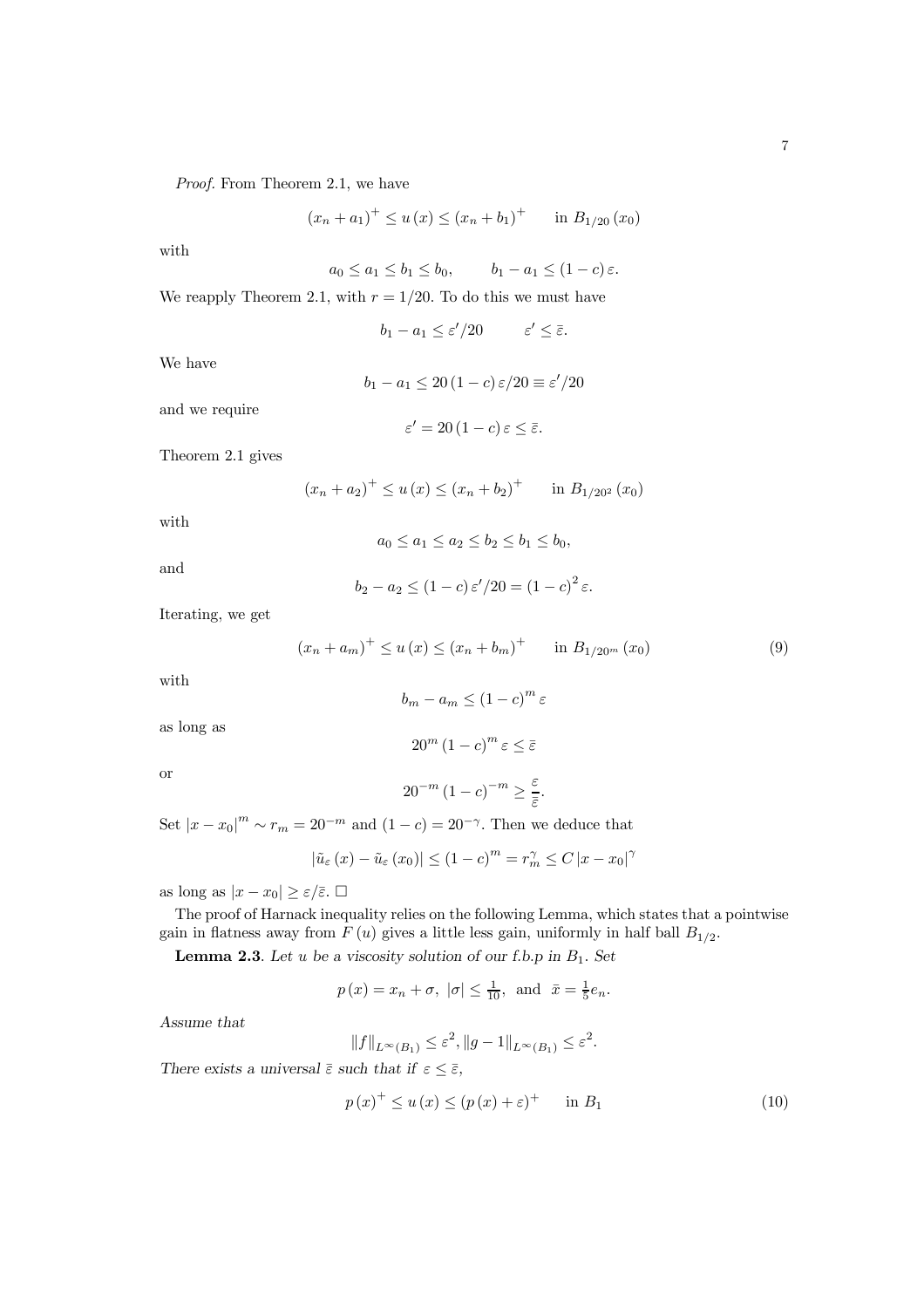

FIGURE 3.

and

$$
u(\bar{x}) \ge (p(\bar{x}) + \varepsilon/2)^{+} \qquad \text{(resp. } \le \text{)}
$$
 (11)

then, in  $B_{1/2}$ ,

 $u(x) \ge (p(x) + c\varepsilon)^{+}$  (resp.  $u(x) \le (p(x) + (1 - c)\varepsilon)^{+})$ )

for some universal  $1 < c < 1$ .

*Proof.* First we show that the interior gain (11) propagates into a neighborhood of  $\bar{x}$ . Clearly we have  $u \geq p$  in  $B_1$ . Let

$$
A=B_{3/4}\left(\bar{x}\right)\backslash B_{1/20}\left(\bar{x}\right).
$$

Note that, since  $|\sigma| \leq 1/10$  we have (see figure 2 below)

$$
B_{1/10}\left(\bar{x}\right) \subset B_1^+.
$$

Also

$$
B_{1/2} \subset\subset B_{3/4}(\bar{x}) \subset\subset B_1.
$$

Define

$$
w(x) = c \left[ |x - \bar{x}|^{-\gamma} - (3/4)^{-\gamma} \right] \qquad \text{in } A
$$

and

$$
w \equiv 1 \text{ in } B_{1/20}(\bar{x}),
$$

with the constant c chosen such that  $w = 1$  on  $\partial B_{1/20}(\bar{x})$  and  $\gamma$  (large) so that

$$
\Delta w \ge \delta > 0, \quad \delta \text{ universal.} \tag{12}
$$

Note that  $w \leq 1$  in A.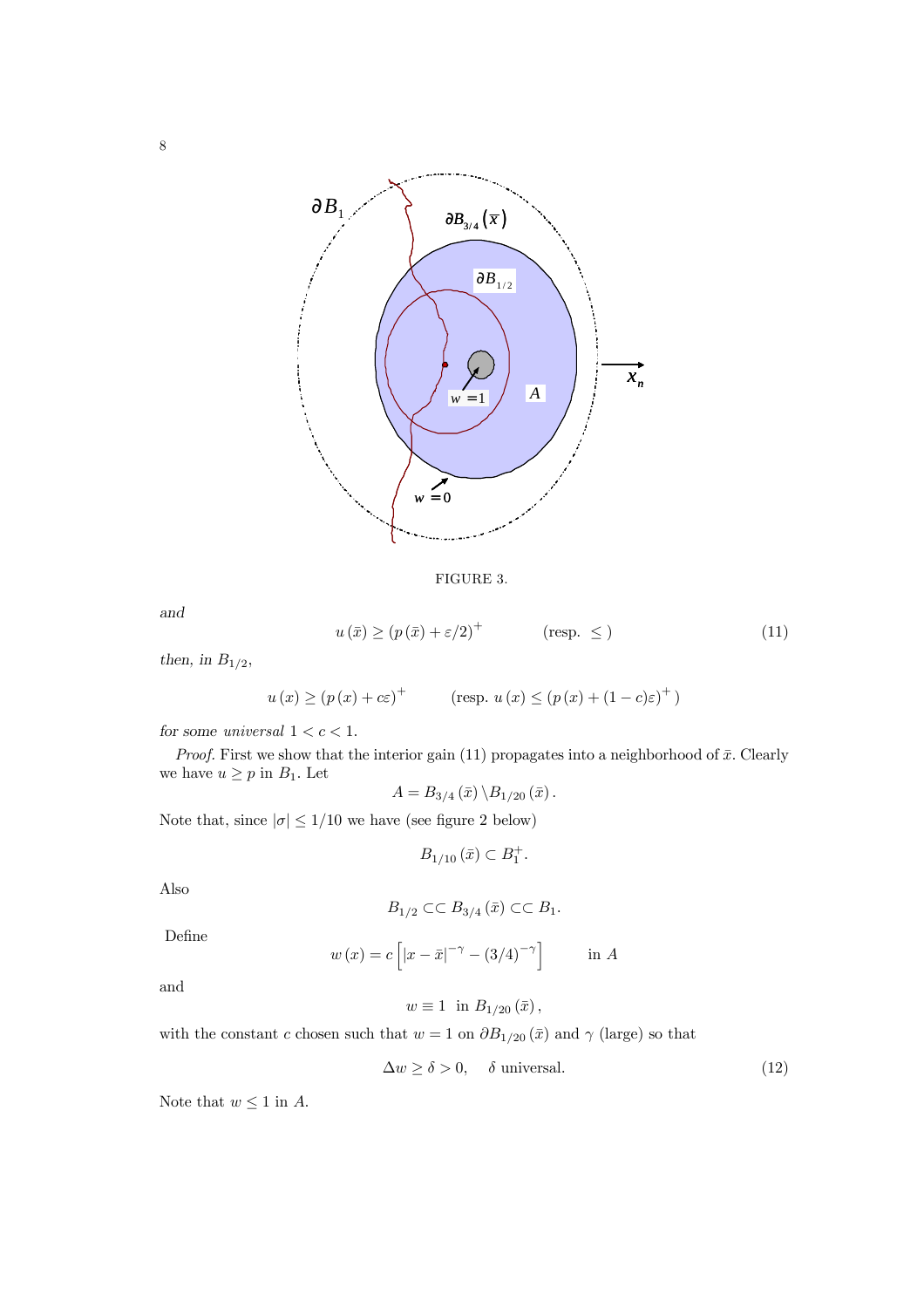By Harnack inequality in  $B_{1/10}(\bar{x})$ , we get

$$
u(x) - p(x) \ge c_1 (u(\bar{x}) - p(\bar{x})) - c_2 ||f||_{L^{\infty}(B_{1/10})}
$$
 in  $\bar{B}_{1/20}(\bar{x})$ .

Thus

$$
u(x) - p(x) \ge \frac{c_1}{2}\varepsilon - c_2\varepsilon^2 \ge c_0\varepsilon \quad \text{in } \bar{B}_{1/20}(\bar{x}). \tag{13}
$$

To propagate this gain up to  $F(u)$  we construct a family of subsolutions. Set, for  $t \ge 0$ ,  $x \in B_{3/4}(\bar{x})$ 

$$
v_t(x) = p(x) + c_0 \varepsilon (w - 1) + t.
$$

Observe that

 $\Delta v_t \geq c_0 \varepsilon \delta \geq \varepsilon^2 \geq f$  in A.

Moreover, in  $B_{3/4}(\bar{x})$ ,

 $v_0 \leq p \leq u$ .

Thus we can define  $\bar{t}$  the largest  $t > 0$  such that

$$
v_t \leq u \quad \text{ in } B_{3/4}(\bar{x}).
$$

We want to show that  $\bar{t} \geq c_0 \varepsilon$ . Then, in  $B_{1/2}$ 

$$
u(x) \geq p(x) + c_0 \varepsilon (w - 1) + \overline{t}
$$
  
\n
$$
\geq p(x) + c_0 \varepsilon w
$$
  
\n
$$
\geq p(x) + c \varepsilon
$$

since there  $w \ge C > 0$ , C universal, and we have done.

Suppose  $\bar{t} < c_0 \varepsilon$  and let  $x^* \in B_{3/4}(\bar{x})$  such that

$$
v_{\bar{t}}\left(x^*\right) = u\left(x^*\right).
$$

Claim:  $x^* \in \overline{B}_{1/20}(\overline{x})$ . Indeed, since  $w = 0$  on  $\partial B_{3/4}(\overline{x})$ , we deduce

$$
v_{\bar{t}} < p \le u \qquad \text{on } \partial B_{3/4}(\bar{x}) \, .
$$

Inside A we have

 $\Delta v_t \geq f$ 

and also

$$
|\nabla v_{\bar{t}}| \geq |D_n v_{\bar{t}}| = |1 + c_0 \varepsilon D_n w|.
$$

We want to show that  $v_{\bar{t}}$  is a strict subsolution in A. For this we have to prove that

$$
|\nabla v_{\bar{t}}| \ge g \quad \text{ on } F(v_{\bar{t}}) \cap A.
$$

Observe that

$$
\begin{aligned} \{v_{\bar{t}} \le 0\} \cap A &= \{p(x) + c_0 \varepsilon \left(w - 1\right) + \bar{t} \le 0\} \cap A \\ &\subset \{p(x) - c_0 \varepsilon \le 0\} \cap A = \{x_n \le -\sigma + c_0 \varepsilon\} \cap A \\ &\subset \{x_n < 3/20\} \end{aligned}
$$

so that  $\bar{B}_{1/20} \cap \{v_{\bar{t}} \le 0\} = \varnothing$ .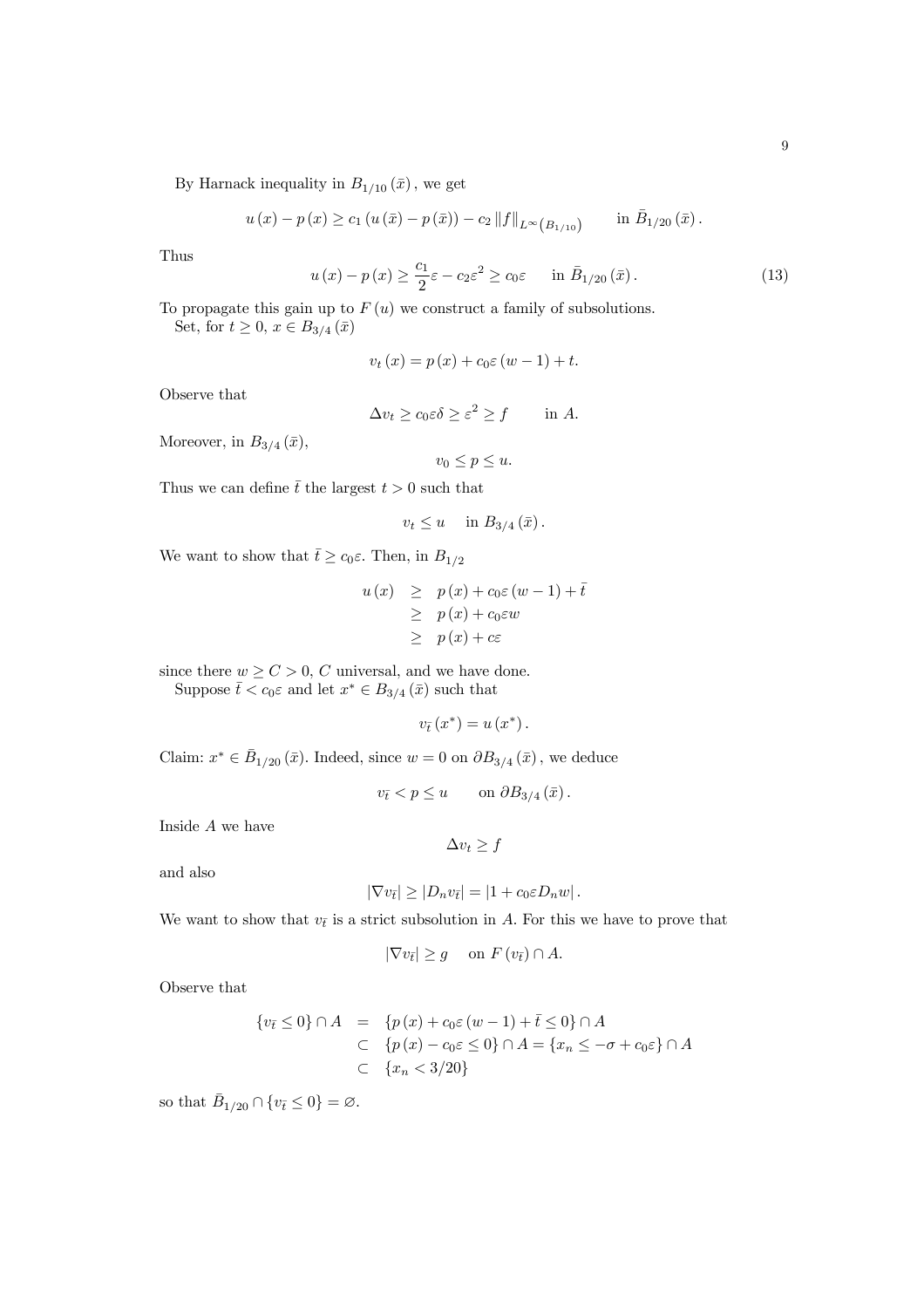

FIGURE 4.

This implies that

$$
\nu_x \cdot e_n \equiv \frac{x - \bar{x}}{|x - \bar{x}|} \cdot e_n \ge c > 0 \quad \text{on } \{v_{\bar{t}} \le 0\} \cap A.
$$

In particular, since  $|\nabla w| \ge C > 0$  in A, we get

$$
D_n w = \nabla w \cdot e_n = |\nabla w| \left( \nu_x \cdot e_n \right) \ge c_1 > 0 \text{ on } F(v_{\overline{t}}) \cap A.
$$

Thus,

$$
|\nabla v_{\bar{t}}| = |1 + c_0 \varepsilon D_n w| \ge 1 + c_2 \varepsilon \ge g \quad \text{on } F(v_{\bar{t}}) \cap A
$$

and  $v_{\bar{t}}$  is a strict subsolution in A. Therefore  $x^* \in \bar{B}_{1/20}(\bar{x})$  and

$$
u(x^*) = v_{\bar{t}}(x^*) = p(x^*) + \bar{t} \le p(x^*) + c_0 \varepsilon
$$

in contradiction with  $(13)$ .  $\Box$ 

*Proof of Theorem 2.1.* Let  $x_0 = 0 \in \Omega^+ (u) \cup F(u)$ ,  $r = 1$ . From (8) we have

$$
p(x)^{+} \le u(x) \le (p(x) + \varepsilon)^{+} \quad \text{in } B_1 \tag{14}
$$

with  $p(x) = x_n + a_0$ . We distinguish 3 cases.

1.  $|a_0|$  < 1/10. Then the result follows directly from Lemma 4.

2.  $a_0 > 1/10$ . Then  $u \ge x_n + a_0 > x_n + 1/10$  implies that  $B_{1/10} \subset B_1^+(u)$  and the conclusion follows from interior Harnack inequality.

3.  $a_0 < -1/10$ . Then  $u \le x_n + a_0 + \varepsilon < (x_n - 1/10 + \varepsilon)^+$  implies that  $(\varepsilon \text{ small}) u = 0$  in a neighborhood of  $x = 0$ . Contradiction.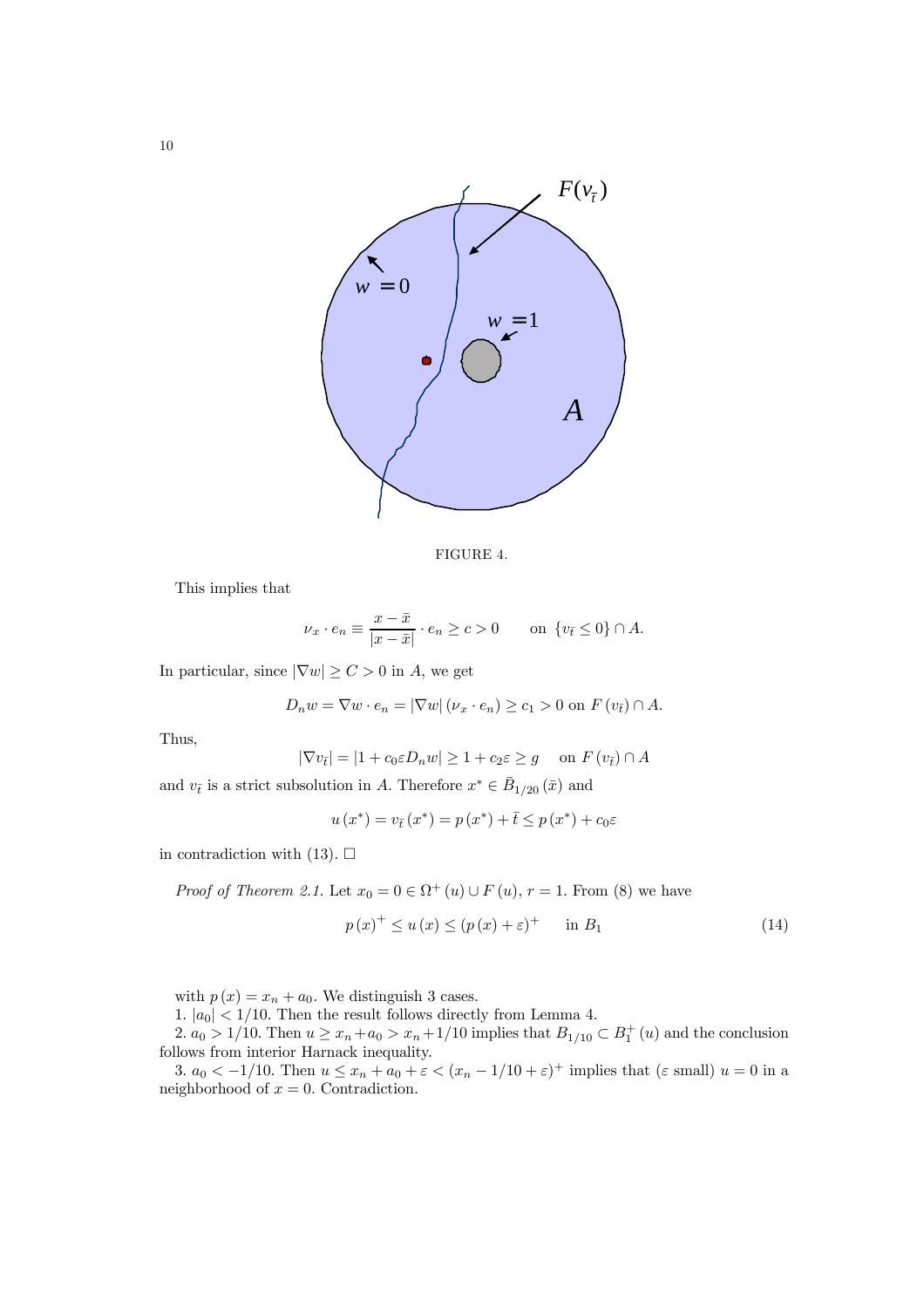# Lesson 3

#### Outline

- A Neumann problem
- Improvement of flatness
- The final iteration

#### 3.1 A Neumann problem

We need to show that viscosity solutions of the problem

$$
\begin{cases}\n\Delta v = 0 & \text{in } B_r \cap \{x_n > 0\} \\
v_n = 0 & \text{on } B_r \cap \{x_n = 0\}\n\end{cases}
$$
\n(15)

are indeed classical. We recall the notion of viscosity solution.

**Definition 3.1**. We say that v, continuous in  $B_r \cap \{x_n \geq 0\}$ , is a viscosity solution of (15) if for every quadratic polynomial P touching v by below (resp. above) at  $x^* \in B_r \cap \{x_n \geq 0\}$ we have:

- a) if  $x^* \in B_r \cap \{x_n > 0\}$ , then  $\Delta P \le 0$  (resp.  $\Delta P \ge 0$ );
- b) if  $x^* \in B_r \cap \{x_n = 0\}$  then  $P_n(x^*) \le 0$  (resp.  $P_n \ge 0$ ).

## Remarks 3.1.

1) It is enough to consider polynomials  $P$  touching v strictly by below or above. If not, one replaces P by  $P_{\eta}(x) = P(x) \mp \eta (x_n - x_n^*)^2$ ,  $\eta > 0$ .

2) In the condition b) it is enough to consider polynomials P with  $\Delta P > 0$  (resp.  $\Delta P < 0$ ). Indeed, assume P touches by below v at  $x^* \in B_r \cap \{x_n = 0\}$ . Consider

$$
P^*(x) = P(x) - \eta(x_n - x_n^*) + C(\eta)(x_n - x_n^*)^2.
$$

for  $\eta > 0$ . Then  $P^*$  touches by below and, if  $C(\eta) > 0$  is large,

$$
\Delta P^* > 0, \ P_n^*(x^*) = P_n(x^*) - \eta.
$$

If b) holds for strictly subharmonic polynomials, then  $P_n(x^*) \leq \eta$ . Letting  $\eta \to 0$  we recover  $P_n(x^*) \leq 0.$ 

**Lemma 3.1.** Let v be a viscosity solution of problem (15), then  $v \in C^{\infty}(B_r \cap \{x_n > 0\})$ .

*Proof.* Reflect v in an even way across  $x_n = 0$ , defining

$$
v^{*}(x) = v(x)
$$
 for  $x_n \ge 0$ ,  $v^{*}(x) = v(x', -x_n)$  for  $x_n < 0$ .

We show that  $v^*$  is harmonic in  $B_r$ , in the viscosity sense. Since viscosity harmonic functions are harmonic in the classical sense, it follows that  $v^*$  is smooth in  $B_r$ .

Thus, let P be a quadratic polynomial touching v<sup>\*</sup> strictly by below at  $x^* \in B_r$ . We must show that  $\Delta P \leq 0$ .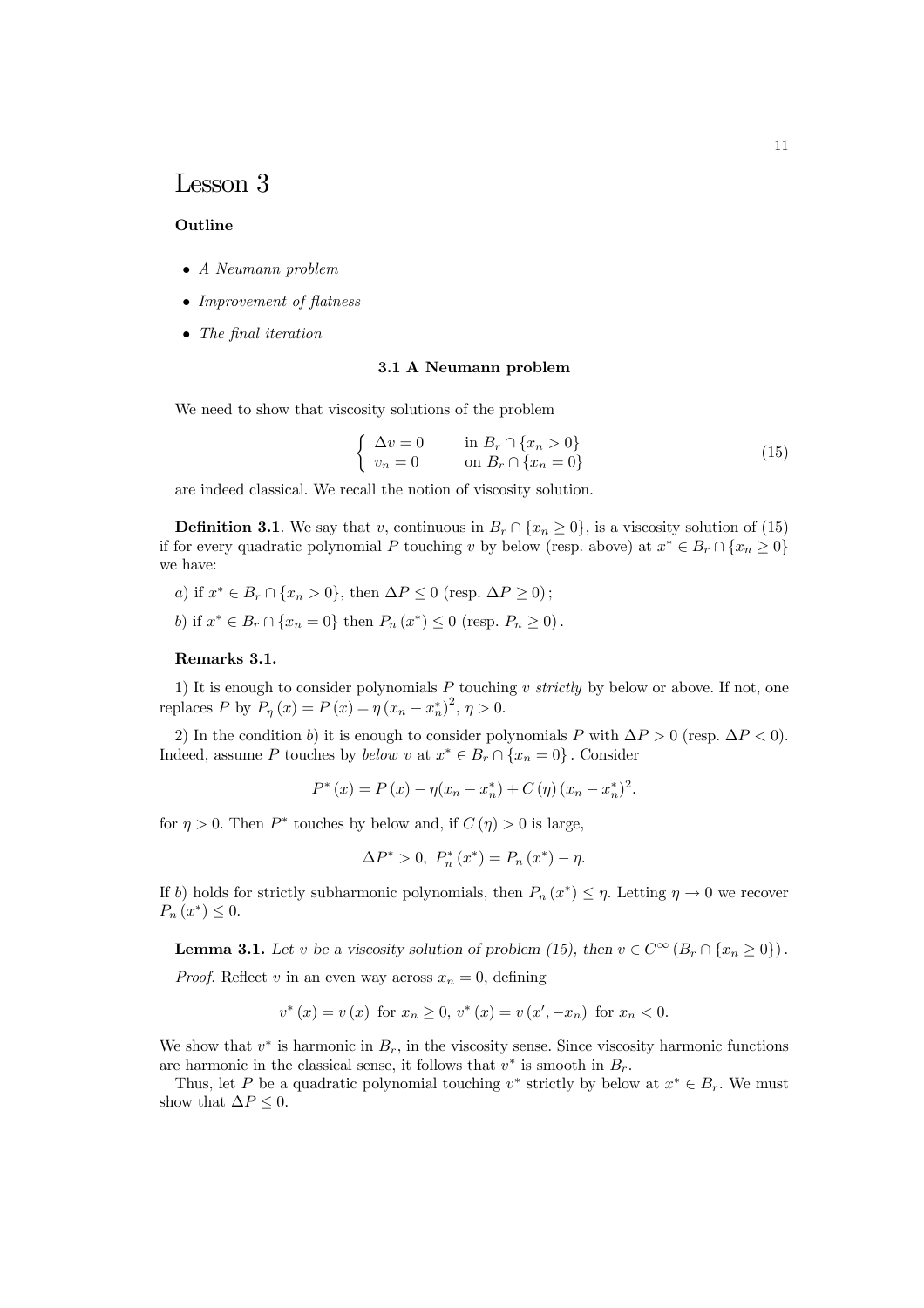12

It is clearly enough to consider  $x^* \in \{x_n = 0\}$ . Define

$$
S(x) = \frac{P(x) + P(x', -x_n)}{2}.
$$

Then S touches strictly by below  $v^*$  at  $x^*$  and

$$
\Delta S = \Delta P, S_n(x', 0) = 0.
$$

For  $\varepsilon > 0$ , let

$$
S^{\varepsilon}(x) = S(x) + \varepsilon x_n + t.
$$

If  $\varepsilon$  and t are small,  $S^{\varepsilon}$  touches  $v^*$  by below at some point  $x_{\varepsilon}$ . Since  $v_n(x',0) = 0$  in the viscosity sense and

$$
S_{n}^{\varepsilon}\left(x_{\varepsilon}\right)=\varepsilon>0
$$

we deduce that  $x_{\varepsilon} \in B_r \backslash \{x_n = 0\}$ . Therefore  $\Delta P = \Delta S \leq 0$ .

#### 3.2 Improvement of flatness

The key lemma is the following.

Lemma 3.2 (Improvement of flatness). Assume that

$$
||f||_{L^{\infty}(B_1)} \leq \varepsilon^2, ||g - 1||_{L^{\infty}(B_1)} \leq \varepsilon^2
$$
\n(16)

and

$$
(x_n - \varepsilon)^+ \le u(x) \le (x_n + \varepsilon)^+ \quad \text{in } B_1.
$$
 (17)

There exists a (universal)  $r_0$  such that, if  $r \le r_0$  and  $\varepsilon \le \varepsilon_0$ , for some  $\varepsilon_0(r)$ , then we have

$$
\left(x \cdot \nu - \frac{1}{2}\varepsilon r\right)^{+} \le u\left(x\right) \le \left(x \cdot \nu + \frac{1}{2}\varepsilon r\right)^{+} \quad \text{in } B_{r} \tag{18}
$$

for a suitable unit vector  $\nu$ , with  $|e_n - \nu| \leq c \varepsilon$ , c universal.

**Remark 3.2.** The number  $r_0$  will determine the rescaling parameter  $\bar{r}$  in the final iteration. In turn,  $\bar{\varepsilon} = \varepsilon_0 (\bar{r})^2$ , in order to insure the hypotheses (16).

Proof. We split it into 3 main steps. Introduce the notation:

$$
\Omega_{\rho}(u) = \left[B_1^+(u) \cup F(u)\right] \cap B_{\rho}.
$$

Step 1. Compactness. Fix  $r_0$  universal (it will be chosen in step 3) and  $r \le r_0$ . Assume that the theorem is not true. Then we can find a sequence  $\varepsilon_k \to 0$  and a sequence of solutions  $u_k$  of our f.b.p. in  $B_1$  with r.h.s.  $f_k$  and f.b. term  $g_k$ ,

$$
||f_k||_{L^{\infty}(B_1)} \leq \varepsilon_k^2, ||g_k - 1||_{L^{\infty}(B_1)} \leq \varepsilon_k^2
$$

such that  $0 \in F(u_k)$ ,

$$
(x_n - \varepsilon_k)^+ \le u_k(x) \le (x_n + \varepsilon_k)^+ \quad \text{in } B_1,\tag{19}
$$

but (18) is not true.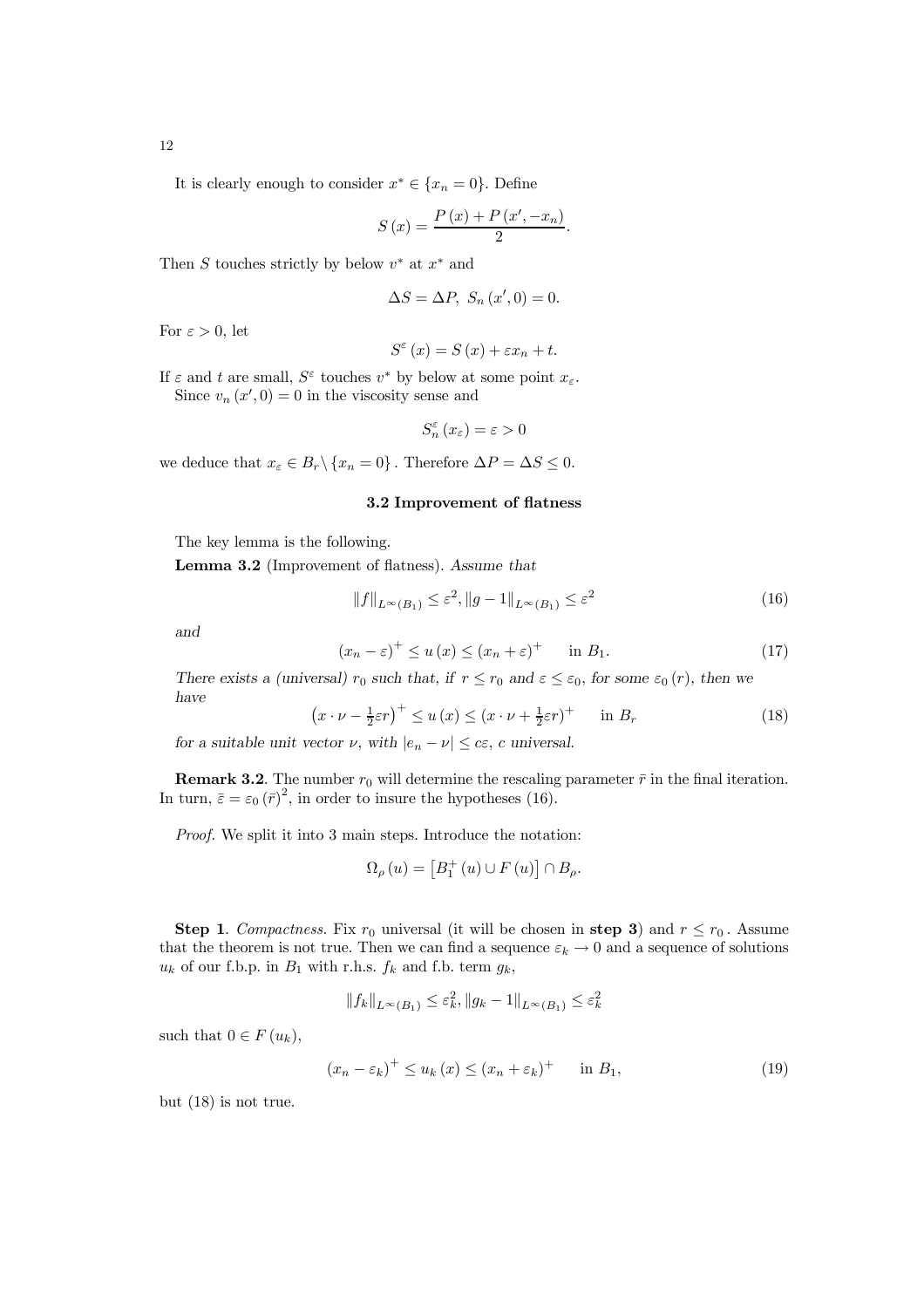Consider the normalization

$$
\tilde{u}_k(x) = \frac{u_k(x) - x_n}{\varepsilon_k} \qquad x \in \Omega_1(u_k).
$$

Then

$$
|\tilde{u}_k| \leq 1 \quad \text{in } \Omega_1(u_k).
$$

From corollary 2.2 we get

$$
\left|\tilde{u}_{k}\left(x\right)-\tilde{u}_{k}\left(y\right)\right| \leq C\left|x-y\right|^{\gamma}
$$

for

$$
|x - y| \ge \frac{\varepsilon_k}{\overline{\varepsilon}} \quad \text{in } \Omega_{1/2}(u_k)
$$

where  $\bar{\varepsilon}$  is defined in Theorem 2.1.

From (19) it follows that  $F(u_k)$  converges in Hausdorff distance to  $B_1 \cap \{x_n = 0\}$ . Then, using Ascoli-Arzelà Theorem, we infer that the graph of  $\tilde{u}_k$  over  $\Omega_{1/2}(u_k)$  converges (up to a subsequence) in Hausdorff distance to a graph of a Hölder continuous  $\tilde{u}$  in  $B_{1/2} \cap \{x_n \geq 0\}$ .

**Step 2.** The linearized (Neumann) problem. We show that the limiting function  $\tilde{u}$  satisfies in the viscosity sense the following conditions:

$$
\left\{\begin{array}{ll}\Delta \tilde{u}=0 & \quad \text{in } B_{1/2}\cap\{x_n>0\} \\ \tilde{u}_n=0 & \quad \text{on } B_{1/2}\cap\{x_n=0\} \, .\end{array}\right.
$$

We prove only the supersolution condition. The subsolution one is analogous.

Let P be a quadratic polinomial touching  $\tilde{u}$  at  $x^* \in B_{1/2} \cap \{x_n \geq 0\}$  strictly by below. We have to show that

a) if  $x^* \in B_{1/2} \cap \{x_n > 0\}$  then  $\Delta P \leq 0$ ; b) if  $x^* \in B_{1/2} \cap \{x_n = 0\}$  then  $P_n(x^*) \leq 0$ .

We have to carry the supersolution condition on the sequence  $u_k$ , on which we have information.

First, since  $\tilde{u}_k \to \tilde{u}$  in the sense specified above, there exist points  $x_k \in \Omega_{1/2}(u_k)$ ,  $x_k \to x^*$ , and constants  $c_k \to 0$  such that

$$
P(x_k) + c_k = \tilde{u}_k(x_k)
$$

and

$$
P\left(x\right) + c_k < \tilde{u}_k\left(x\right)
$$

near  $x_k$ . In terms of  $u_k$  this says that the polynomial

$$
Q_k(x) = \varepsilon_k \left( P(x) + c_k \right) + x_n.
$$

touches by below  $u_k$  at  $x_k$ .

There are only two possibilities.

a) If  $x^* \in B_{1/2} \cap \{x_n > 0\}$  then  $x_k \in B_{1/2}^+(u_k)$  for k large and we get, since  $u_k$  is a viscosity solution,

$$
\varepsilon_k \Delta P = \Delta Q_k \le f_k(x_k) \le \varepsilon_k^2
$$

or

 $\Delta P \leq \varepsilon_k$ 

and in the limit  $\Delta P \leq 0$ .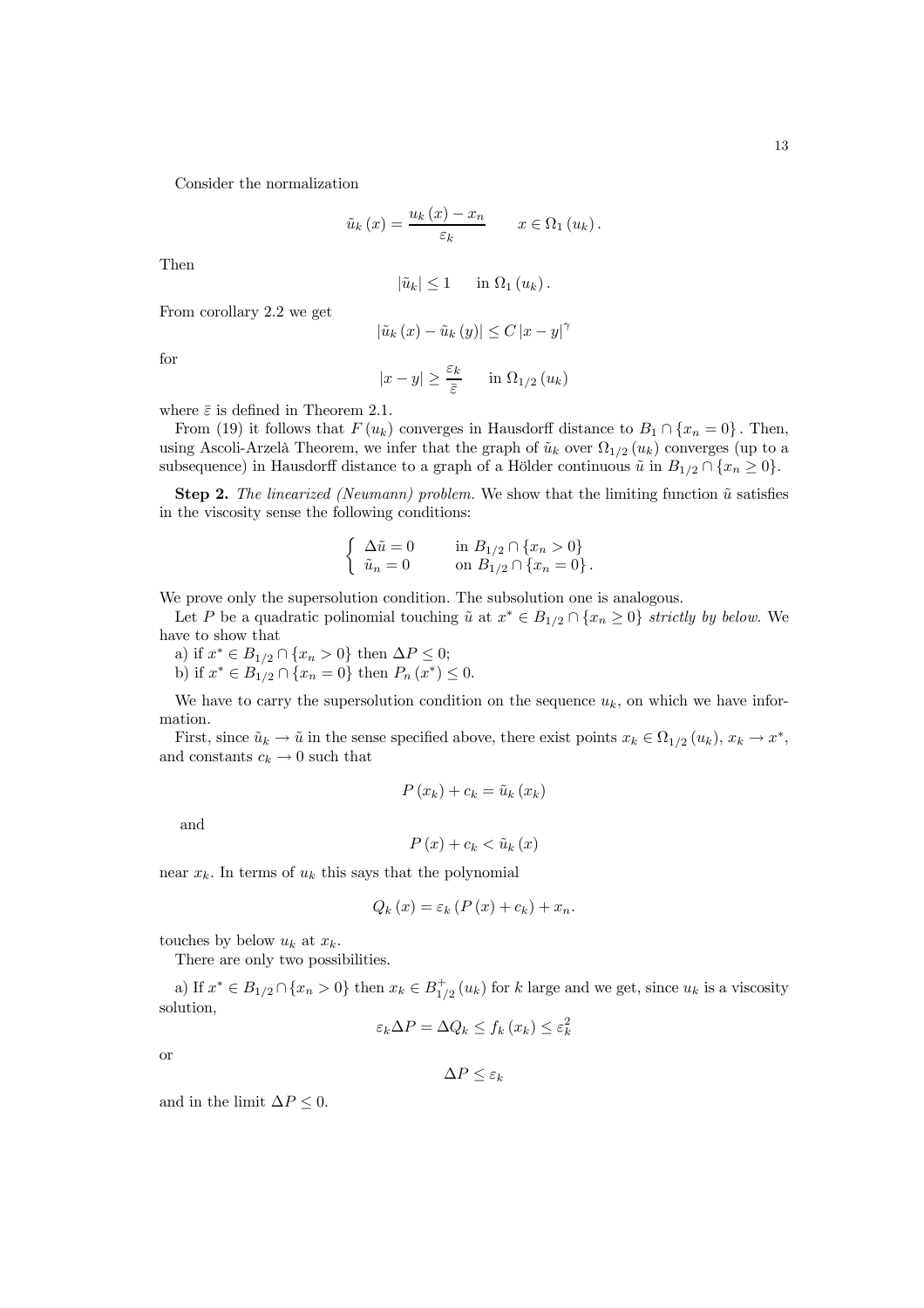14

b) If  $x^* \in B_{1/2} \cap \{x_n = 0\}$  we can assume that  $\Delta P > 0$ , as observed above. Then,  $x_k \in F(u_k)$ for k large. In fact, if this is not true, we find a subsequence  $x_{k_s} \in B_{1/2}^+(u_{k_s})$  for which, as in case a),

$$
\Delta P \leq \varepsilon_{k_s}
$$

in contraddiction with  $\Delta P > 0$ .

Thus,  $x_k \in F(u_k)$  for k large. Since

$$
\nabla Q_{k}(x) = \varepsilon_{k} \nabla P(x) + e_{n},
$$

we have, for k large,  $|\nabla Q_k| > 0$ . Since  $Q^+$  touches  $u_k$  by below, we can write

$$
|\nabla Q_k(x_k)| \le g(x_k) \le 1 + \varepsilon_k^2.
$$

On the other hand, since

$$
\left|\nabla Q_{k}\left(x_{k}\right)\right|^{2} = \left|\varepsilon_{k}\nabla P\left(x_{k}\right) + e_{n}\right|^{2} = \varepsilon_{k}^{2}\left|\nabla P\left(x_{k}\right)\right|^{2} + 2\varepsilon_{k}P_{n}\left(x_{k}\right) + 1
$$

we get, after division by  $\varepsilon_k$ ,

$$
\varepsilon_k \left| \nabla P \left( x_k \right) \right|^2 + 2P_n \left( x_k \right) \leq 2\varepsilon_k + \varepsilon_k^3
$$

from which  $P_n(x^*) \leq 0$  as desired.

Step 3. Basic improvement. From step 2,  $\tilde{u}$  solves the Neumann type problem and

$$
|\tilde{u}| \le 1 \quad \text{in } B_{1/2} \cap \{x_n \ge 0\} \,. \tag{20}
$$

From the regularity of  $\tilde{u}$  (Lemma 3.1) and (20) we can write, for any  $r < 1/2$ ,

$$
|\tilde{u}(x) + \nabla_{x'} \tilde{u}(0) \cdot x'| \le C_0 r^2 \quad \text{in } B_r \cap \{x_n \ge 0\}
$$

since  $\tilde{u}(0) = \tilde{u}_n(0) = 0$ , with  $C_0$  universal.

Set  $\tilde{\nu}' = \nabla_{x'} \tilde{u}(0)$  and note that  $|\tilde{\nu}'| \leq \tilde{C}$ ,  $\tilde{C}$  universal. Then for k large enough, depending on  $r$ , we have

$$
\tilde{\nu}' \cdot x' - C_1 r^2 \leq \tilde{u}_k(x) \leq \tilde{\nu}' \cdot x' + C_1 r^2 \qquad \text{in } \Omega_r(u_k) \, .
$$

Going back to  $u_k$ , we can write

$$
\varepsilon_k \tilde{\nu}' \cdot x' + x_n - C_1 r^2 \varepsilon_k \le u_k(x) \le \varepsilon_k \tilde{\nu}' \cdot x' - x_n + C_1 r^2 \varepsilon_k \quad \text{in } \Omega_r(u_k).
$$

Define

$$
\nu = \frac{\left(\varepsilon_k \tilde{\nu}', 1\right)}{\sqrt{\varepsilon_k^2 \left|\tilde{\nu}'\right|^2 + 1}}
$$

and note that, for  $k$  large,

$$
1 \leq \sqrt{\varepsilon_k^2 |\tilde{\nu}'|^2 + 1} \leq 1 + \frac{\tilde{C}^2 \varepsilon_k^2}{2}
$$

$$
|\nu - e_n|^2 = \frac{\varepsilon_k^2 |\tilde{\nu}'|^2 + \left(\sqrt{\varepsilon_k^2 |\tilde{\nu}'|^2 + 1} - 1\right)^2}{\varepsilon_k^2 |\tilde{\nu}'|^2 + 1} \leq C\varepsilon_k^2.
$$

Then, we have

$$
\nu \cdot x - \frac{\tilde{C}^2 \varepsilon_k^2}{2} r - C_1 r^2 \varepsilon_k \le u_k(x) \le \nu \cdot x + \frac{\tilde{C}^2 \varepsilon_k^2}{2} r + C_1 r^2 \varepsilon_k \quad \text{in } \Omega_r(u_k).
$$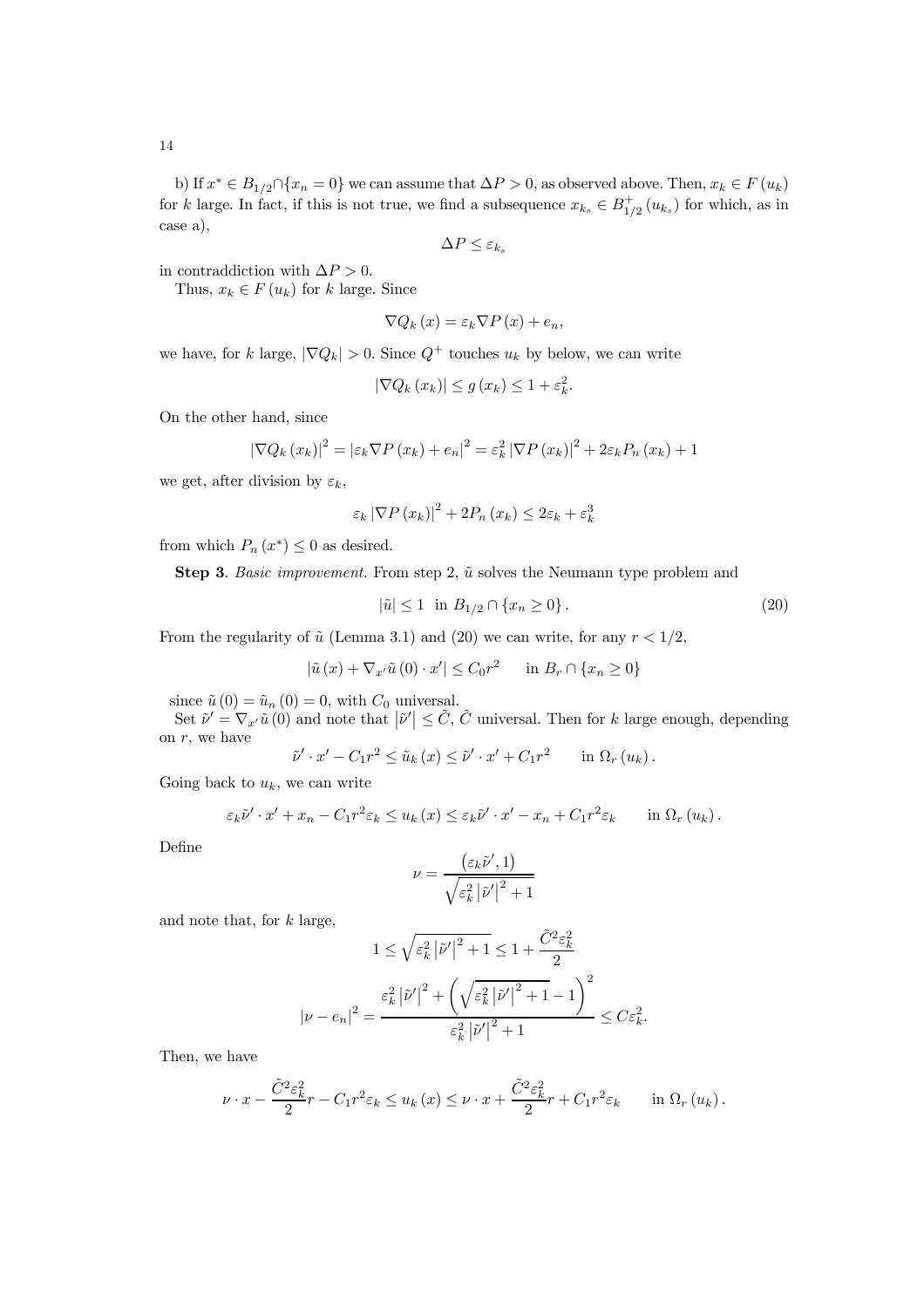$$
\frac{\tilde{C}^2 \varepsilon_k}{2} + C_1 r \le \frac{1}{2}.
$$

Thus, choose  $r \le r_0$  with, say,  $C_1 r_0 \le 1/4$ , and k large so that  $\tilde{C}^2 \varepsilon_k \le 1/2$ . Then

$$
\nu \cdot x - \frac{\varepsilon_k}{2} r \le u_k(x) \le \nu \cdot x + \frac{\varepsilon_k}{2} r \quad \text{in } \Omega_r(u_k).
$$

Since

$$
(x_n - \varepsilon_k)^+ \le u_k(x) \le (x_n + \varepsilon_k)^+ \quad \text{in } B_1,
$$

we infer

$$
\left(\nu \cdot x - \frac{\varepsilon_k}{2}r\right)^+ \le u_k\left(x\right) \le \left(\nu \cdot x + \frac{\varepsilon_k}{2}r\right)^+ \qquad \text{in } B_r
$$

which is a contraddiction.  $\Box$ 

### 3.3 Final iteration

We are now ready to prove Theorem 1.1. Consider the blow up sequence

$$
u_k(x) = \frac{u(\rho_k(x))}{\rho_k} \quad x \in B_1.
$$

We have to check that the hypotheses of the improvement of flatness lemma are iteratively satisfied.

We choose  $\rho_k = \bar{r}^k$ , where  $\bar{r}^\beta \leq 1/4$ ,  $\bar{r} \leq r_0$ ,  $r_0$  as in Lemma 3.2. Moreover, let

$$
\bar{\varepsilon} = \varepsilon_0 \left( \bar{r} \right)^2, \, \varepsilon_k = \varepsilon_0 \left( \bar{r} \right) 2^{-k} \qquad k \ge 0
$$

with  $\varepsilon_0(\bar{r})$  as in lemma 3.2.

Then

$$
|f_k(x)| \equiv |\rho_k f_k(\rho_k x)| \le \bar{\varepsilon} \bar{r}^k \le \varepsilon_k^2
$$

and

$$
\begin{array}{rcl} |g(\rho_k x) - 1| & = & |g(\rho_k x) - g(0)| \le [g]_{0,\beta} \, \rho_k^{\beta} = \bar{\varepsilon} \bar{r}^{\beta k} \\ & \le \quad \varepsilon_k^2. \end{array}
$$

Thus, for  $k = 0$  the flatness assumption of Lemma 3.2 is satisfied by  $u_0$ . By induction on k we conclude that  $u_k$  is  $\varepsilon_k$ −flat in  $B_1$  and therefore that  $F(u)$  is  $C^{1,\alpha}$  at the origin, for some  $\alpha \in (0,1)$ . Since all the estimates are uniform if we replace the origin by any point on  $F(u) \cap B_{1/2}$ , it follows that  $F(u)$  is  $C^{1,\alpha}$  in  $B_{1/2}$ .

This concludes the proof of Theorem 1.2.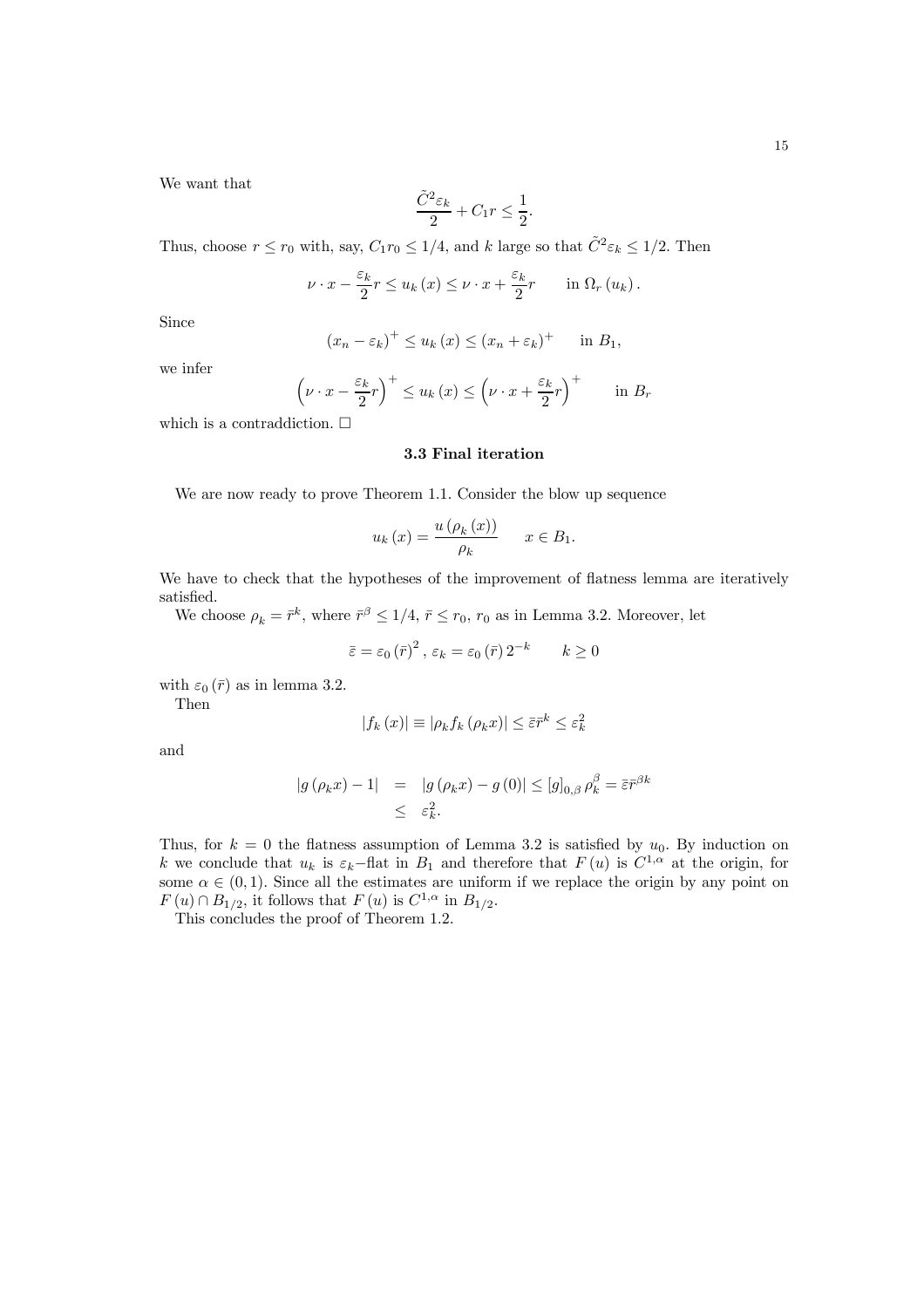## Lesson 4

#### Outline

- Two phase problems and their viscosity solutions. Lipschitz continuity.
- Main Theorems and preliminary results.
- Strategy for the improvement of flatness.

## 4.1 Two phase problems and their viscosity solutions. Lipschitz continuity

To better emphazize ideas and techniques we consider the model problem

$$
\begin{cases}\n\Delta u = f, & \text{in } \Omega^+(u) \cup \Omega^-(u), \\
(u_\nu^+)^2 - (u_\nu^-)^2 = 1, & \text{on } F(u) := \partial \Omega^+(u) \cap \Omega.\n\end{cases}
$$
\n(21)

where, we recall,

$$
\Omega^+(u) = \{ x \in \Omega : u(x) > 0 \}, \quad \Omega^-(u) = \{ x \in \Omega : u(x) \le 0 \}^\circ,
$$

and  $u_{\nu}^+$  and  $u_{\nu}^-$  denote the normal derivatives in the inward direction to  $\Omega^+(u)$  and  $\Omega^-(u)$ respectively.

We assume that f is bounded in  $\Omega$  and continuous in  $\Omega^+(u) \cup \Omega^-(u)$ . Let us introduce the notion of comparison subsolution/supersolution.

**Definition 4.1**. We say that  $v \in C(\Omega)$  is a strict (comparison) subsolution (resp. supersolution) to (21) in  $\Omega$ , if and only if  $v \in C^2(\overline{\Omega^+(v)}) \cap C^2(\overline{\Omega^-(v)})$  and the following conditions are satisfied:

- 1.  $\Delta v > f$  (resp. < f) in  $\Omega^+(v) \cup \Omega^-(v)$ ;
- 2. If  $x_0 \in F(v)$ , then, at  $x_0$ :

$$
(v_{\nu}^{+})^{2} - (v_{\nu}^{-})^{2} > 1 \quad (\text{resp. } (v_{\nu}^{+})^{2} - (v_{\nu}^{-})^{2} < 1, v_{\nu}^{+}(x_{0}) \neq 0).
$$

Notice that by the implicit function theorem, according to our definition the free boundary of a comparison subsolution/supersolution is  $C^2$ .

Finally we can give the definition of viscosity solution to the problem (21).

**Definition 4.2.** Let u be a continuous function in  $\Omega$ . We say that u is a viscosity solution to  $(21)$  in  $\Omega$ , if the following conditions are satisfied:

- 1.  $\Delta u = f$  in  $\Omega^+(u) \cup \Omega^-(u)$  in the viscosity sense;
- 2. Any strict comparison subsolution v (resp. supersolution) cannot touch u by below (resp. by above) at a point  $x_0 \in F(v)$  (resp.  $F(u)$ ).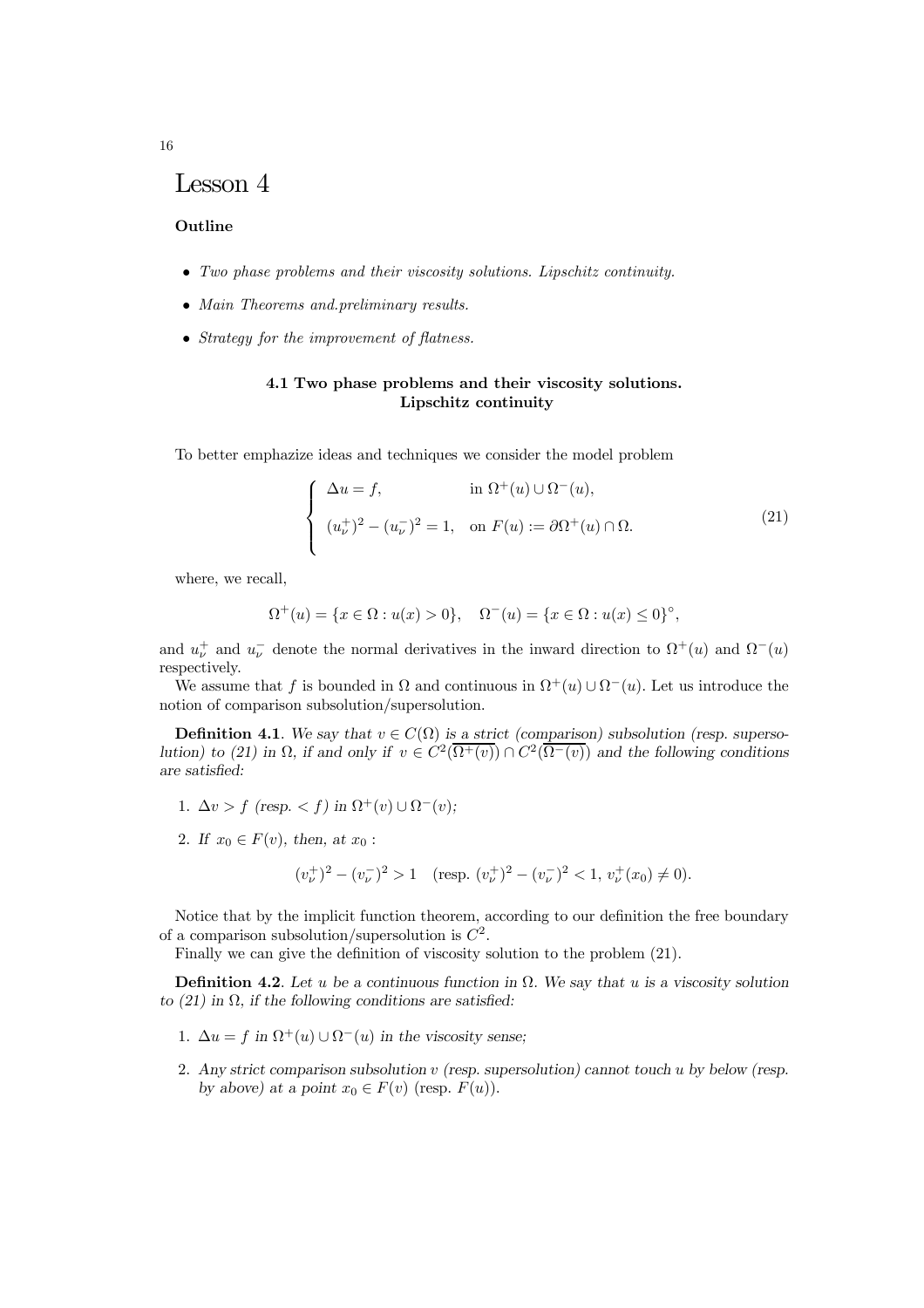The next result states the optimal regularity of the solution of our free boundary problem (f.b.p. in the sequel).

**Theorem 4.1.** A viscosity solution of (21) in  $\Omega$  is Lipschitz continuous in every compact subset of  $\Omega$ .

The proof follows from the following monotonicity formula, as in [CJK], Theorem 4.5.

**Theorem 4.2.** Let u, v be nonnegative, continuous functions in  $B_1$ , with

 $\Delta w \ge -1, \Delta v \ge -1$  in the sense of distributions

and  $u(0) = v(0) = 0$ ,  $u(x)v(x) = 0$  in  $B_1$ . Then there exists  $C = C(n)$  such that

$$
\Phi(r) = \frac{1}{r^4} \int_{B_r} \frac{|\nabla u|^2}{|x|^{n-2}} \int_{B_r} \frac{|\nabla v|^2}{|x|^{n-2}} \le C \left( 1 + \int_{B_1} u^2 \right) \left( 1 + \int_{B_1} v^2 \right).
$$

for  $r \leq 1/2$ .

#### 4.2 Main Theorems and preliminary results

We now state our main results. Here constants depending only on  $n, \|f\|_{\infty}$ , and  $Lip(u)$  will be called universal. We always assume that  $0 \in F(u)$ .

**Theorem 4.3**. Let u be a (Lipschitz) viscosity solution to our f.b.p. in  $B_1$ . Assume that  $f \in L^{\infty}(B_1)$  is continuous in  $B_1^+(u) \cup B_1^$  $i_1^-(u)$ . There exists a universal constant  $\delta_0 > 0$  such that, if

$$
\{x_n \le -\delta\} \subset B_1 \cap \{u^+(x) = 0\} \subset \{x_n \le \delta\},\tag{22}
$$

with  $0 \le \delta \le \delta_0$ , then  $F(u)$  is  $C^{1,\gamma}$  in  $B_{1/2}$ .

As in the one phase case, the following consequence holds.

**Theorem 4.4.** Let u be a (Lipschitz) viscosity solution to our f.b.p. in  $B_1$ . Assume that  $f \in L^{\infty}(B_1)$  is continuous in  $B_1^+(u) \cup B_1^ \overline{1}(u)$ . If  $F(u)$  is a Lipschitz graph in a neighborhood of 0, then  $F(u)$  is  $C^{1,\gamma}$  in a (smaller) neighborhood of 0.

The proof of Theorem 4.3 is based on an iterative procedure that "squeezes" dyadically our solution around an optimal configuration  $U_\beta(x \cdot \nu)$  where  $U_\beta = U_\beta(t)$  is given by

$$
U_{\beta}(t)=\alpha t^{+}-\beta t^{-} \hspace{0.2in} \beta \geq 0, \alpha=\sqrt{1+\beta^{2}}
$$

and  $\nu$  is a unit vector, which play the role of normal vector at the origin.  $U_\beta(x \cdot \nu)$  is a so-called two plane solution when  $f = 0$ . Indeed the first step is to check that the flatness condition (22) implies that u is close to  $U_{\beta}(x_n)$  for some  $\beta$  (see Lemma 4.9).

The above plan works nicely as long as the two phases  $u^+, u^-$  are, say, comparable (*non*degenerate case). The difficulties arise when the negative fase becomes very small but at the same time not negligeable (*degenerate case*). In this case the flatness assumption in Theorem 4.3 gives a control of the positive phase only, through the closedness to a one plane solution  $U_0(x_n) = x_n^+$ .

As we shall see, this require to face a dycotomy in the final iteration.

Let us also state the following elementary lemma, that we give for a general continuous function and that translate "vertical" closedness between u and  $U_\beta$  into "horizontal" closedness, which is much more confortable for our purposes.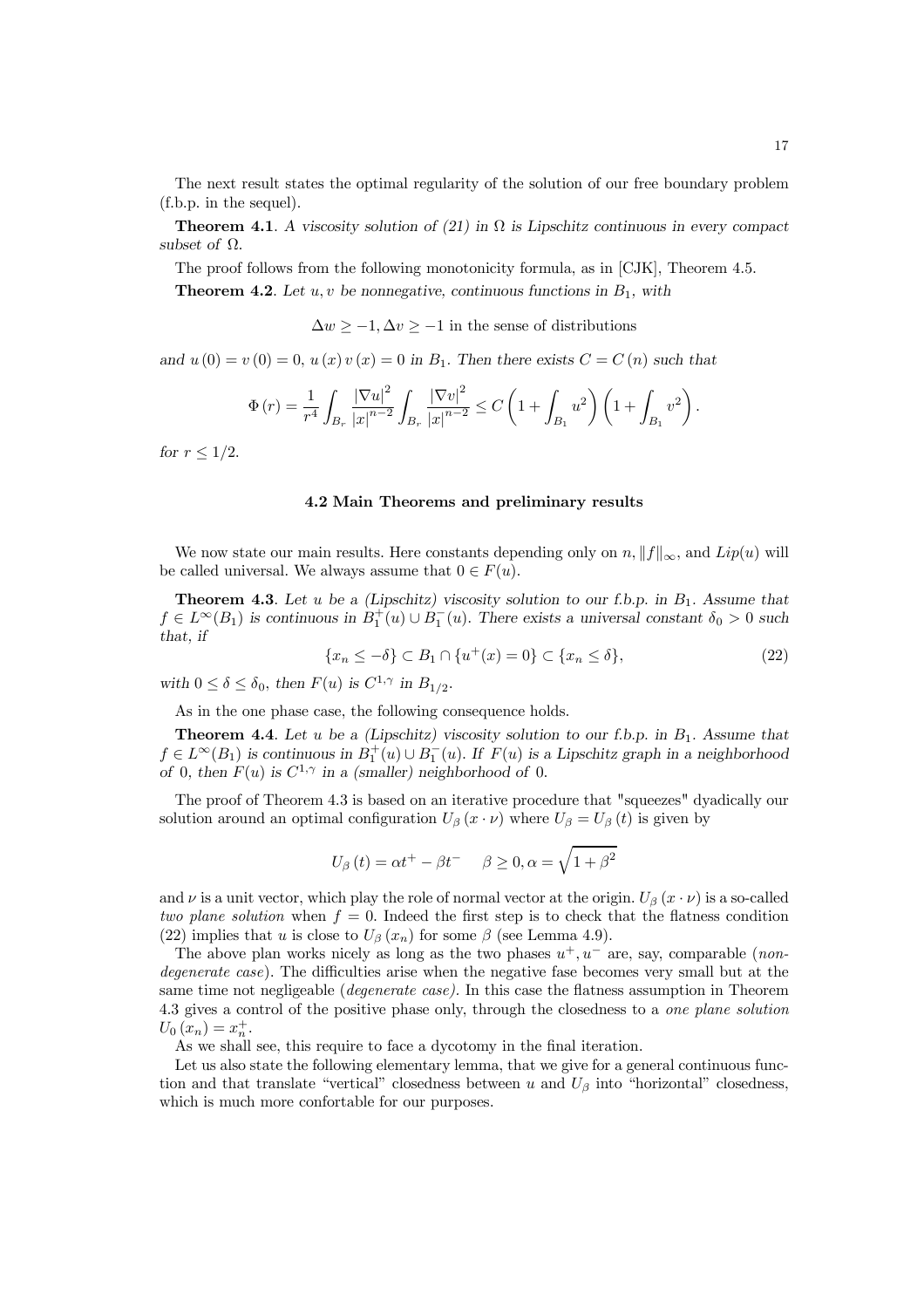18

**Lemma 4.5**. Let u be a continuous function. If, for a small  $\eta > 0$ ,

$$
||u - U_{\beta}||_{L^{\infty}(B_1)} \le \eta
$$

and

$$
\{x_n \leq -\eta\} \subset B_1 \cap \{u^+(x) = 0\} \subset \{x_n \leq \eta\},\
$$

then:

• If 
$$
\beta \ge \eta^{1/3}
$$
,  
\n $U_{\beta}\left(x_n - \eta^{1/3}\right) \le u(x) \le U_{\beta}\left(x_n + \eta^{1/3}\right)$  in  $B_{3/4}$ 

• If  $\beta < \eta^{1/3}$ ,

$$
U_0\n\left(x_n - \eta^{1/3}\right) \leq u^+(x) \leq U_0\left(x_n + \eta^{1/3}\right)
$$
 in  $B_{3/4}$ .

The proof of Theorem 4.3 is reduced to the following main Lemma.

Main Lemma 4.6. Let u be a (Lipschitz) viscosity solution to our f.b.p. in  $B_1$ , with  $Lip(u) \leq L$ . There exists a universal constant  $\bar{\eta} > 0$  such that, if

$$
||u - U_{\beta}||_{L^{\infty}(B_1)} \leq \bar{\eta} \quad \text{for some } 0 \leq \beta \leq L,
$$
\n(23)

and

$$
\{x_n \leq -\overline{\eta}\} \subset B_1 \cap \{u^+(x) = 0\} \subset \{x_n \leq \overline{\eta}\},\
$$

and

$$
||f||_{L^{\infty}(B_1)} \leq \bar{\eta},
$$

then  $F(u)$  is  $C^{1,\gamma}$  in  $B_{1/2}$ .

The parameter  $\bar{\eta}$  will be equal to  $\tilde{\epsilon}^3$ , where  $\tilde{\epsilon}$  is universal, suitably chosen in the basic improvement lemma. In practice, the dichotomy nondegenerate versus degenerate translates (according to Lemma 4.6) into the two cases:

$$
\beta \geq \tilde{\varepsilon} : \mathbf{nondegenerate}, \qquad \beta < \tilde{\varepsilon} : \mathbf{degenerate}.
$$

The reduction of Theorem 4.3 to Lemma 4.6 is based on the following three lemmas. The first one is an "almost nondegeneracy" of  $u^+$ ,  $\delta$ -away from  $F(u)$ . The proof parallel the second part of the proof of Lemma 1.4.

**Lemma 4.7** (Almost nondegeneracy). Let u be a solution to our f.b.p. in  $B_2$  with  $Lip(u) \leq L$ and  $||f||_{L^{\infty}(B_2)} \leq L$ . Let g be a Lipschitz function with,  $\text{Lip}(g) \leq L$ ,  $g(0) = 0$ . If

$$
\{x_n \le g(x') - \delta\} \subset \{u^+ = 0\} \subset \{x_n \le g(x') + \delta\},\
$$

then

$$
u(x) \ge c_0(x_n - g(x'))
$$
,  $x \in \{x_n \ge g(x') + 2\delta\} \cap B_{\rho_0}$ ,

for some  $c_0, \rho_0 > 0$  depending on n, L as long as  $\delta \leq c_1, c_1$  universal.

*Proof.* It suffices to show that our statement holds for  $\{x_n \ge g(x') + C\delta\}$  for a possibly large constant C. Then one can apply Harnack inequality to obtain the full statement.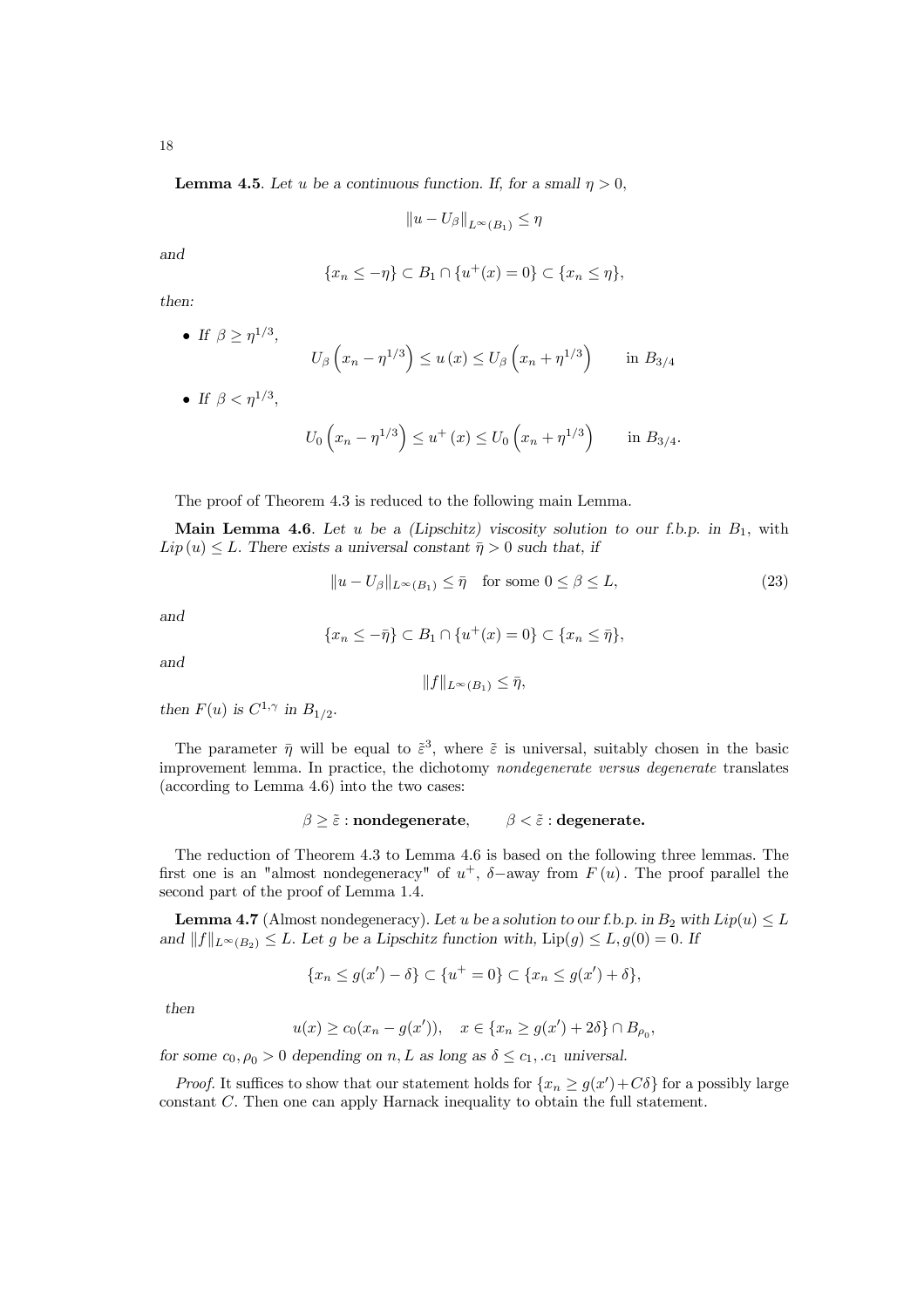Also it is enough to consider  $x = de_n$  (recall that  $g(0) = 0$ ). Precisely, we want to show that

$$
u(de_n) \ge c_0 d, \quad d \ge C\delta.
$$

After rescaling, we are reduced to prove that (keeping the same notations)

$$
u(e_n) \ge c_0
$$

as long as  $\delta \leq 1/C$ , and  $||f||_{L^{\infty}(B_2)}$  is sufficiently small. Let  $\gamma > 0$  and

$$
w(x) = \frac{1}{2\gamma}(1 - |x|^{-\gamma})
$$

be defined on the closure of the annulus  $A = B_2 \setminus \overline{B}_1$ , with  $||f||_{L^{\infty}}$  small enough so that

$$
\Delta w < -\|f\|_{L^\infty(B_2)} \quad \text{on } A.
$$

Let

$$
w_t(x) = w(x + te_n).
$$

Notice that

 $|\nabla w_0|$  < 1 on  $\partial B_1$ .

From our flatness assumption for  $t > 0$  sufficiently large (depending on the Lipschitz constant of g),  $w_t$  is strictly above u. We decrease t and let  $\bar{t}$  be the first t such that  $w_t$  touches u by above.

Since  $w_{\bar{t}}$  is a strict supersolution to  $\Delta u = f$  in A the touching point z can occur only on the  $\eta := \frac{1}{2\gamma}(1 - 2^{-\gamma})$  level set in the positve phase of u, and  $|z| \leq C = C(L)$ .

Since u is Lipschitz continuous,  $0 < u(z) = \eta \le L d(z, F(u))$ , that is a full ball around z of radius  $\eta/L$  is contained in the positive phase of u.

Thus, for  $\bar{\delta}$  small depending on  $\eta$ , L we have that  $B_{\eta/2L}(z) \subset \{x_n \ge g(x') + 2\bar{\delta}\}\.$  Since  $x_n = g(x') + 2\overline{\delta}$  is Lipschitz we can connect  $e_n$  and z with a chain of intersecting balls included in the positive side of u, with radii comparable to  $\eta/2L$ . The number of balls depends on L. Then we can apply Harnack inequality and obtain

$$
u(e_n) \ge cu(z) = c_0,
$$

as desired.  $\Box$ 

The second one is a compactness lemma (we skip the the proof that requires a rather standard viscosity argument).

**Lemma 4.8** (Compactness). Let  $u_k$  be a sequence of viscosity solutions to our f.b.p. with right-hand-side  $f_k$  satisfying  $||f_k||_{L^{\infty}} \leq L$ . Assume:

(a)  $u_k \to u^*$  uniformly on compact sets,

(b)  $\{u_k^+ = 0\} \rightarrow \{(u^*)^+ = 0\}$  in the Hausdorff distance.: Then

$$
-L \le \Delta u^* \le L, \quad \text{in } \Omega^+(u^*) \cup \Omega^-(u^*)
$$

and

$$
(u_{\nu}^{*+})^2 - (u_{\nu}^{*-})^2 = 1 \quad \text{on } F(u^*)
$$

both in the viscosity sense.

The final lemma translates the flatness condition of the zero set of  $u^+$  into closedness to a two plane (one plane if  $\beta = 0$ ) solution. Precisely: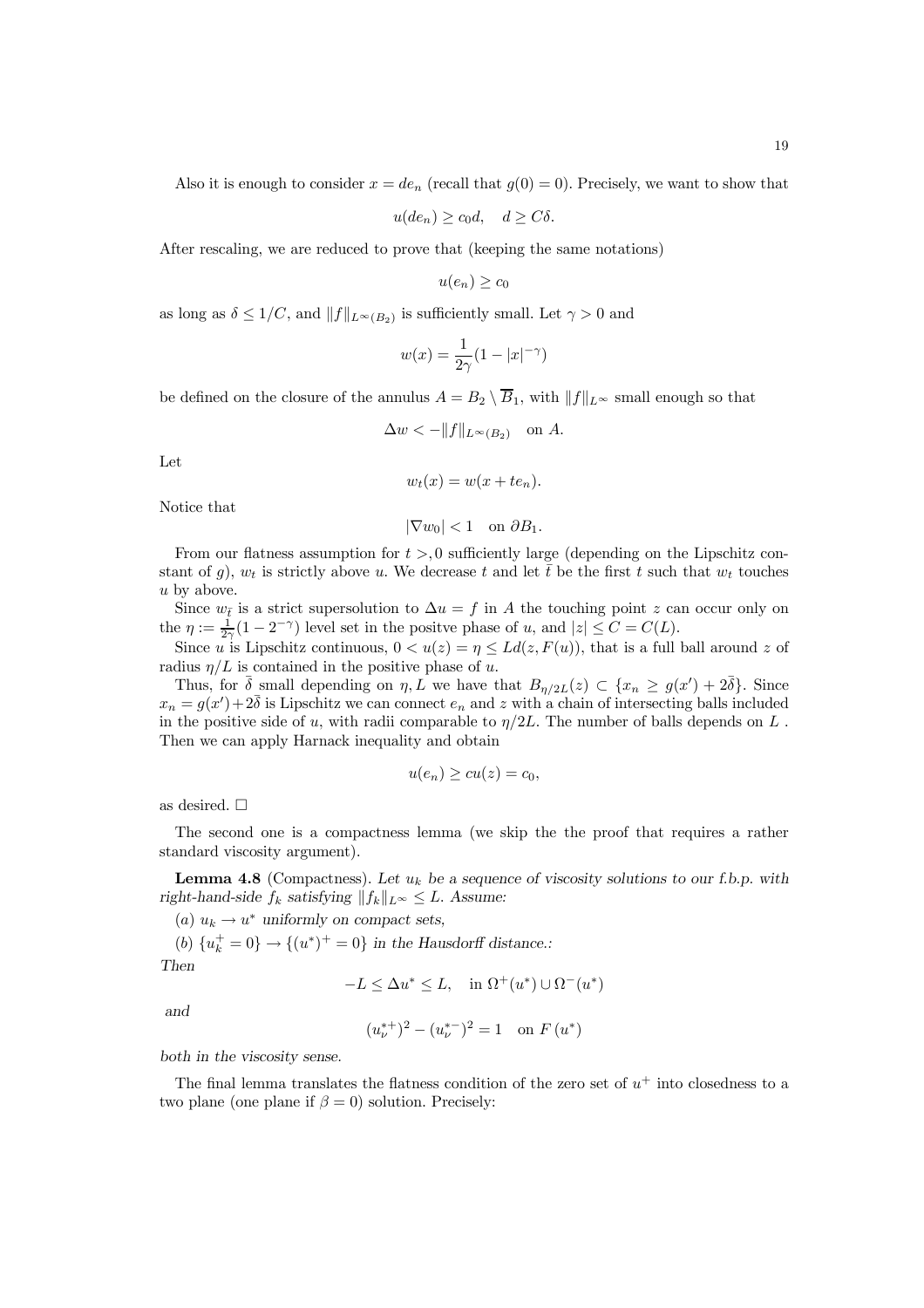**Lemma 4.9**. Let u be a solution to (21) in  $B_1$  with  $Lip(u) \leq L$  and  $||f||_{L^{\infty}} \leq L$ . For any  $\eta > 0$  there exist  $\overline{\delta}, \overline{\rho} > 0$  depending only on  $\eta, n$ , and L such that if

$$
\{x_n \le -\delta\} \subset B_1 \cap \{u^+(x) = 0\} \subset \{x_n \le \delta\},\
$$

with  $0 \leq \delta \leq \overline{\delta}$ , then

$$
||u - U_{\beta}||_{L^{\infty}(B_{\bar{r}})} \leq \eta \bar{\rho}
$$
\n(24)

for some  $0 \leq \beta \leq L$ .

*Proof.* Given  $\eta > 0$  and  $\bar{\rho}$  depending on  $\eta$  to be specified later, assume by contradiction that there exist a sequence  $\delta_k \to 0$  and a sequence of solutions  $u_k$  to the problem (21) with right-hand-side  $f_k$  such that  $Lip(u_k)$ ,  $||f_k|| \leq L$  and

$$
\{x_n \le -\delta_k\} \subset B_1 \cap \{u_k^+(x) = 0\} \subset \{x_n \le \delta_k\},\tag{25}
$$

but the  $u_k$  do not satisfy the conclusion (24).

Then, up to a subsequence, the  $u_k$  converge uniformly on every compact to a function  $u^*$ . In view of the flatness condition and of the non-degeneracy of  $u_k^+$  2 $\delta_k$ -away from the free boundary (Lemma 4.7), we can apply our compactness lemma and conclude that

$$
-L \le \Delta u^* \le L, \quad \text{in } B_{1/2} \cap \{x_n \neq 0\}
$$

in the viscosity sense and also

$$
(u_n^{*+})^2 - (u_n^{*-})^2 = 1 \quad \text{on } F(u^*)
$$
\n(26)

with

$$
u^* > 0 \quad \text{in } B_{1/2} \cap \{x_n > 0\}.
$$

Thus,

$$
u^* \in C^{1,\gamma}(B_{1/2} \cap \{x_n \ge 0\}) \cap C^{1,\gamma}(B_{1/2} \cap \{x_n \le 0\})
$$

for all  $\gamma$  and in view of (26) we have that (for any  $\bar{\rho}$  small)

$$
||u^* - (\alpha x_n^+ - \beta x_n^-)||_{L^\infty(B_{\bar{\rho}})} \leq C(n, L)\bar{\rho}^{1+\gamma}
$$

with  $\alpha^2 = 1 + \beta^2$ . If  $\bar{\rho}$  is chosen depending on  $\eta$  so that

$$
C(n,L)\bar{\rho}^{1+\gamma}\leq \frac{\eta}{2}\bar{\rho},
$$

since the  $u_k$  converge uniformly to  $u^*$  on  $B_{1/2}$  we obtain that for all k large

$$
\|u_k-(\alpha x_n^+-\beta x_n^-)\|_{L^\infty(B_{\bar{\rho}})}\leq\eta\bar{\rho},
$$

a contradiction.  $\Box$ 

Remark. To obtain Theorem 4.3 from the main Lemma, just rescale by setting

$$
\tilde{u}(x) = \frac{u(\bar{\eta}x/L)}{\bar{\eta}/L}
$$

where  $\bar{\eta}$  is as in the Main Lemma. Then, in Theorem 4.3, choose

$$
\delta_0 = \min \left\{ \bar{\eta}, \bar{\delta} \left( \bar{\eta} \right) \right\}^2
$$

where  $\bar{\delta}(\bar{n})$  is as in Lemma 4.9.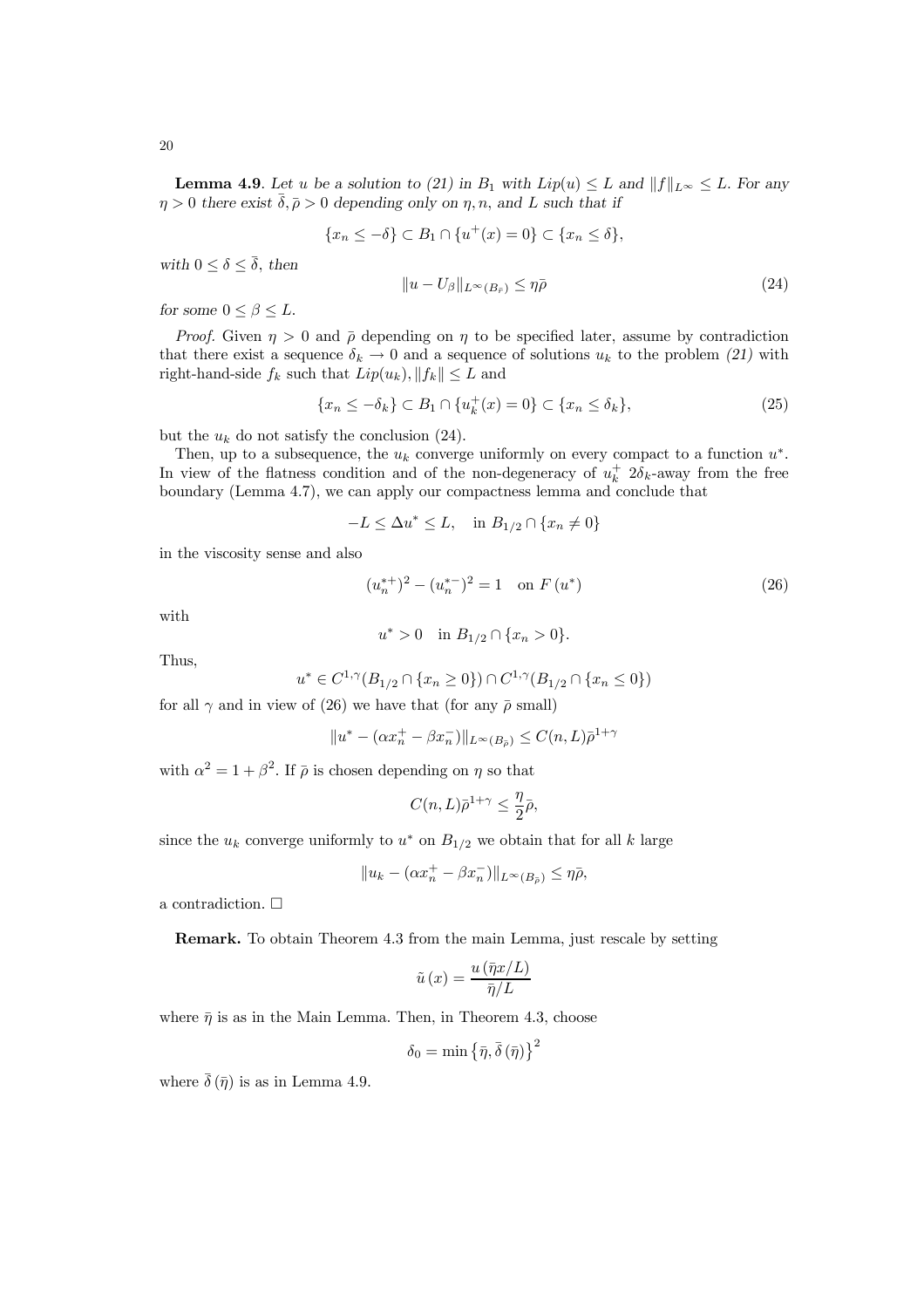## 4.3 Strategy for the improvement of flatness

We outline the main differences in the two cases degenerate/nondegenerate.

Let us start with the **nondegenerate case**. As in the one phase case, the key lemma is: **Lemma 4.10** (Basic improvement). Let the solution  $u$  satisfy

$$
U_{\beta}(x_n - \varepsilon) \le u(x) \le U_{\beta}(x_n + \varepsilon) \quad \text{in } B_1,\tag{27}
$$

with  $0 < \beta \leq L$  and

$$
||f||_{L^{\infty}(B_1)} \leq \varepsilon^2 \beta.
$$

If  $0 < r \le r_0$  for  $r_0$  universal, and  $0 < \varepsilon \le \varepsilon_0$  for some  $\varepsilon_0$  depending on r, then

$$
U_{\beta'}(x \cdot \nu_1 - r\frac{\varepsilon}{2}) \le u(x) \le U_{\beta'}(x \cdot \nu_1 + r\frac{\varepsilon}{2}) \quad \text{in } B_r,\tag{28}
$$

with  $|\nu_1| = 1$ ,  $|\nu_1 - e_n| \leq \tilde{C}\varepsilon$ , and  $|\beta - \beta'| \leq \tilde{C}\beta\varepsilon$  for a universal constant  $\tilde{C}$ .

Proof. The proof of Lemma 4.10 follows the same three steps of the corresponding proof in the one phase case. Steps 1 and 2 are only outlined here. The proof is completed in Section 5.

Step 1: compactness. Fix  $r \le r_0$ , to be chose suitably. By contradiction assume that, for some sequences  $\varepsilon_k \to 0$  and  $u_k$ , solutions of our f.b.p. in  $B_1$  with r.h.s.  $f_k$  such that  $||f_k||_{L^\infty(B_1)} \le$  $\varepsilon_k^2 \beta_k$  and

$$
U_{\beta_k}(x_n - \varepsilon_k) \le u_k(x) \le U_{\beta_k}(x_n + \varepsilon_k) \quad \text{in } B_1, \, 0 \in F(u_k), \tag{29}
$$

with  $0 \le \beta_k \le L$ ,  $\alpha_k^2 = 1 + \beta_k^2$ , but the conclusion of the lemma does not hold.

Then one proves via a **Harnack type** inequality (Lemma 5.1), that the sequence of normalized functions

$$
\tilde{u}_k(x) = \begin{cases}\n\frac{u_k(x) - \alpha_k x_n}{\alpha_k \varepsilon_k}, & x \in B_1^+(u_k) \cup F(u_k) \\
\frac{u_k(x) - \beta_k x_n}{\beta_k \varepsilon_k}, & x \in B_1^-(u_k).\n\end{cases}
$$

converges uniformly (up to a subsequence) to a limit function  $\tilde{u}$ , Hölder continuous in  $B_{1/2}$ . Also  $\alpha_k^2 = 1 + \beta_k^2$  converges to  $\tilde{\alpha}^2 = 1 + \tilde{\beta}^2$ .

Step 2: limit function. The limit function  $\tilde{u}$  is a viscosity solution of the transmission problem

$$
\begin{cases} \Delta \tilde{u} = 0 & \text{in } B_{1/2} \cap \{x_n \neq 0\}, \\ \tilde{\alpha}^2 (\tilde{u}_n)^+ - \tilde{\beta}^2 (\tilde{u}_n)^- = 0 & \text{on } B_{1/2} \cap \{x_n = 0\}. \end{cases}
$$
(30)

One proves that  $\tilde{u}$  is regular in the closure of both half-balls (see Lemmas 5.4, 5.5). Hence we can write that, since  $\tilde{u}(0) = 0$ , for all  $r \leq 1/4$  (say),

$$
\left|\tilde{u}\left(x\right) - \left(x' \cdot \nu' + \tilde{p}x_n^+ - \tilde{q}x_n^-\right)\right| \le Cr^2, \quad x \in B_r,\tag{31}
$$

with

$$
\tilde{\alpha}^2 \tilde{p} - \tilde{\beta}^2 \tilde{q} = 0, \quad |\nu'| = |\nabla_{x'} \tilde{u}(0)| \le C.
$$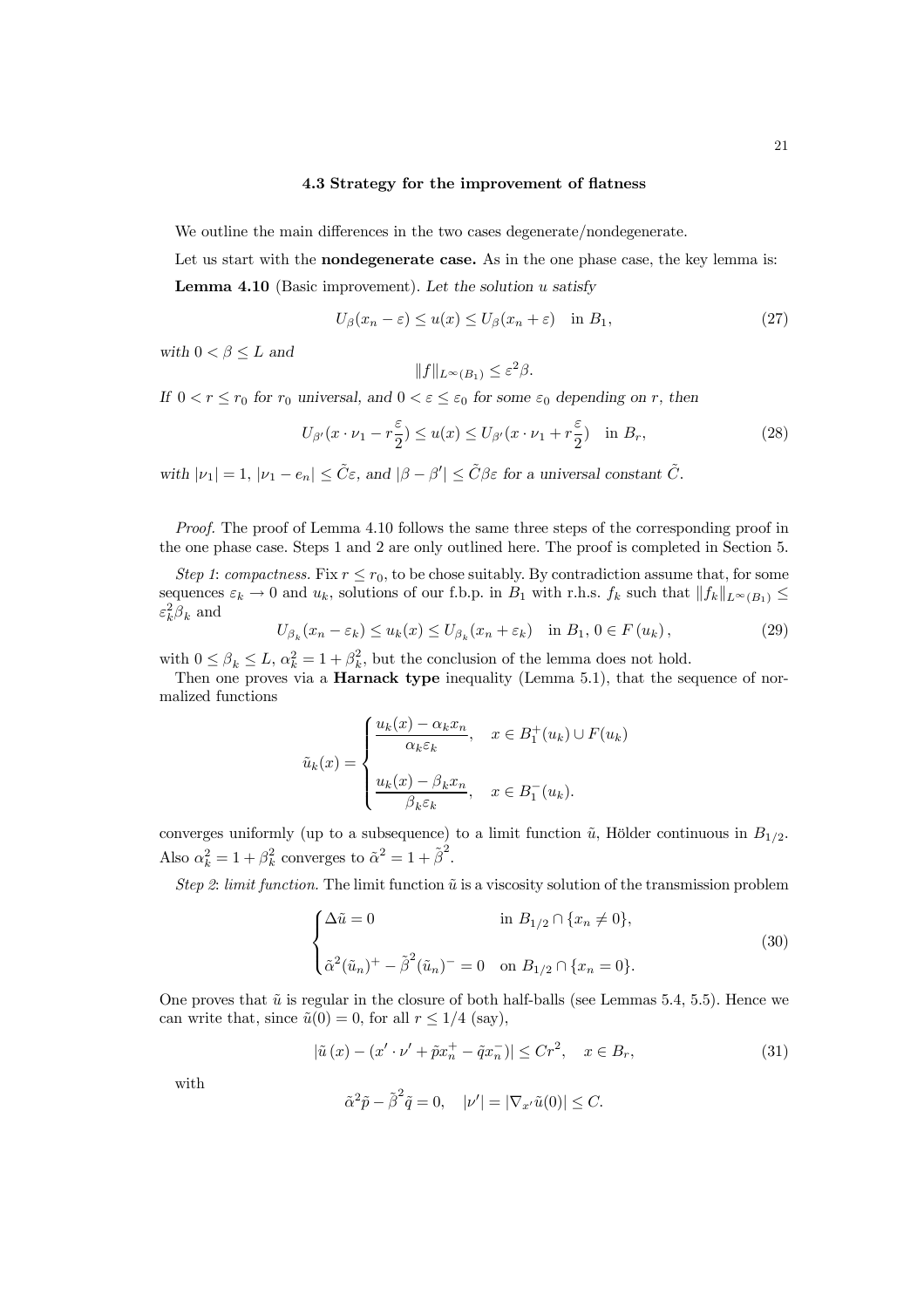Step 3: contradiction. From (31), since  $\tilde{u}_k$  converges, uniformly to  $\tilde{u}$  in  $B_{1/2}$  we have

$$
|\tilde{u}_k(x) - (x' \cdot \nu' + \tilde{p}x_n^+ - \tilde{q}x_n^-)| \le C'r^2, \quad x \in B_r.
$$
 (32)

Set

$$
\beta'_{k} = \beta_{k} \left( 1 + \varepsilon_{k} \tilde{q} \right) \qquad \nu_{k} = \frac{1}{\sqrt{1 + \varepsilon_{k}^{2} |\nu'|^{2}}} \left( e_{n} + \varepsilon_{k} \left( \nu', 0 \right) \right).
$$

Then,

$$
\alpha'_k = \sqrt{1 + \beta'^2_k} = \alpha_k (1 + \varepsilon_k \tilde{p}) + O(\varepsilon_k^2), \quad \nu_k = e_n + \varepsilon_k (\nu', 0) + \varepsilon_k^2 \tau, \quad |\tau| \le C,
$$

where to obtain the first equality we used that  $\tilde{\alpha}^2 \tilde{p} - \tilde{\beta}^2 \tilde{q} = 0$  and hence

$$
\frac{\beta_k^2}{\alpha_k^2}\tilde{q} = \tilde{p} + o(1).
$$

With these choices we can now show that (for k large and  $r \le r_0$ )

$$
\widetilde{U}_{\beta'_k}(x \cdot \nu_k - \varepsilon_k \frac{r}{2}) \leq \widetilde{u}_k(x) \leq \widetilde{U}_{\beta'_k}(x \cdot \nu_k + \varepsilon_k \frac{r}{2}), \text{ in } B_r
$$

where again we are using the notation:

$$
\widetilde{U}_{\beta'_k}(x) = \begin{cases}\n\frac{U_{\beta'_k}(x) - \alpha_k x_n}{\alpha_k \varepsilon_k}, & x \in B_1^+(U_{\beta'_k}) \cup F(U_{\beta'_k}) \\
\frac{U_{\beta'_k}(x) - \beta_k x_n}{\beta_k \varepsilon_k}, & x \in B_1^-(U_{\beta'_k}).\n\end{cases}
$$

This will clearly imply that

$$
U_{\beta'_k}(x \cdot \nu_k - \varepsilon_k \frac{r}{2}) \le u_k(x) \le U_{\beta'_k}(x \cdot \nu_k + \varepsilon_k \frac{r}{2}), \quad \text{in } B_r
$$

leading to a contradiction.

In view of (32) we need to show that in  $B_r$ 

$$
\widetilde{U}_{\beta_k'}(x \cdot \nu_k - \varepsilon_k \frac{r}{2}) \le (x' \cdot \nu' + \widetilde{p}x_n^+ - \widetilde{q}x_n^-) - Cr^2
$$

and

$$
\widetilde{U}_{\beta'_k}(x \cdot \nu_k + \varepsilon_k \frac{r}{2}) \ge (x' \cdot \nu' + \widetilde{p}x_n^+ - \widetilde{q}x_n^-) + Cr^2.
$$

This can be shown after some elementary calculations as long as  $r \leq r_0$ ,  $r_0$  universal, and  $\varepsilon \leq \varepsilon_0(r)$ .

We now examine the **degenerate case.** This time the key lemma is:

**Lemma 4. 11**. Let the solution  $u$  satisfy

$$
U_0(x_n - \varepsilon) \le u^+(x) \le U_0(x_n + \varepsilon) \quad \text{in } B_1, \, 0 \in F(u)
$$
\n
$$
(33)
$$

with

$$
||f||_{L^{\infty}(B_1)} \leq \varepsilon^4,
$$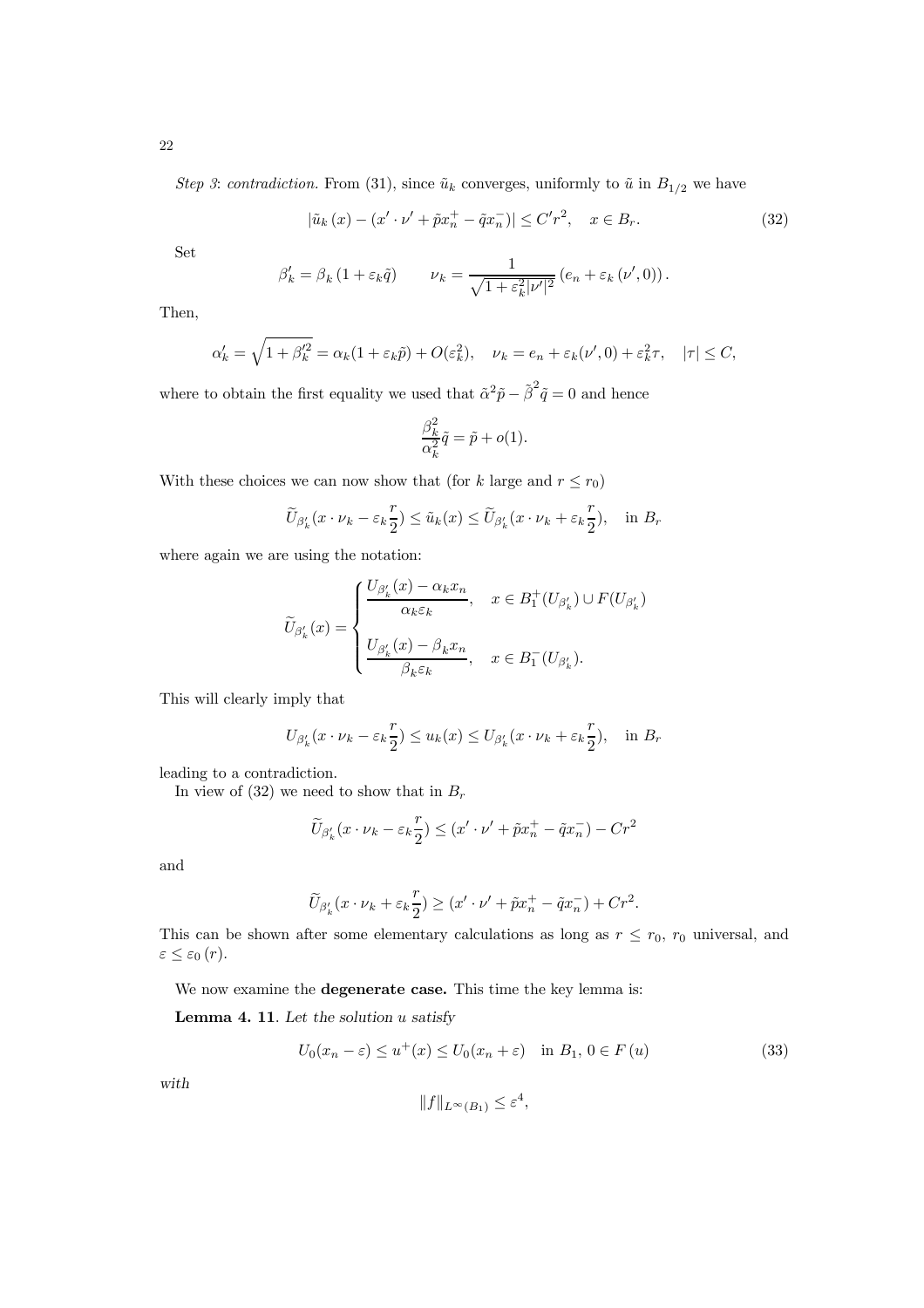and

$$
||u^-||_{L^{\infty}(B_1)} \le \varepsilon^2. \tag{34}
$$

There exists a universal  $r_1$ , such that if  $0 < r < r_1$  and  $0 < \varepsilon < \varepsilon_1$  for some  $\varepsilon_1$  depending on r, then

$$
U_0(x \cdot \nu_1 - r\frac{\varepsilon}{2}) \le u^+(x) \le U_0(x \cdot \nu_1 + r\frac{\varepsilon}{2}) \quad \text{in } B_r,\tag{35}
$$

with  $|\nu_1| = 1$ ,  $|\nu_1 - e_n| \leq C \varepsilon$  for a universal constant C.

Proof. The proof follows the usual same 3-steps pattern. Steps 1 and 2 are only outlined here. The proof is completed in Section 6.

Step1: compactness. Fix  $r \leq r_0$ , to be chose suitably. By contradiction assume that, for some sequences  $\varepsilon_k \to 0$  and  $u_k$ , solutions of our f.b.p. in  $B_1$  with r.h.s.  $f_k$  such that  $||f_k||_{L^\infty(B_1)} \leq \varepsilon_k^4$ and

$$
||u_k^-||_{L^{\infty}(B_1)} \le \varepsilon_k^2,
$$
  

$$
U_0(x_n - \varepsilon_k) \le u_k(x) \le U_0(x_n + \varepsilon_k) \quad \text{in } B_1, 0 \in F(u_k)
$$

but the conclusion of the lemma does not hold.

Then one proves via a **Harnack type** inequality (Lemma 6.1), that the sequence of normalized functions

$$
\tilde{u}_k(x) = \frac{u_k(x) - x_n}{\varepsilon_k} \quad x \in B_1^+(u_k) \cup F(u_k)
$$

converges to a limit function  $\tilde{u}$ , Hölder continuous in  $B_{1/2}$ .

Step2: limit function. The limit function  $\tilde{u}$  is a viscosity solution of the Neumann problem

$$
\begin{cases} \Delta \tilde{u} = 0 & \text{in } B_{1/2} \cap \{x_n > 0\}, \\ \tilde{u}_n = 0 & \text{on } B_{1/2} \cap \{x_n = 0\}. \end{cases}
$$
 (36)

This will be proved in Lemma 6.4. The regularity of  $\tilde{u}$  has been already established in Lemma 3.1.

Step 3: contradiction. The contradiction argument proceeds exactly as in the one phase case.  $\Box$ 

Notice that the improvement in flatness is obtained through the closedness of the positive phase to a one plane solution, as long as inequality (34) holds. This inequality expresses quantitatively the degeneracy of the negative phase and should be kept valid at each step of the final iteration of lemma 4.11. However, it could happen that this is not the case and in some step of the iteration, at some level  $\varepsilon_k$  of flatness, the norm  $||u^-||_{L^\infty(B_1)}$  becomes of order  $\varepsilon_k^2$ . When these occurs, a suitable rescaling restores a nondegenerate situation and we are back to Lemma 4.10.

The situation is precisely described in the following lemma, in which we work in  $B_2$  for simplicity.

**Lemma 4.12.** Let u be a solution in  $B_2$  satisfying

$$
U_0(x_n - \varepsilon) \le u^+(x) \le U_0(x_n + \varepsilon) \quad \text{in } B_1, \ 0 \in F(u)
$$
\n
$$
(37)
$$

,

with

$$
||f||_{L^{\infty}(B_1)} \leq \varepsilon^4
$$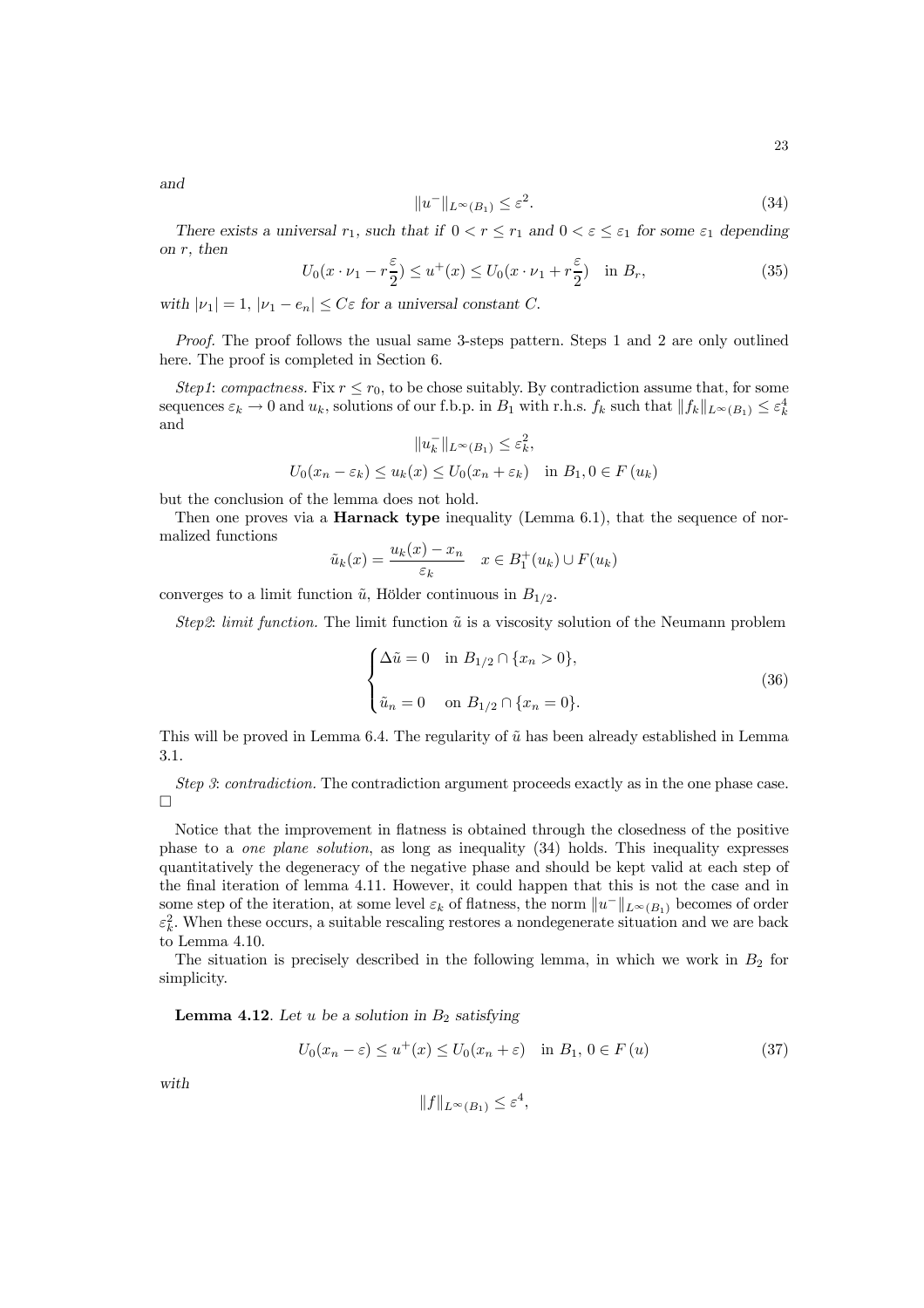and for  $\tilde{C}$  universal.

$$
||u^-||_{L^{\infty}(B_2)} \leq \tilde{C}\varepsilon^2, ||u^-||_{L^{\infty}(B_1)} > \varepsilon^2
$$
\n(38)

There exists (universal)  $\varepsilon_1$  such that, if  $0 < \varepsilon \leq \varepsilon_1$ , the rescaling

$$
u_{\varepsilon}\left(x\right) = \varepsilon^{-1/2} u\left(\varepsilon^{1/2} x\right)
$$

satisfies, in  $\mathcal{B}_1$  :

$$
U_{\beta'}(x_n - C' \varepsilon^{1/2}) \le u_{\varepsilon}(x) \le U_{\beta'}(x_n + C' \varepsilon^{1/2})
$$

with  $\beta' \sim \varepsilon^2$  and C' depending on  $\tilde{C}$ .

Proof. Set

$$
v = \frac{u^-}{\varepsilon^2}.
$$

Then ve have:

$$
F(v) \subset \{-\varepsilon < x_n < \varepsilon\}
$$
\n
$$
v \ge 0 \text{ in } B_2 \cap \{x_n \le -\varepsilon\}, \ v \equiv 0 \text{ in } B_2 \cap \{x_n > \varepsilon\}
$$

and moreover

$$
|\Delta v| \le \varepsilon^2 \quad \text{in } B_2 \cap \{x_n \le -\varepsilon\},
$$
  
 
$$
0 \le v \le \tilde{C} \quad \text{on } \partial B_2,
$$
  
 
$$
v(x^*) \ge 1
$$

for some point  $x^*$  in  $B_1$ .

To get a control of  $v$  by above, we use comparison with the solution  $h$  of the problem

$$
\Delta h = -\varepsilon^2 \text{ in } D = B_2 \cap \{x_n < \varepsilon\}, \ \ h = v \text{ on } \partial D.
$$

We have  $v \leq h$  in D and therefore also in  $B_2$  since  $v = 0$  for  $x_n \geq \varepsilon$ . By Lipschitz continuity we have, for  $k$  universal,

$$
v(x) \le h(x) \le k(x_n - \varepsilon)^{-} \quad \text{in } B_1. \tag{39}
$$

In particular we deduce that

$$
dist(x^*, \{x_n = -\varepsilon\}) \ge c > 0.
$$

To get a control of v by below, we compare v in  $B_1 \cap \{x_n < -\varepsilon\}$  with the harmonic function w

$$
w = 0
$$
 on  $D = B_1 \cap \{x_n = -\varepsilon\}$ ,  $w = v$  on  $\partial B_1 \cap \{x_n \leq -\varepsilon\}$ .

By maximum principle, we have

$$
w(x) + \varepsilon^2 (|x|^2 - 3) \le v(x)
$$
 in  $B_1 \cap \{x_n < -\varepsilon\}.$ 

Also, from (39),

$$
w(x) - \varepsilon k (|x|^2 - 3) \ge v(x)
$$
 on  $\partial (B_1 \cap \{x_n < -\varepsilon\})$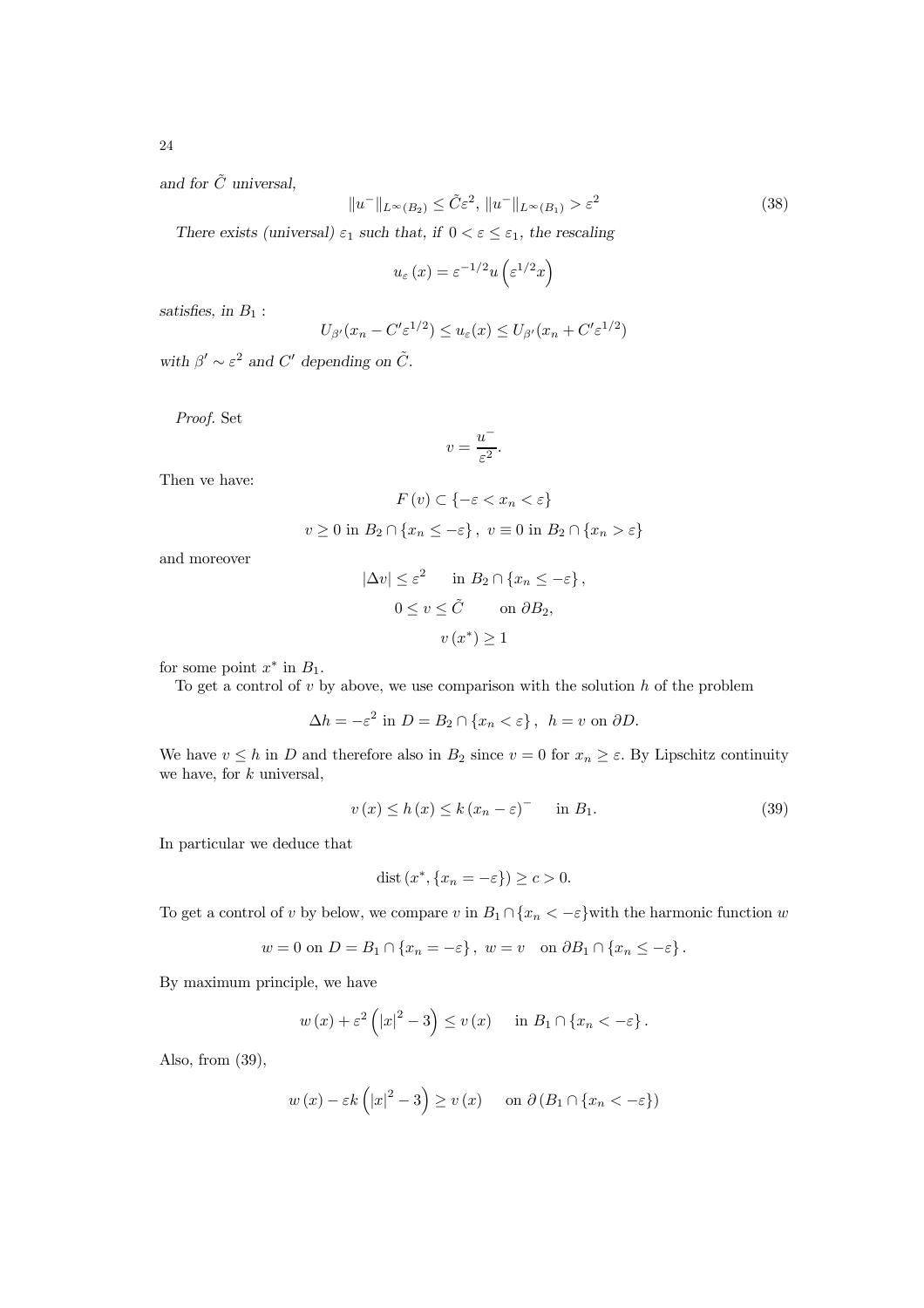and hence in all  $B_1 \cap \{x_n < -\varepsilon\}$ . Therefore

$$
|w - v| \leq c\varepsilon \quad \text{in } B_1 \cap \{x_n < -\varepsilon\} \tag{40}
$$

and in particular

$$
w\left(x^*\right) \ge \frac{1}{2}.
$$

Expanding w around  $(0, -\varepsilon)$  and setting  $\nabla w(0, -\varepsilon) = a$ , we get

$$
|w(x) - a|x_n + \varepsilon|| \le C|x|^2 + C\varepsilon
$$
\n(41)

−

in  $B_1 \cap \{x_n < -\varepsilon\}$ . Notice that  $a \ge c > 0$ , by Hopf Principle. By (41) and (40), if we restrict to  $B_{\varepsilon^{1/2}} \cap \{x_n < -\varepsilon\}$ 

$$
|v(x) - a|x_n + \varepsilon|| \leq C\varepsilon.
$$

Going back to  $u^-$  we can write

$$
\left|u^{-}\left(x\right)-b\varepsilon^{2}\left|x_{n}+\varepsilon\right|\right| \leq C\varepsilon^{3} \quad \text{ in } B_{\varepsilon^{1/2}} \cap \{x_{n} < -\varepsilon\}
$$

and

$$
u^{-}(x) \le b\varepsilon^{2} (x_{n} - \varepsilon)^{-} \quad \text{in } B_{1}
$$

where *b* is universal.

Combining the last two inequalities with assumption (37), in  $B_{\varepsilon^{1/2}}$  we have

$$
(x_n - \varepsilon)^+ - b\varepsilon^2 (x_n - C\varepsilon)^- \le u(x) \le (x_n + \varepsilon)^+ - b\varepsilon^2 (x_n + C\varepsilon)
$$

with  $C > 0$ , universal.

In terms of  $u_{\varepsilon}(x) = \varepsilon^{-1/2} u(\varepsilon^{1/2} x)$ , setting  $\beta' = b\varepsilon^2$ , this reads

$$
(x_n - \varepsilon^{1/2})^+ - \beta' \left( x_n - C \varepsilon^{1/2} \right)^- \leq u_{\varepsilon}(x) \leq (x_n + \varepsilon^{1/2})^+ - \beta' \left( x_n + C \varepsilon^{1/2} \right)^-.
$$

Setting  $(\alpha')^2 = 1 + (\beta')^2 = 1 + b^2 \varepsilon^4$ , with small adjustements, we can write

$$
\alpha'(x_n - C'\varepsilon^{1/2})^+ - \beta'(x_n - C'\varepsilon)^- \le u_\varepsilon(x) \le \alpha'(x_n + C'\varepsilon^{1/2})^+ - \beta'\left(x_n + C'\varepsilon^{1/2}\right)^-
$$

with  $C'$  universal.  $\Box$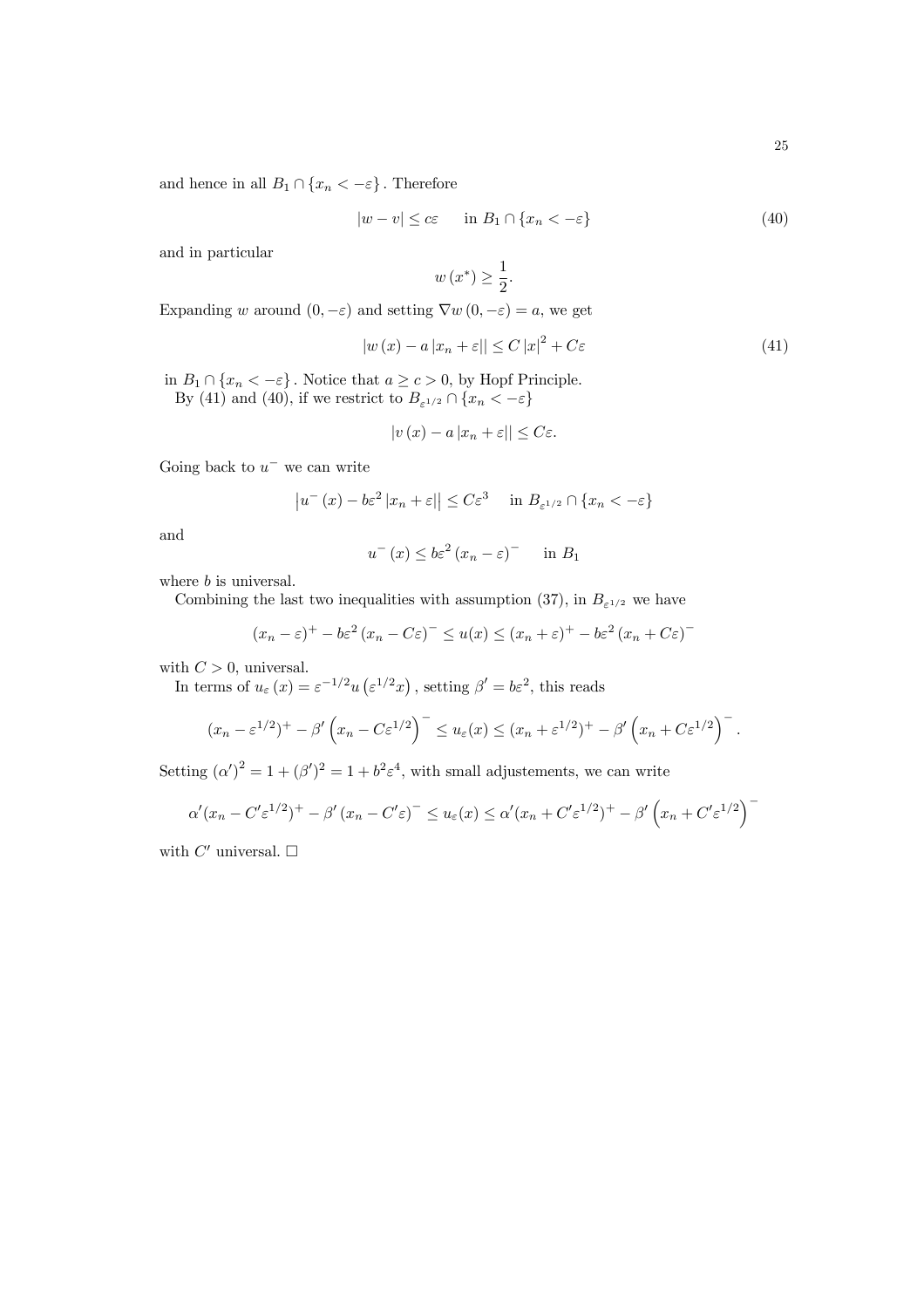# Lesson 5

## **Outline**

- The nondegenerate case. Harnack inequality.
- A transmission problem.
- End of the proof of the improvement of flatness Lemma 4.10.

#### 5.1 The nondegenerate case. Harnack inequality.

In this case our solution is trapped between two translations of a true two-plane solution  $U_{\beta}$ ,  $\beta \neq 0$ . The Harnack inequality takes the following form.

**Theorem 5.1** (Harnack inequality). Let u be a solution of our f.b.p. in  $B_2$  with Lipschitz constant L. There exists a universal  $\tilde{\varepsilon} > 0$  such that, if  $x_0 \in B_2$  and u satisfies the following condition:

$$
U_{\beta}(x_n + a_0) \le u(x) \le U_{\beta}(x_n + b_0) \qquad \text{in } B_r(x_0) \subset B_2 \tag{42}
$$

with

$$
||f||_{L^{\infty}(B_2)} \le \varepsilon^2 \beta, \qquad 0 < \beta \le L
$$

and

$$
0 < b_0 - a_0 \leq \varepsilon r
$$

for some  $0 < \varepsilon \leq \tilde{\varepsilon}$ , then

$$
U_{\beta}(x_n + a_1) \le u(x) \le U_{\beta}(x_n + b_1)
$$
 in  $B_{r/20}(x_0)$ 

with

$$
a_0 \le a_1 \le b_1 \le b_0
$$
 and  $b_1 - a_1 \le (1 - c) \varepsilon r$ 

and  $0 < c < 1$  universal.

As in the one phase case, a key consequence of the above Theorem is that for the renormalized function

$$
\tilde{u}_{\varepsilon}(x) = \begin{cases}\n\frac{u(x) - \alpha x_n}{\alpha \varepsilon}, & x \in B_2^+(u) \cup F(u) \\
\frac{u(x) - \beta x_n}{\beta \varepsilon}, & x \in B_2^-(u),\n\end{cases}
$$

Corollary 2.2 still holds, with the same proof. Namely:

Corollary 5.2. Let  $r = 1$  in Theorem 5.1. Then

$$
\left|\tilde{u}_{\varepsilon}\left(x\right)-\tilde{u}_{\varepsilon}\left(x_{0}\right)\right| \leq C\left|x-x_{0}\right|^{\gamma}
$$

for all  $x \in B_1(x_0)$  such that  $|x - x_0| \ge \varepsilon/\tilde{\varepsilon}$ .

The analogous of Lemma 2.3 is the following.

**Lemma 5.3**. Let u be a viscosity solution of our f.b.p in  $B_2$ . Assume that

$$
U_{\beta}(x) \le u(x) \qquad \text{in } B_1 \tag{43}
$$

26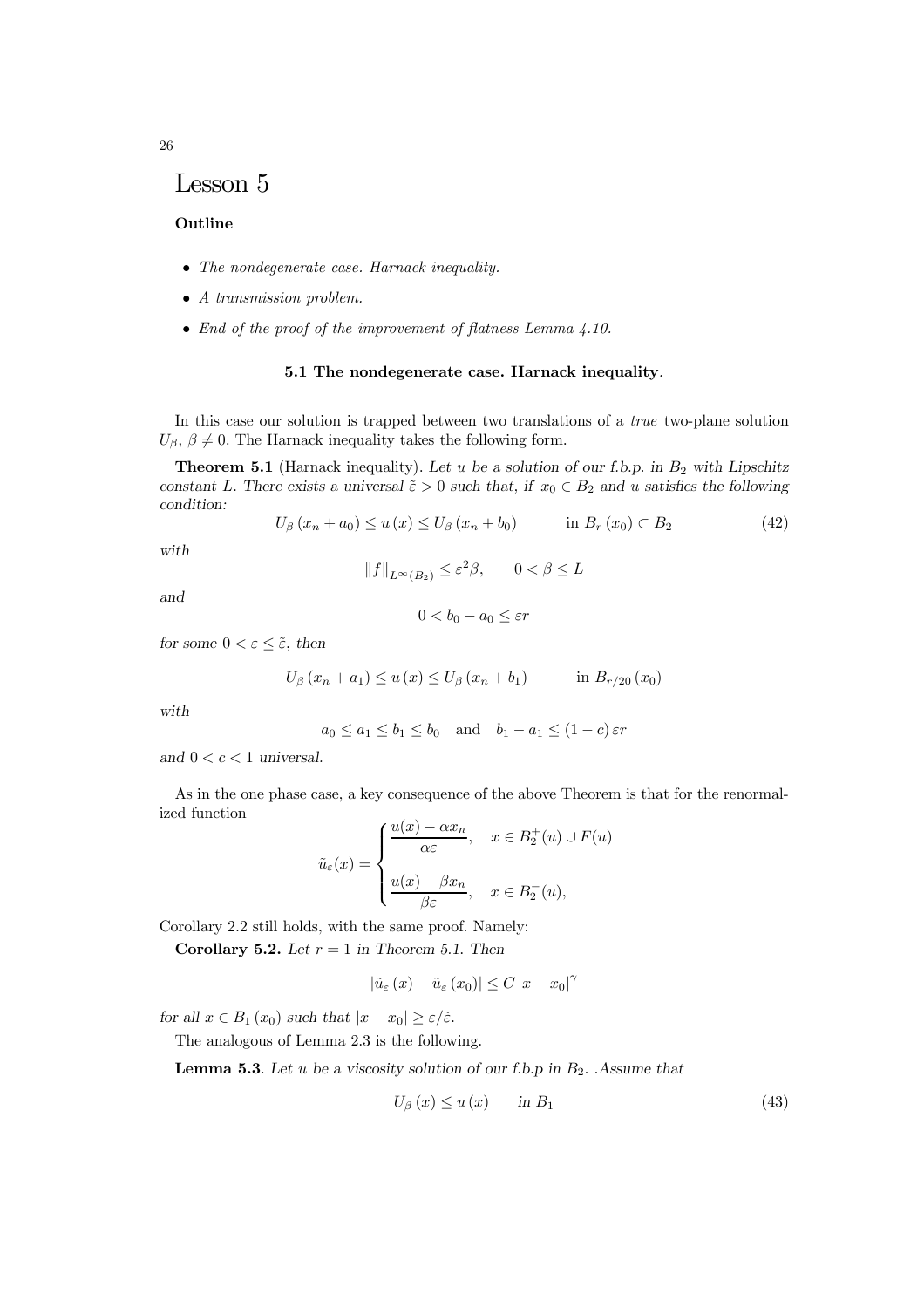with

$$
||f||_{L^{\infty}(B_1)} \leq \varepsilon^2 \beta \qquad 0 < \beta \leq L.
$$

Let  $\bar{x} = \frac{1}{5}e_n$ . There exists a universal  $\tilde{\varepsilon}$  such that if  $\varepsilon \leq \tilde{\varepsilon}$ , and

$$
u(\bar{x}) \ge U_{\beta}(\bar{x}_n + \varepsilon) \tag{44}
$$

then,

$$
u(x) \ge U_{\beta}(\bar{x}_n + c\varepsilon) \quad \text{in } \bar{B}_{1/2}
$$

for some universal  $1 < c < 1$ . Similarly, if

$$
u(x) \le U_{\beta}(x) \quad \text{in } B_1
$$

and

$$
u(\bar{x}) \le U_{\beta}(\bar{x}_n - \varepsilon)
$$

then,

$$
u(x) \leq U_{\beta} (\bar{x}_n - c\varepsilon)
$$
 in  $\bar{B}_{1/2}$ 

for some universal  $1 < c < 1$ 

Proof. We prove only the first part. The second one is completely analogous.

Again, we first show that the interior gain (44) propagates into a neighborhood of  $\bar{x}$ . Clearly we have  $u \ge U_\beta$  in  $B_1$ . Note that, since  $x_n > 0$  in  $B_{1/10}(\bar{x})$  and  $u \ge U_\beta$  in  $B_1$ , then

$$
B_{1/10}\left( \bar{x}\right) \subset B_{1}^{+}\left( u\right) .
$$

Also

$$
B_{1/2} \subset\subset B_{3/4}(\bar{x}) \subset\subset B_1.
$$

By Harnack inequality in  $B_{1/10}(\bar{x})$ , we get

$$
u(x) - U_{\beta}(x) \ge c(u(\bar{x}) - U_{\beta}(\bar{x})) - C ||f||_{L^{\infty}(B_{1/10})} \quad \text{in } \bar{B}_{1/20}(\bar{x}).
$$

Thus, from our assumptions  $(\alpha > \beta)$ 

$$
u(x) - U_{\beta}(x) = u(x) - \alpha x_n \ge \alpha \varepsilon - C \alpha \varepsilon^2 \ge c_0 \alpha \varepsilon \quad \text{in } \bar{B}_{1/20}(\bar{x}). \tag{45}
$$

To propagate this gain up to  $F(u)$  we construct a family of subsolutions. Let

$$
A = B_{3/4}(\bar{x}) \, \backslash B_{1/20}(\bar{x}).
$$

Define

$$
w(x) = c [ |x - \bar{x}|^{-\gamma} - (3/4)^{-\gamma} ]
$$
 in A

with the constant c chosen such that  $w = 1$  on  $\partial B_{1/20}(\bar{x})$  and  $\gamma$  (large) so that

$$
\Delta w \ge k\left(n\right) > 0.\tag{46}
$$

Note that  $w \leq 1$  in A. Extend

$$
w \equiv 1 \text{ in } B_{1/20}(\bar{x}).
$$

Set, for  $t \ge 0$ ,  $x \in B_{3/4}(\bar{x})$ ,  $\psi = 1 - w$  and

$$
v_t(x) = U_\beta (x_n - c_0 \varepsilon \psi + t\varepsilon)
$$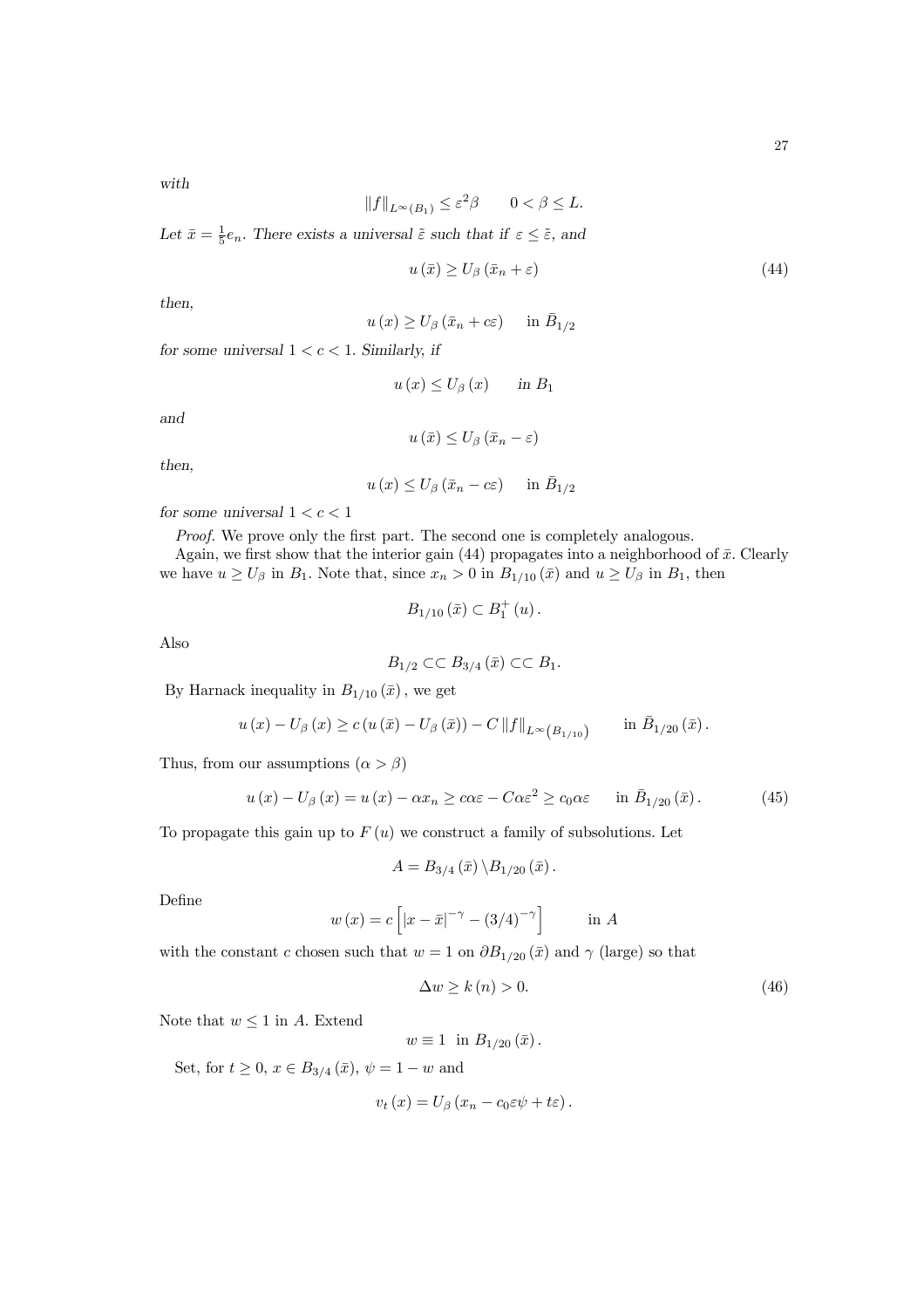28

Observe that

$$
v_0 \le U_\beta \le u \quad \text{in } B_{3/4} (x^*)
$$

Let  $\bar{t}$  the largest  $t > 0$  such that

$$
v_t \le u \quad \text{ in } B_{3/4} (x^*).
$$

We want to show that  $\bar{t} \geq c_0$ . Then we get the desired statement. In fact, in  $B_{1/2}$ ,

$$
u \ge v_{\bar{t}} = U_{\beta} \left( x_n - c_0 \varepsilon \psi + \bar{t} \varepsilon \right) \ge U_{\beta} \left( x_n + c \varepsilon \right)
$$

since  $w \ge C_1 > 0$  in  $B_{1/2}$ .

By contradiction, suppose  $\bar{t} < c_0$ . At some point  $\bar{x} \in B_{3/4}(x^*)$  we have

$$
u(\bar{x})=v_{\bar{t}}(\bar{x}).
$$

We claim that  $\bar{x}$  cannot belong to A and therefore  $\bar{x} \in \bar{B}_{1/20}(x^*)$ .

•  $\bar{x} \notin \bar{B}_{3/4}(x^*)$ . Indeed, on  $\partial B_{3/4}(x^*)$   $w = 0$  whence

$$
v_{\bar{t}} = U_{\beta} \left( x_n - c_0 \varepsilon + \bar{t} \varepsilon \right) < U_{\beta} \left( x_n \right) \leq u.
$$

•  $\bar{x} \notin A^+(v_{\bar{t}}) \cup A^-(v_{\bar{t}})$ . Indeed, in  $A^+(v_{\bar{t}}) \cup A^-(v_{\bar{t}})$  is a strict supersolution for  $\varepsilon$  small, since (universal),

$$
\Delta v_{\bar{t}} \ge c_0 \varepsilon \beta \Delta w \ge c_0 \varepsilon \beta k(n) > \varepsilon^2 \beta \ge f.
$$

•  $\bar{x} \notin A \cap F(v_{\bar{t}})$ . In fact,

$$
\left(v_{\overline{t}}^{+}\right)_{\nu}^{2} - \left(v_{\overline{t}}^{-}\right)_{\nu}^{2} = \alpha^{2} |e_{n} - c_{0}\varepsilon\nabla\psi|^{2} - \beta^{2} |e_{n} - c_{0}\varepsilon\nabla\psi|^{2}
$$

$$
= 1 + c_{0}\varepsilon^{2} |\nabla\psi|^{2} - 2c_{0}\varepsilon\psi_{n} > 1
$$

since  $\psi_n < 0$  (as in the one phase case). This is a strict subsolution condition on  $F(v_{\bar{t}})$  hence  $v_{\bar{t}}$  cannot touch u by below.

Thus  $\bar{x} \in \bar{B}_{1/20}(x^*)$ . But then, since  $\psi = 0$ ,

$$
u(\bar{x}) = v_{\bar{t}}(\bar{x}) = U_{\beta}(\bar{x}_n + \bar{t}\varepsilon) < \alpha \bar{x}_n + c_0 \alpha \varepsilon
$$

contradicting (45).  $\Box$ 

*Proof of Theorem 5.1.* We may assume  $r = 2$ ,  $x_0 = 0$ . We distinguish 3 cases. (a)  $a_0 > 1/5$ . Then it follows from (42) that  $B_{1/5} \subset \{u > 0\}$  and

$$
0 \le v(x) \equiv \frac{u(x) - \alpha x_n}{\alpha \varepsilon} \le 1
$$

with

$$
|\Delta v| \le \varepsilon \qquad \text{in } B_{1/10}.
$$

From Harnack inequality ( $\varepsilon$  small)

$$
\mathrm{osc}_{B_{1/20}}\left(v\right) \leq \theta \mathrm{osc}_{1/10}\left(v\right) = \theta
$$

with  $\theta < 1$ , universal. The conclusion follows easely.

(b)  $a_0 < -1/5$ . It follows from (42) that  $B_{1/5} \subset \{u < 0\}$  and

$$
0 \le v(x) \equiv \frac{u(x) - \beta x_n}{\beta \varepsilon} \le 1
$$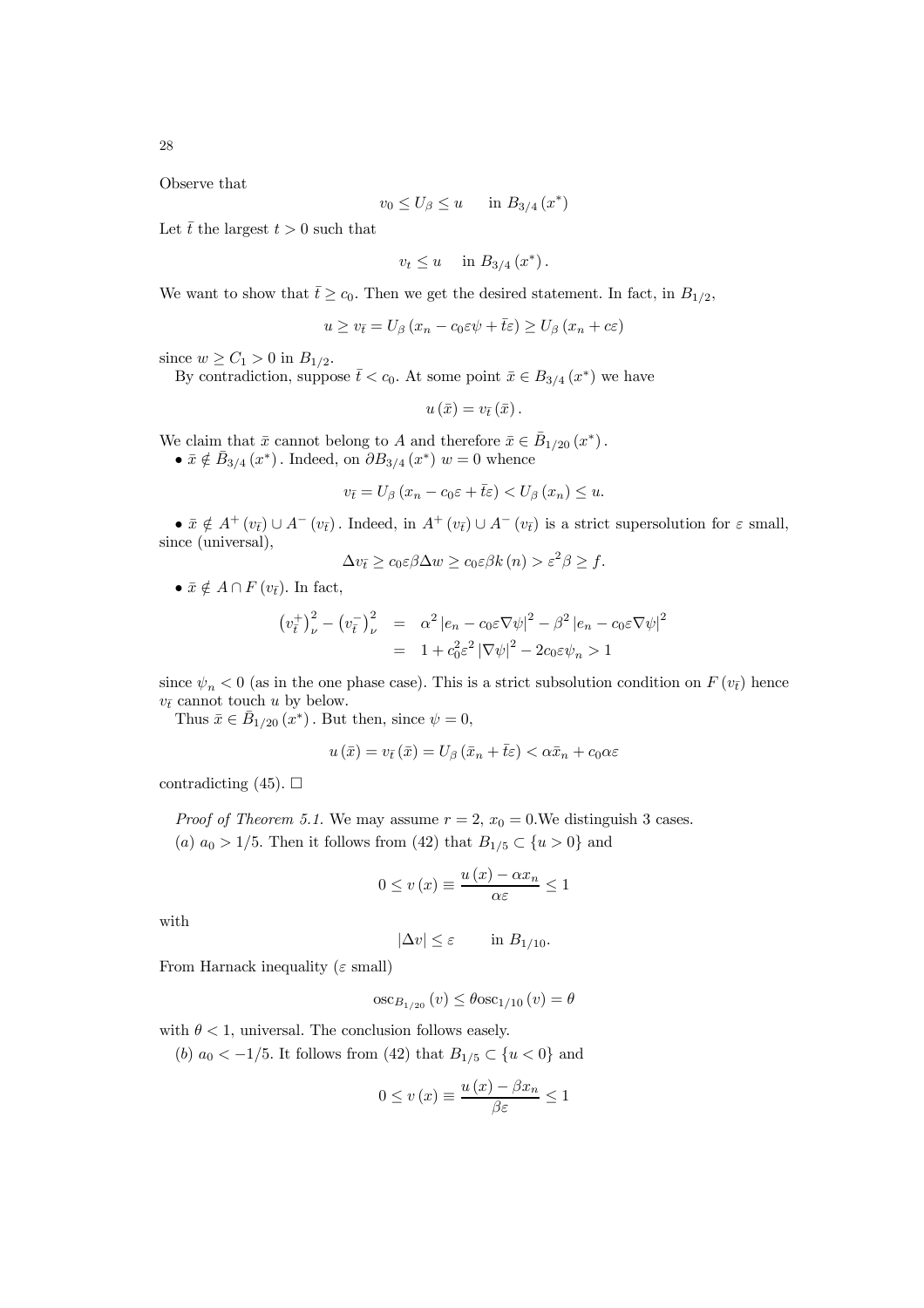with

$$
|\Delta v| \le \varepsilon \qquad \text{in } B_{1/10}.
$$

Again we conclude by Harnack inequality.

(c)  $|a_0| \leq 1/5$ . From (42), we get

$$
U_{\beta}\left(x_{n}+a_{0}\right) \leq u\left(x\right) \leq U_{\beta}\left(x_{n}+a_{0}+\varepsilon\right) \quad \text{in} \quad B_{1}.\tag{47}
$$

Let  $x^* = \frac{1}{5}e_n$ . Then either  $u(x^*) \ge U_\beta \left(x_n^* + a_0 + \frac{\varepsilon}{2}\right)$  or  $u(x^*) \le U_\beta \left(x_n^* + a_0 + \frac{\varepsilon}{2}\right)$ . Assume the first case occurs (the other one is similar). Then, setting

$$
v(x) = u(x - a_0 e_n),
$$

(47) reads

$$
U_{\beta}(x_n) \le v(x) \le U_{\beta}(x_n + \varepsilon) \quad \text{in} \ B_{4/5}
$$

with

$$
v(x^*) \ge U_\beta \left(x_n^* + \frac{\varepsilon}{2}\right).
$$

By Lemma 5.3,

$$
v(x) \ge U_{\beta} (x_n + c\varepsilon) \quad \text{in } B_{2/5}
$$

or

 $u(x) \ge U_{\beta} (x_n + a_0 + c \varepsilon)$  in  $B_{2/5}$ 

which is the desired improvement.  $\square$ 

### 5.2 A transmission problem

We consider solutions of the transmission problem

$$
\begin{cases} \Delta \tilde{u} = 0 & \text{in } B_1 \cap \{x_n \neq 0\}, \\ \tilde{\alpha}^2(\tilde{u}_n)^+ - \tilde{\beta}^2(\tilde{u}_n)^- = 0 & \text{on } B_1 \cap \{x_n = 0\}. \end{cases}
$$
(48)

Our main goal is to prove that viscosity solutions (see the definition below) are indeed classical. It is well known that the Dirichlet problem associated to (48) admits a unique classical solution. Precisely, we have:

**Lemma 5.4.** Let  $h \in C(\partial B_1)$ . There exists a unique classical solution  $\tilde{v} \in C^{\infty}(\bar{B}_1^{\pm})$  to (48) such that  $\tilde{v} = h$  on  $\partial B_1$ . In particular, there exists a universal constant  $\tilde{C}$  such that

$$
\left|\tilde{v}\left(x\right)-\tilde{v}\left(y\right)-\left(\nabla_{x'}\tilde{v}\left(y\right)\cdot\left(x'-y'\right)\right)+\tilde{p}\left(y\right)x_{n}^{+}-\tilde{q}\left(y\right)x_{n}^{-}\right|\leq\tilde{C}\left\|\tilde{v}\right\|_{L^{\infty}\left(B_{1}\right)}r^{2}\qquad\left(49\right)
$$

in  $B_r(y)$ , for every  $r \le 1/4$ ,  $y = (y', 0) \in B_{1/2}$ , with

$$
\tilde{\alpha}^2 \tilde{p}(y) - \tilde{\beta}^2 \tilde{q}(y) = 0.
$$

Viscosity solutions are defined in the following way.

**Definition 5.1**. A function  $u \in C(B_1)$  is a viscosity solution to (48) if:

(*i*)  $\Delta u = 0$  (any sense is fine)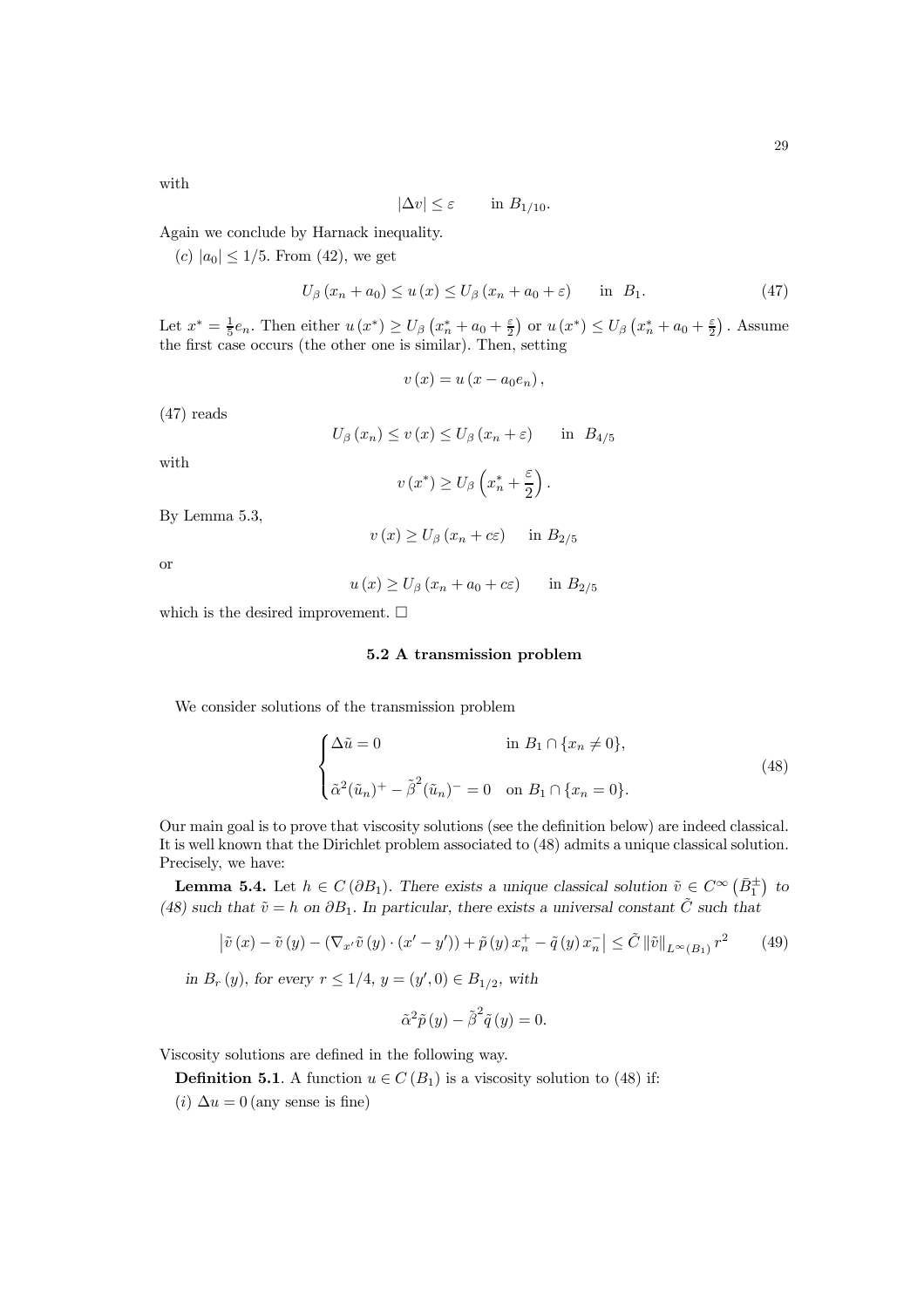$(ii)$  Consider functions of the form

$$
\varphi(x) = A + px_n^+ - qx_n^- + BQ(y - x)
$$

where  $A, B, p, q$ , are constants,  $B > 0$ ,  $y = (y', 0)$  and Q is the harmonic polynomial

$$
Q(x) = \frac{1}{2} \left[ (n-1)x_n^2 + |x'|^2 \right].
$$

Then, if

 $\tilde{\alpha}^2 p - \tilde{\beta}^2 q > 0$  (strict subsolution condition),

 $\varphi$  cannot touch u strictly by below at a point  $x_0 = (x'_0, 0) \in B_1$ , while if

$$
\tilde{\alpha}^2 p - \tilde{\beta}^2 q < 0 \quad \text{(strict supersolution condition)},
$$

 $\varphi$  cannot touch u strictly by above at a point  $x_0 = (x'_0, 0) \in B_1$ .

**Remark 5.1.** Condition (ii) in the above definition is given in terms of sub/super solutions represented in both the upper and lower halfball, by quadratic harmonic polynomials.

Conditions  $(i)$  and  $(ii)$  are equivalent to ask that any classical strict sub/super solution cannot touch u by below/above at a point in  $B_1$ .

We want to show that a viscosity solution is indeed classical. Precisely, we have.

**Theorem 5.5**. Let  $\tilde{u}$  be a viscosity solution to (48) in  $B_1$  such that  $\|\tilde{u}\|_{L^{\infty}(B_1)} \leq 1$ . Let  $\tilde{v}$ be the classical solution to (48) in  $B_{1/2}$  with  $\tilde{v} = \tilde{u}$  on  $\partial B_{1/2}$ . Then  $\tilde{v} = \tilde{u}$  in  $B_{1/2}$ .

*Proof.* We only prove that  $\tilde{v} \leq \tilde{u}$ . We use once more a sliding technique. For  $\varepsilon > 0$  fixed,  $t \in \mathbb{R}$ , define in  $\bar{B}_{1/2}$ ,

$$
v_{t,\varepsilon}(x) = \tilde{v}(x) + \varepsilon |x_n| + \varepsilon x_n^2 - \varepsilon - t.
$$

Notice that  $v_{t,\varepsilon}$  is a classical strict subsolution in  $B_{1/2}$ , since  $\Delta v_{t,\varepsilon} = 2\varepsilon > 0$  outside  $x_n = 0$ and

$$
\tilde{\alpha}^2 \left( \tilde{v}_n^+ + \varepsilon \right) - \tilde{\beta}^2 \left( \tilde{v}_n^- - \varepsilon \right) = \left( \tilde{\alpha}^2 + \tilde{\beta}^2 \right) \varepsilon > 0
$$

on  $x_n = 0$ .

For  $t > 0$  and large

$$
v_{t,\varepsilon} < \tilde{u} \quad \text{in } B_{1/2}.\tag{50}
$$

Let  $\hat{t}$  be the smallest t such that (50) holds and let  $\hat{x}$  such that

$$
v_{\hat{t},\varepsilon}\left(\hat{x}\right)=\tilde{u}\left(\hat{x}\right).
$$

Since  $v_{\hat{t},\varepsilon}$  a classical strict subsolution in  $B_{1/2}$ , it cannot touch  $\tilde{u}$  by below at a point in  $B_{1/2}$ . Hence it must be<sup>3</sup>  $\hat{x} \in \partial B_{1/2}$ , where  $\tilde{v} = \tilde{u}$ . This forces

$$
\hat{t} = \varepsilon \left| \hat{x}_n \right| + \varepsilon \hat{x}_n^2 - \varepsilon < 0,
$$

<sup>3</sup>An alternative way to proceed, that is using quadratic polynomials, is to suppose that  $\hat{t} \ge 0$  and construct

$$
\varphi\left(x\right)=A+px_{n}^{+}-qx_{n}^{-}+BQ\left(y-x\right)
$$

as in Definition 5.1, with

 $\tilde{\alpha}^2 p - \tilde{\beta}^2 q > 0$  (strict subsolution condition),

30

that touches  $v_{\hat{t}}$  (hence  $\tilde{u}$ ) strictly by below.

See ([DFS]) for the details.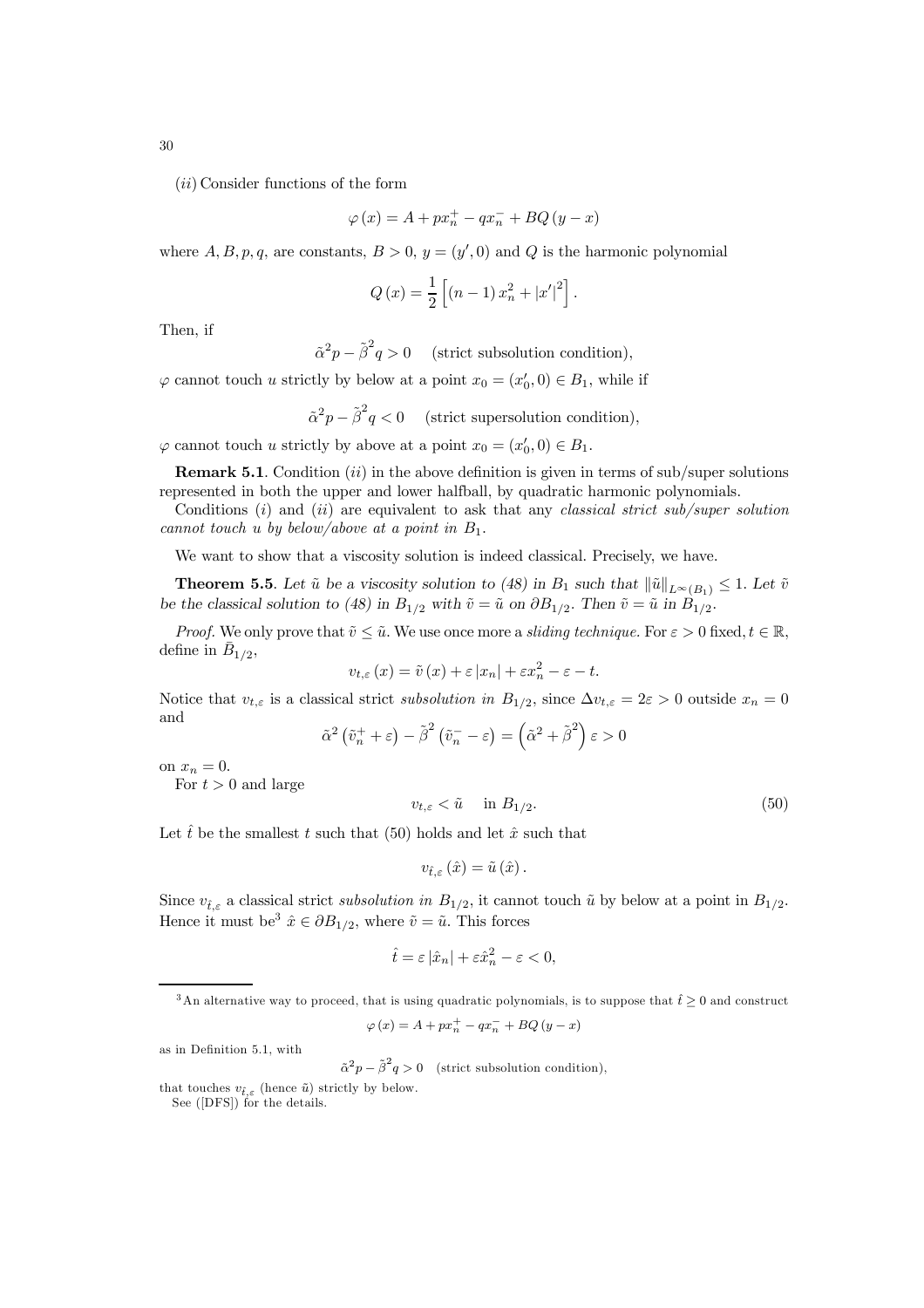so that

$$
\tilde{v}(x) + \varepsilon |x_n| + \varepsilon x_n^2 - \varepsilon < \tilde{u}(x)
$$
 in  $B_{1/2}$ .

Letting  $\varepsilon \to 0$  we get  $\tilde{v} \leq \tilde{u}$ .  $\Box$ 

## 5.3 End of the proof of the improvement of flatness Lemma 4.10.

We are now ready to complete the proof of Lemma 4.10.

Step 1. (compactness). Recall that, for  $r \le r_0$ , chosen in step 3, we assume that there exist sequences  $\varepsilon_k \to 0$ ,  $\beta_k$ ,  $\alpha_k$  with

$$
0 \le \beta_k \le L, \alpha_k^2 = 1 + \beta_k^2,
$$

and  $u_k$ , solutions of our f.b.p. in  $B_1$  with r.h.s.  $f_k$  such that  $||f_k||_{L^\infty(B_1)} \leq \varepsilon_k^2 \beta_k$  and

$$
U_{\beta_k}(x_n - \varepsilon_k) \le u_k(x) \le U_{\beta_k}(x_n + \varepsilon_k) \quad \text{in } B_1, \, 0 \in F(u_k), \tag{51}
$$

but not satisfying the conclusion of Lemma 4.10.

Consider the sequence of normalized functions

$$
\tilde{u}_k(x) = \begin{cases}\n\frac{u_k(x) - \alpha_k x_n}{\alpha_k \varepsilon_k}, & x \in B_1^+(u_k) \cup F(u_k) \\
\frac{u_k(x) - \beta_k x_n}{\beta_k \varepsilon_k}, & x \in B_1^-(u_k).\n\end{cases}
$$

Then,

$$
|\tilde{u}_k| \le 1 \quad \text{in } B_1
$$

and from Corollary 5.2,

$$
\left|\tilde{u}_{k}\left(x\right)-\tilde{u}_{k}\left(y\right)\right| \leq C\left|x-y\right|^{\gamma}
$$

for C and  $\gamma \in (0,1)$  universal and

$$
|x-y|\geq \varepsilon_k/\tilde{\varepsilon}.
$$

As in the one phase case, since  $F(u_k)$  converges in Hausdorff distance to  $B_1 \cap \{x_n = 0\}$ , we infer that the graph of  $\tilde{u}_k$  converges (up to a subsequence) in Hausdorff distance to a graph of a Hölder continuous  $\tilde{u}$  in  $B_{1/2} \cap \{x_n \geq 0\}$ . Also, up to a subsequence

$$
\beta_k \to \tilde{\beta}
$$

and

$$
\alpha_k \to \tilde{\alpha} = \sqrt{1 + \tilde{\beta}^2}.
$$

Step 2: limit function. We now show that  $\tilde{u}$  solves the following linearized problem (transmission problem):

$$
\begin{cases} \Delta \tilde{u} = 0 & \text{in } B_{1/2} \cap \{x_n \neq 0\}, \\ \tilde{\alpha}^2 (\tilde{u}_n)^+ - \tilde{\beta}^2 (\tilde{u}_n)^- = 0 & \text{on } B_{1/2} \cap \{x_n = 0\}. \end{cases}
$$
(52)

Since

$$
|\Delta u_k|\leq \varepsilon_k^2\beta_k\quad\text{in }B_1^+(u_k)\cup B_1^-(u_k),
$$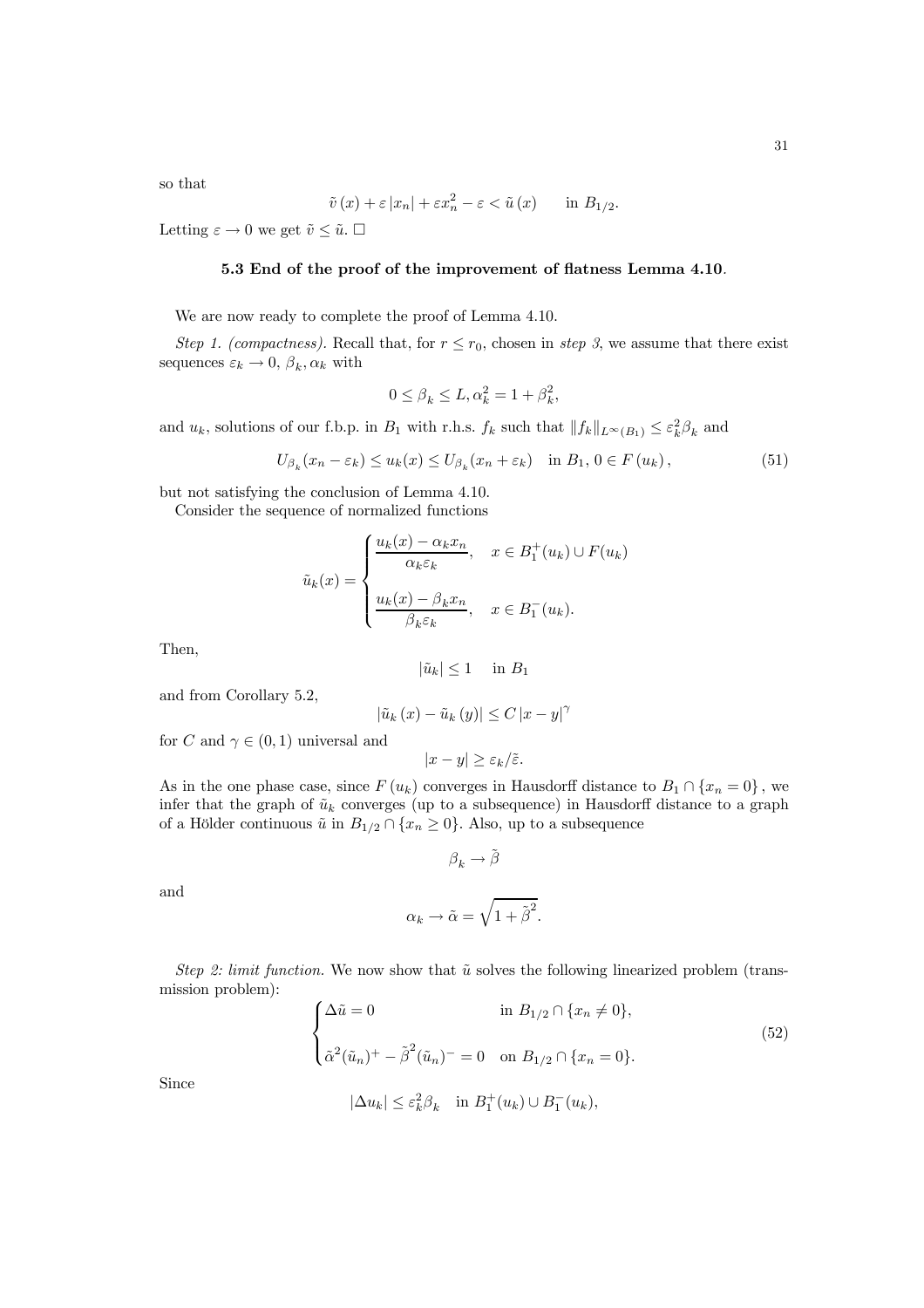one easily deduces that  $\tilde{u}$  is harmonic in  $B_{1/2} \cap \{x_n \neq 0\}.$ 

Next, we prove that  $\tilde{u}$  satisfies the transmission condition on  $\{x_n = 0\}$  in the viscosity sense. Let  $\phi$  be a function of the form

$$
\tilde{\phi}(x) = A + px_n^+ - qx_n^- + BQ(x - y)
$$

with

$$
Q(x) = \frac{1}{2}[(n-1)x_n^2 - |x'|^2], \quad y = (y', 0), \quad A \in B > 0
$$

and for which the subsolution transmission condition holds, namely:

$$
\tilde{\alpha}^2 p - \tilde{\beta}^2 q > 0.
$$

We must show that  $\phi$  cannot touch u strictly by below at a point  $x_0 = (x'_0, 0) \in B_{1/2}$  (the analogous statement by above follows with a similar argument.)

Suppose that such a  $\phi$  exists and let  $x_0$  be the touching point. To reach a contradiction we construct a sequence of classical subsolutions  $\psi_k$  touching by below  $u_k$ .

Let

$$
\Gamma(x) = \frac{1}{n-2} \left[ (|x'|^2 + |x_n - 1|^2)^{\frac{2-n}{2}} - 1 \right].
$$
 (53)

 $=\frac{1}{R^2}$  $B^2\varepsilon_k^2$ .

This is a fundamental solution with pole at  $(0', 1)$ . Note that

$$
\Gamma(x) = x_n + Q(x) + O(|x|^3) \qquad x \in B_1.
$$

Let  $z_k = y + e_n \left(\frac{1}{B\varepsilon_k} - A\varepsilon_k\right)$  and  $B_k = B_{1/B\varepsilon_k}(z_k)$ . We have  $\partial B_k =$  $\sqrt{ }$  $x: |x'-y'|^2 + \left($  $x_n + A\varepsilon_k - \frac{1}{B\varepsilon_k}$  $B\varepsilon_k$  $\langle \rangle^2$ 

Thus, the harmonic function

$$
\Gamma_k(x) = \frac{1}{(n-2)B\varepsilon_k} [(B^2 \varepsilon_k^2 |x'-y'|^2 + (B\varepsilon_k x_n + AB\varepsilon_k^2 - 1)^2)^{\frac{2-n}{2}} - 1]
$$

$$
= \frac{1}{B\varepsilon_k} \Gamma(B\varepsilon_k (x-y) + AB\varepsilon_k^2 e_n)
$$

vanishes on  $\partial B_k$ . Moreover  $|\nabla \Gamma_k| = 1$  on  $\partial B_k$  and

$$
\Gamma_k(x) = A\varepsilon_k + x_n + B\varepsilon_k Q(x) + O\left(\varepsilon_k^2\right) \qquad x \in B_1.
$$

Introduce now the *signed distance function* from  $B_k$  given by

$$
d_k(x) = d(x, B_k) - d(x, \mathbb{R}^n \backslash B_k)
$$

and define

$$
\phi_k(x) = a_k \Gamma_k^+(x) - b_k \Gamma_k^-(x) + \alpha_k (d_k^+(x))^2 \varepsilon_k^{3/2} + \beta_k (d_k^-(x))^2 \varepsilon_k^{3/2}
$$

where

$$
a_k = \alpha_k (1 + \varepsilon_k p), \quad b_k = \beta_k (1 + \varepsilon_k q).
$$

Note that also  $\phi_k$  vanishes on  $\partial B_k$ .

Finally, let

32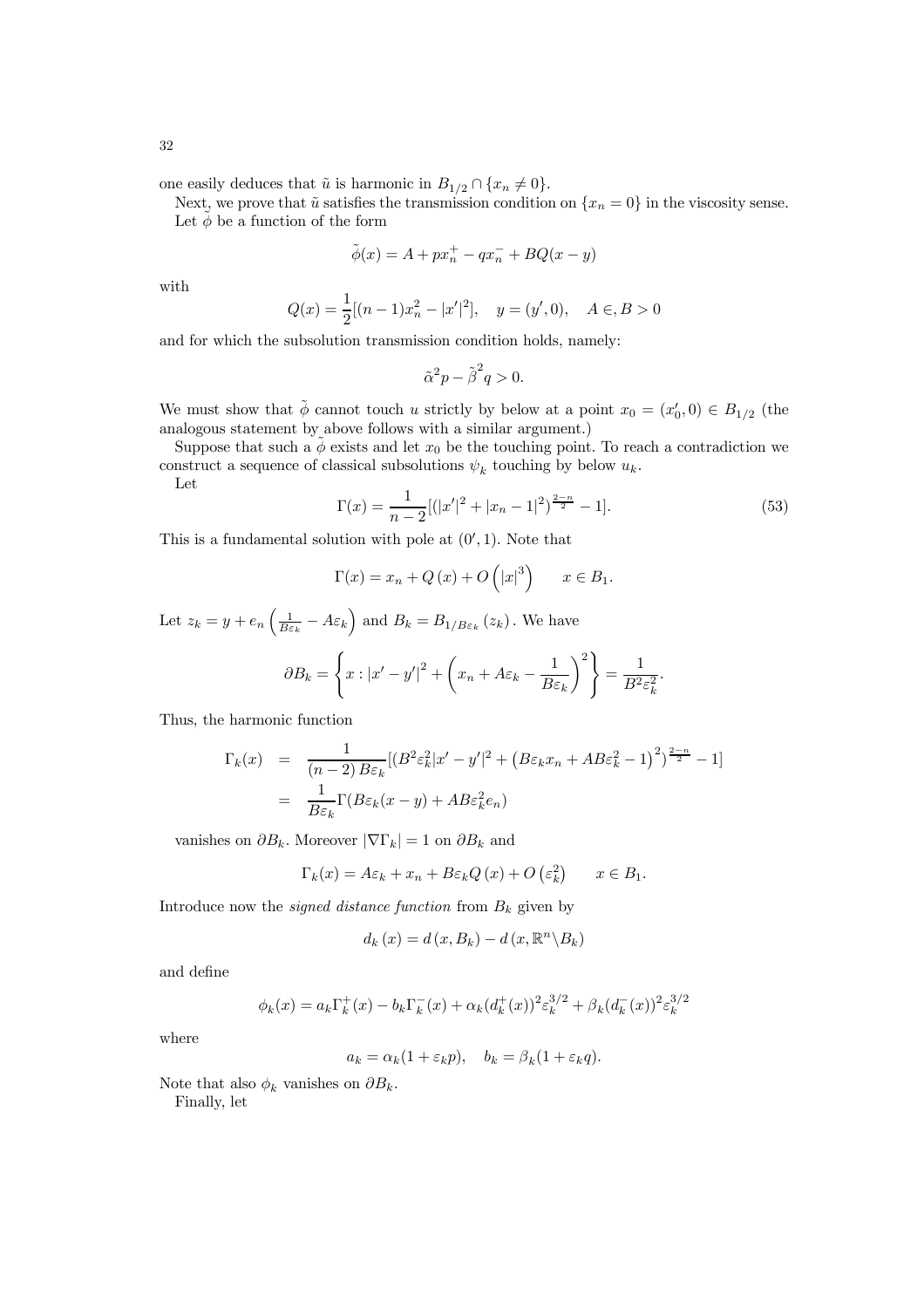$$
\tilde{\phi}_k(x) = \begin{cases} \frac{\phi_k(x) - \alpha_k x_n}{\alpha_k \varepsilon_k}, & x \in B_1^+(\phi_k) \cup F(\phi_k) \\ \frac{\phi_k(x) - \beta_k x_n}{\beta_k \varepsilon_k}, & x \in B_1^-(\phi_k). \end{cases}
$$

It follows that in  $B_1^+(\phi_k) \cup F(\phi_k)$ 

$$
\tilde{\phi}_k(x) = A + BQ(x - y) + px_n + A\varepsilon_k p + Bp\varepsilon_k Q(x - y) + \varepsilon_k^{1/2} d_k^2 + O(\varepsilon_k)
$$

and analogously in  $B_1^ ^{-}_{1}(\phi_{k})$ 

$$
\tilde{\phi}_k(x) = A + BQ(x - y) + qx_n + A\varepsilon_k p + Bq\varepsilon_k Q(x - y) + \varepsilon_k^{1/2} d_k^2 + O(\varepsilon_k).
$$

Hence,  $\tilde{\phi}_k$  converges uniformly to  $\tilde{\phi}$  on  $B_{1/2}$ .

Since  $\tilde{u}_k$  converges uniformly to  $\tilde{u}$  and  $\tilde{\phi}$  touches  $\tilde{u}$  strictly by below at  $x_0$ , we conclude that there exist a sequence of constant  $c_k \to 0$  and of points  $x_k \to x_0$  such that the function

 $\psi_k(x) = \phi_k(x + c_k e_n)$ 

touches  $u_k$  by below at  $x_k$ . We thus get a contradiction if we prove that  $\psi_k$  is a strict subsolution to our free boundary problem, that is

$$
\begin{cases} \Delta \psi_k > \varepsilon_k^2 \beta_k \ge ||f_k||_{\infty}, & \text{in } B_1^+(\psi_k) \cup B_1^-(\psi_k), \\ \ (\psi_k^+)_\nu^2 - (\psi_k^-)_\nu^2 > 1, & \text{on } F(\psi_k). \end{cases}
$$

It is easily checked that away from the free boundary

$$
\Delta \psi_k \ge \beta_k \varepsilon_k^{3/2} \Delta d_k^2(x + \varepsilon_k c_k e_n)
$$

and the first condition is satisfied for k large enough.

Finally, since on  $\partial B_k$ ,  $|\nabla \Gamma_k| = 1$  and  $|\nabla d_k^2| = 0$ , the free boundary condition reduces to showing that

$$
a_k^2 - b_k^2 > 1.
$$

Using the definition of  $a_k, b_k$  we need to check that

$$
(\alpha_k^2 p^2 - \beta_k^2 q^2) \varepsilon_k + 2(\alpha_k^2 p - \beta_k^2 q) > 0.
$$

This inequality holds for k large in view of the fact that

$$
\tilde{\alpha}^2 p - \tilde{\beta}^2 q > 0.
$$

Thus  $\tilde{u}$  is a solution to the linearized problem.

Since we already proved *step 3*, the proof of Lemma 4-10 is complete.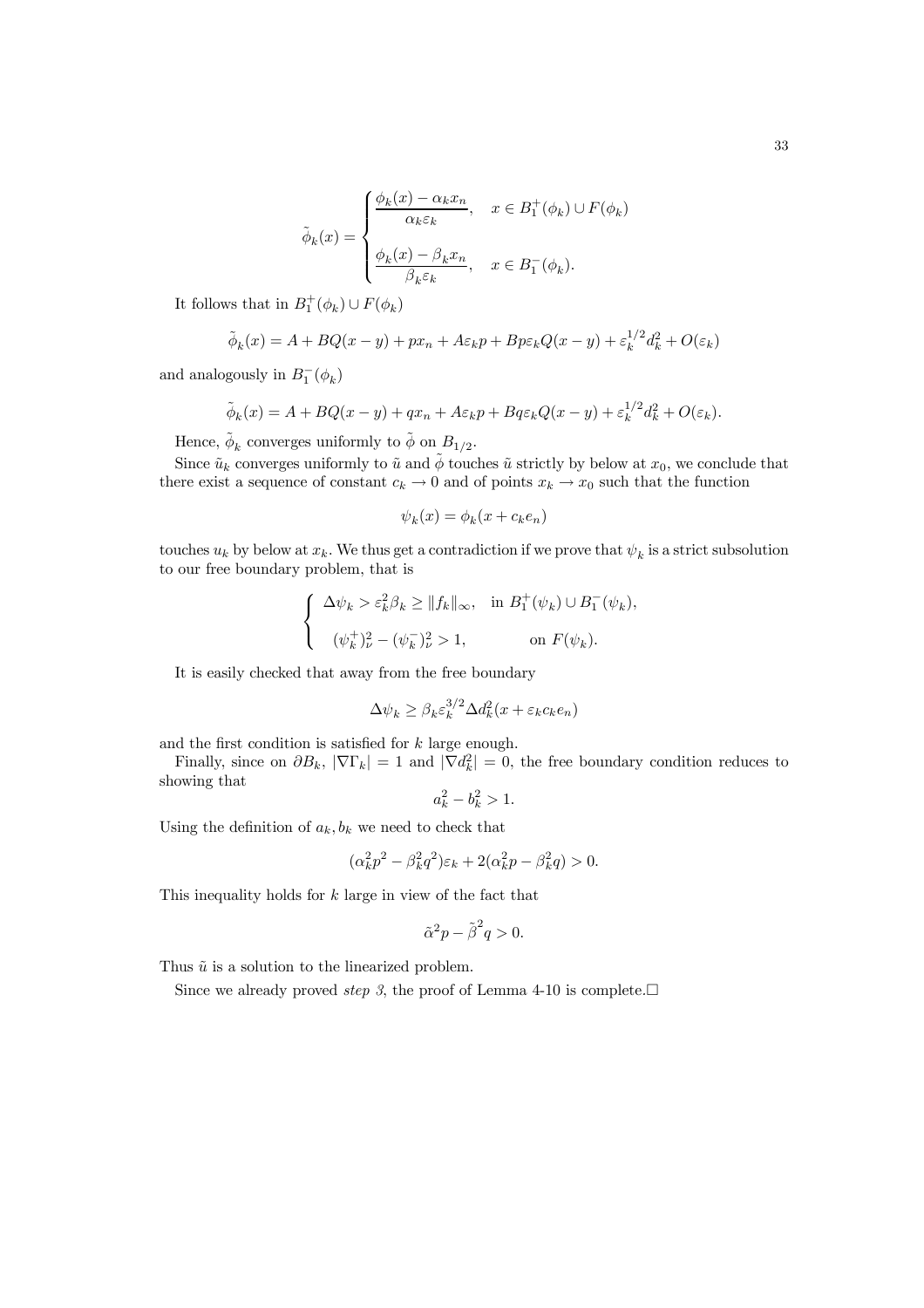# Lesson 6

## Outline

- The degenerate case. Harnack inequality.
- End of the proof of the improvement of flatness Lemma.
- Proof of the main Lemma 4.6.
- A Liouville Theorem and the proof of Theorem 4.4.

#### 6.1 The degenerate case. Harnack inequality

In this case, the negative part is very small compared to the positive one, which, in turn is closed to a one plan solution  $U_0(x_n) = x_n^+$ . Harnack inequality takes the following form:

**Theorem 6.1** (Harnack inequality). Let u be a solution of our f.b.p. in  $B_2$  with Lipschitz constant L. There exists a universal  $\tilde{\varepsilon} > 0$  such that, if  $x_0 \in B_2$  and u satisfies the following condition

$$
(x_n + a_0)^+ \le u^+ (x) \le (x_n + b_0)^+ \qquad \text{in } B_r (x_0) \subset B_2 \tag{54}
$$

with

$$
||f||_{L^{\infty}(B_2)} \leq \varepsilon^4, \quad ||f||_{L^{\infty}(B_2)} \leq \varepsilon^2
$$

and

$$
0 < b_0 - a_0 \leq \varepsilon r
$$

for some  $0 < \varepsilon \leq \tilde{\varepsilon}$ , then

$$
(x_n + a_1)^+ \le u^+(x) \le (x_n + b_1)^+
$$
 in  $B_{r/20}(x_0)$ 

with

$$
a_0 \le a_1 \le b_1 \le b_0
$$
 and  $b_1 - a_1 \le (1 - c) \varepsilon r$ 

and  $0 < c < 1$  universal.

As in the previous cases, a key consequence of the above Theorem is that for the renormalized function

$$
\tilde{u}_{\varepsilon}(x) = \frac{u^+(x) - x_n}{\varepsilon}, \quad x \in B_1(x_0)
$$

Corollary 2.2 still holds, with the same proof. Namely:

Corollary 6.2. Let  $r = 1$  in Theorem 5.1. Then

$$
\left|\tilde{u}_{\varepsilon}\left(x\right)-\tilde{u}_{\varepsilon}\left(x_{0}\right)\right| \leq C\left|x-x_{0}\right|^{\gamma}
$$

for all  $x \in B_1(x_0)$  such that  $|x - x_0| \ge \varepsilon/\tilde{\varepsilon}$ .

The analogous of Lemma 2.3 is the following.

**Lemma 6.3**. Let u be a viscosity solution of our f.b.p in  $B_2$ . Assume that

$$
x_n^+ \le u^+(x) \qquad \text{in } B_1 \tag{55}
$$

34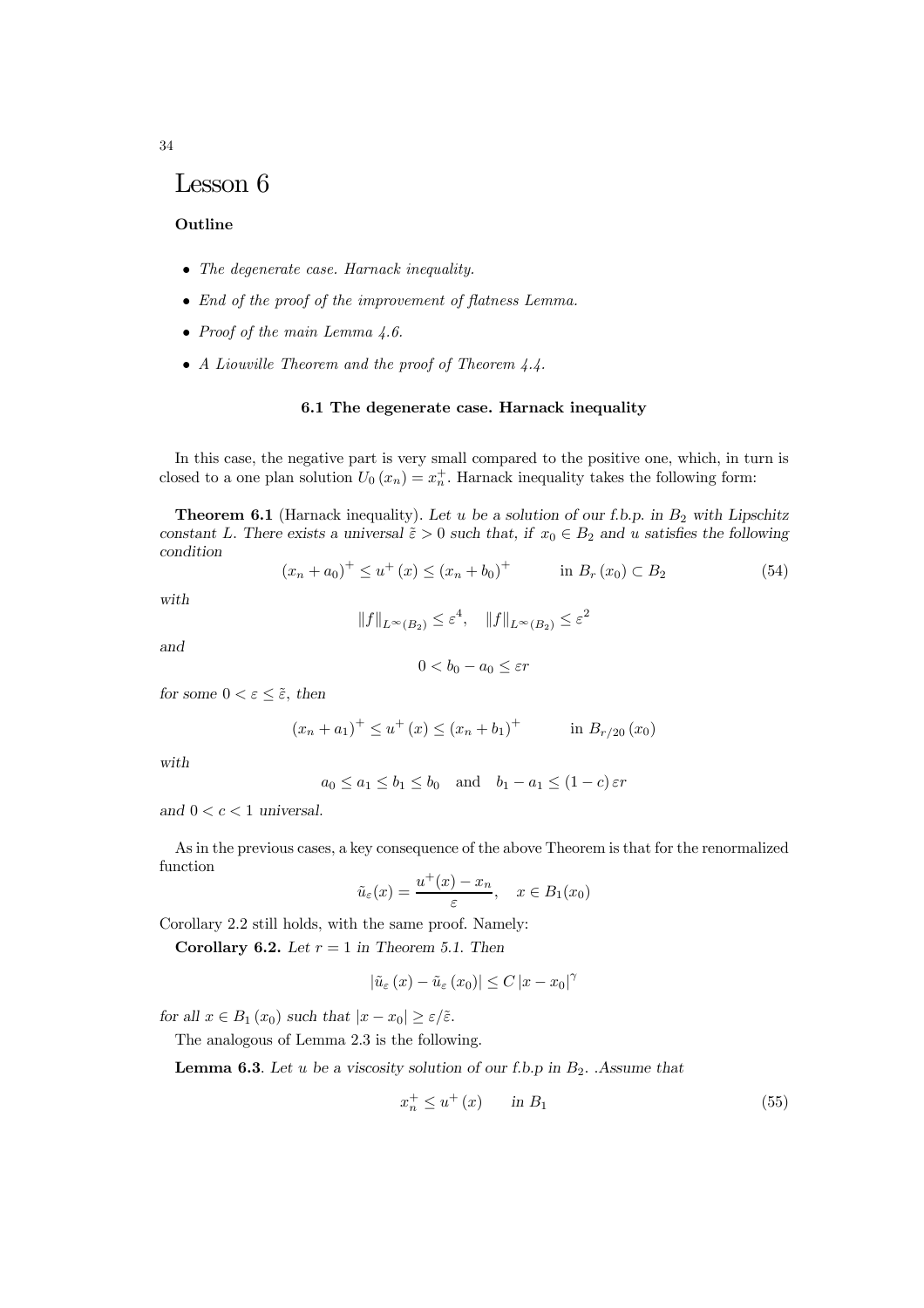with

$$
||f||_{L^{\infty}(B_2)} \leq \varepsilon^4, \quad ||f||_{L^{\infty}(B_2)} \leq \varepsilon^2.
$$

Let  $\bar{x} = \frac{1}{5}e_n$ . There exists a universal  $\tilde{\varepsilon}$  such that if  $\varepsilon \leq \tilde{\varepsilon}$ , and

$$
u^{+}\left(\bar{x}\right) \geq \left(\bar{x}_{n} + \varepsilon\right)^{+}
$$
\n<sup>(56)</sup>

then,

$$
u^+(x) \ge (\bar{x}_n + c\varepsilon)^+ \quad \text{in } \bar{B}_{1/2}
$$

for some universal  $1 < c < 1$ . Similarly, if

$$
u^+(x) \le x_n^+ \quad \text{in } B_1
$$

and

$$
u(\bar{x}) \leq (\bar{x}_n - \varepsilon)^+
$$

then,

$$
u(x) \le (\bar{x}_n - c\varepsilon)^+ \quad \text{in } \bar{B}_{1/2}
$$

for some universal  $1 < c < 1$ 

Proof. We prove only the first part. The second one is completely analogous. Again, we first show that the interior gain (56) propagates into a neighborhood of  $\bar{x}$ . Since  $x_n > 0$  in  $B_{1/10}(\bar{x})$  and  $u^+ \ge U_0$  in  $B_1$ , then

$$
B_{1/10}\left(\bar{x}\right) \subset B_1^+\left(u\right).
$$

Also

$$
B_{1/2} \subset\subset B_{3/4}(\bar{x}) \subset\subset B_1.
$$

By Harnack inequality in  $B_{1/10}\left(\bar{x}\right),$  we get

$$
u(x) - x_n \ge c(u(\bar{x}) - \bar{x}_n) - C ||f||_{L^{\infty}(B_{1/10})} \ge c_0 \varepsilon \quad \text{in } \bar{B}_{1/20}(\bar{x}). \tag{57}
$$

Set, in  $\bar{B}_{3/4}(\bar{x})$ 

$$
v_t(x) = (x_n - c_0 \varepsilon \psi(x) + t\varepsilon)^+ - C_1 \varepsilon^2 (x_n - c_0 \varepsilon \psi(x) + t\varepsilon)^-
$$

where  $\psi = 1 - w$  is as in Lemma 5.3 and  $C_1$  is to be chosen later.

We claim that

$$
v_0 \leq u \quad \text{in } \bar{B}_{3/4}(\bar{x})\,.
$$

Indeed, where  $u \geq 0$ , we have  $u \geq x_n \geq v$ . Where u is negative, we compare  $u^-$  with the solution of the problem

$$
\Delta v = -\varepsilon^4 \text{ in } B_1 \cap \{x_n < 0\} \,,\quad v = u^- \text{ on } \partial \left( B_1 \cap \{x_n < 0\} \right).
$$

Since  $\{u < 0\} \subset \{x_n < 0\}$ , it follows that

$$
u^{-}(x) \le Cx_{n}^{-}\varepsilon^{2} \quad \text{in } B_{8/9}, \ C \text{ universal.}
$$
 (58)

Since for  $C_1 > C$  and  $x_n < 0$ ,

$$
C_1 (x_n - c_0 \varepsilon \psi(x))^- < C x_n^-
$$

our claim follows.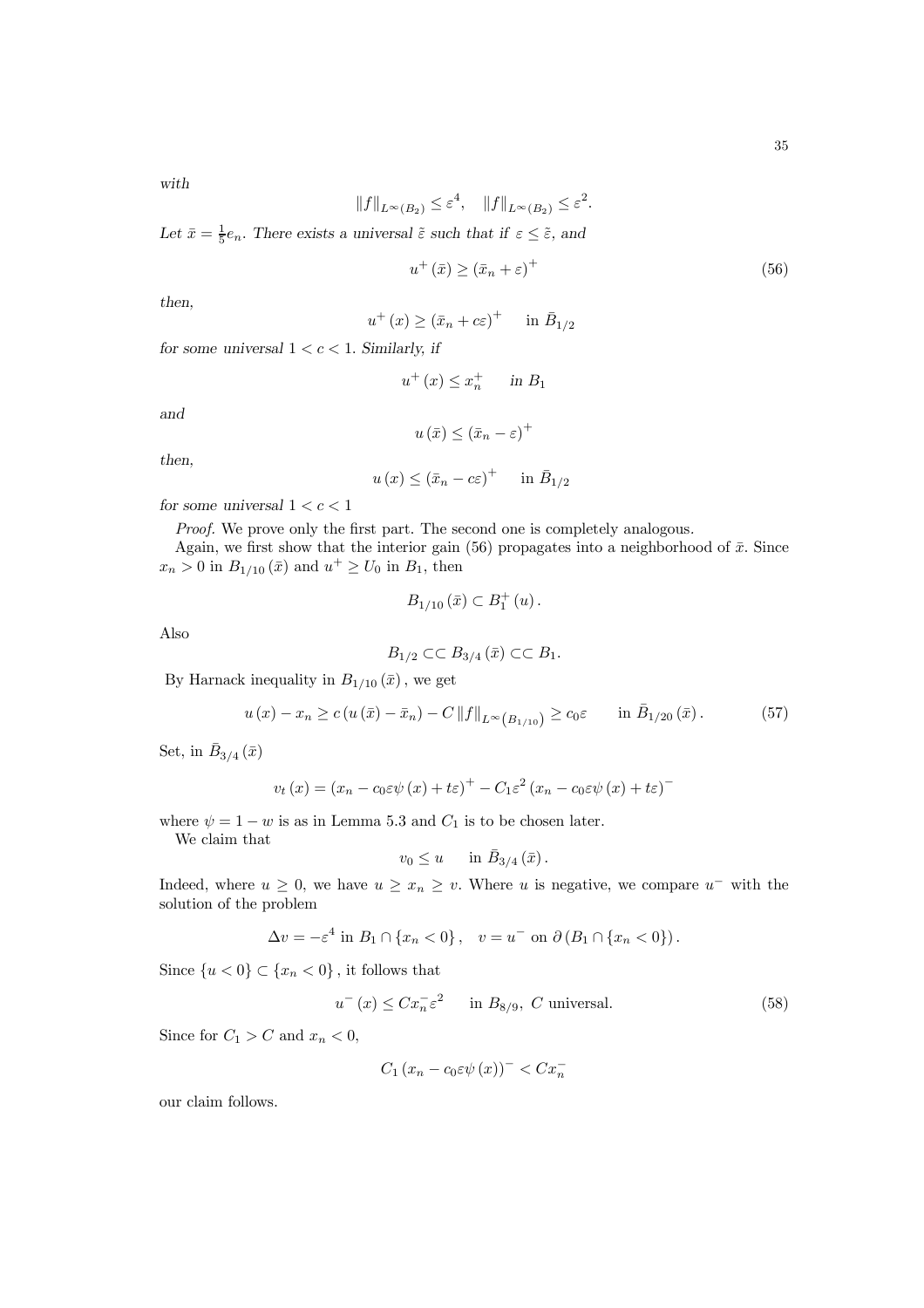Let  $t^*$  be the largest  $t$  such that

$$
v_t \leq u \quad \text{ in } \bar{B}_{3/4}(\bar{x})\,.
$$

We want to show that  $t^* \geq c_0$ . Then, from

$$
u^{+}(x) \ge (x_{n} - c_{0}\varepsilon\psi(x) + t^{*}\varepsilon)^{+} \quad \text{in } \bar{B}_{3/4}(\bar{x})
$$

we get

$$
u^+(x) \ge (x_n + c\varepsilon)^+ \quad \text{in } \bar{B}_{1/2}
$$

with  $c < c_0 \min_{B_{1/2}} w$ .

Suppose  $t^* < c_0$ . Then at some  $\tilde{x} \in \overline{B}_{3/4}(\bar{x})$  we have

 $v_{t^*}(\tilde{x}) = u(\tilde{x}).$ 

We show that such touching point can only occur on  $\overline{B}_{1/20}(\bar{x})$ . Indeed, since  $w \equiv 0$  on  $\partial B_{3/4}(\bar{x})$ from the definition of  $v_t$  we get that for  $t^* < c_0$ 

$$
v_{t^*}(x) = (x_n - \varepsilon c_0 + t^* \varepsilon)^+ - \varepsilon^2 C_1 (x_n - \varepsilon c_0 + t^* \varepsilon)^- < u(x) \quad \text{on } \partial B_{3/4}(\bar{x}).
$$

In the set where  $u \geq 0$  this can be seen using that  $u \geq x_n^+$  while in the set where  $u < 0$  again we can use the estimate (58).

We now show that  $\tilde{x}$  cannot belong to the annulus  $A = B_{3/4}(\bar{x})\setminus \overline{B}_{1/20}(\bar{x})$ . Indeed,

$$
\Delta v_{t^*} \ge \varepsilon^3 c_0 k(n) > \varepsilon^4 \ge ||f||_{\infty}, \quad \text{in } A^+(v_{t^*}) \cup A^-(v_{t^*})
$$

for  $\varepsilon$  small enough.

Also,

$$
(v_{t^*}^+)_\nu^2 - (v_{t^*}^-)_\nu^2 = (1 - \varepsilon^4 C_1^2)(1 + \varepsilon^2 c_0^2 |\nabla \psi|^2 - 2\varepsilon c_0 \psi_n) \text{ on } F(v_{t^*}) \cap A.
$$

Thus,

$$
(v_{\bar{t}}^+)_\nu^2 - (v_{\bar{t}}^-)_\nu^2 > 1 \quad \text{on } F(v_{\bar{t}}) \cap A
$$

as long as  $\varepsilon$  is small enough (as in the non-degenerate case one can check that  $\inf_{F(v_t) \cap A}(-\psi_n)$  $c > 0$ , c universal.) Thus,  $v_{t^*}$  is a strict subsolution to in A which lies below u, hence by definition,  $\tilde{x}$  cannot belong to  $A$ .

Therefore,  $\tilde{x} \in \overline{B}_{1/20}(\bar{x})$  and

$$
u(\tilde{x}) = v_{\bar{t}}(\tilde{x}) = (\tilde{x}_n + \bar{t}\varepsilon) < \tilde{x}_n + c_0 \varepsilon
$$

contradicting (57).  $\Box$ 

#### 6.2 End of the proof of the improvement of flatness Lemma 4.11

Corollary 6.2 implies that the sequence of normalized functions

$$
\tilde{u}_k(x) = \frac{u_k(x) - x_n}{\varepsilon_k} \quad x \in B_1^+(u_k) \cup F(u_k)
$$

converges to a limit function  $\tilde{u}$ , Hölder continuous in  $B_{1/2}$ .

36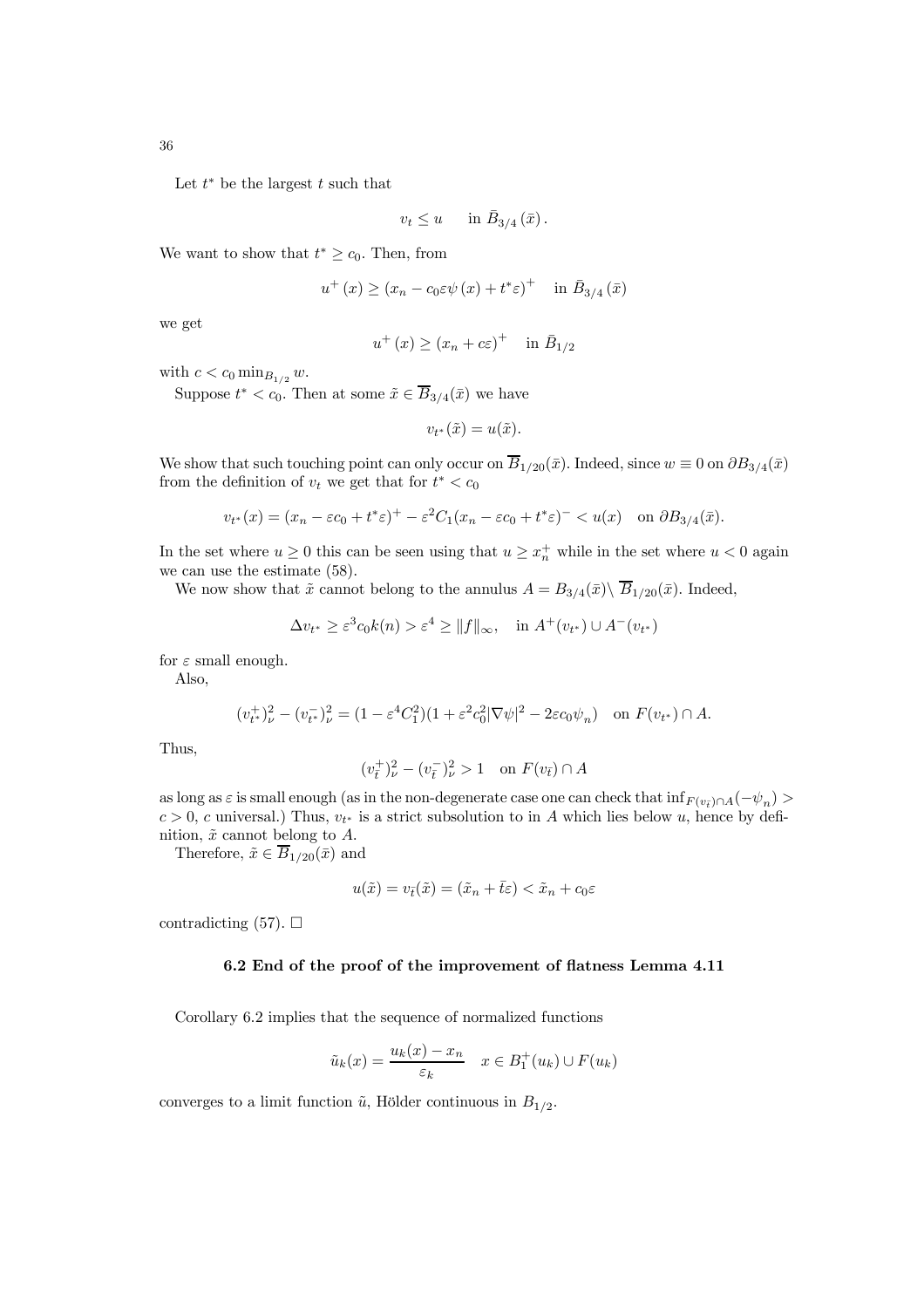**Lemma 6.4.**  $\tilde{u}$  is a viscosity solution of the Neumann problem

$$
\begin{cases} \Delta \tilde{u} = 0 & \text{in } B_{1/2} \cap \{x_n > 0\}, \\ \\ \tilde{u}_n = 0 & \text{on } B_{1/2} \cap \{x_n = 0\}. \end{cases}
$$

Proof. As before, the interior condition follows easily thus we focus on the boundary condition. We keep the same notations in the proof of subsection 5.3.

Let  $\phi$  be a classical strict subfunction of the form solution of the form

$$
\tilde{\phi}(x) = A + px_n + BQ(x - y)
$$

with

and

$$
Q(x) = \frac{1}{2}[(n-1)x_n^2 - |x'|^2], \quad y = (y', 0), \quad A \in B > 0
$$
  

$$
p > 0.
$$

Then we must show that  $\phi$  cannot touch u strictly by below at a point  $x_0 = (x'_0, 0) \in B_{1/2}$ . Suppose that such a  $\phi$  exists and let  $x_0$  be the touching point. Call

$$
\phi_k(x) = a_k \Gamma_k^+(x) + (d_k^+(x))^2 \varepsilon_k^2, \quad a_k = (1 + \varepsilon_k p)
$$

where  $d_k$  is the signed distance to  $B_{\frac{1}{B\varepsilon_k}}(z_k)$ .

Let

$$
\tilde{\phi}_k(x) = \frac{\phi_k(x) - x_n}{\varepsilon_k}.
$$

As in the previous case, it follows that in  $B_1^+(\phi_k) \cup F(\phi_k)$ ,

$$
\tilde{\phi}_k(x) = A + BQ(x - y) + px_n + A\varepsilon_k p + Bp\varepsilon_k Q(x - y) + \varepsilon_k d_k^2 + O(\varepsilon_k).
$$

Hence,  $\tilde{\phi}_k$  converges uniformly to  $\tilde{\phi}$  on  $B_{1/2} \cap \{x_n \ge 0\}$ . Since  $\tilde{u}_k$  converges uniformly to  $\tilde{u}$ and  $\phi$  touches  $\tilde{u}$  strictly by below at  $x_0$ , we conclude that there exist a sequence of constants  $c_k \to 0$  and of points  $x_k \to x_0$  such that the function

$$
\psi_k(x) = \phi_k(x + c_k e_n)
$$

touches  $u_k$  by below at  $x_k \in B_1^+(u_k) \cup F(u_k)$ . We claim that  $x_k$  cannot belong to  $B_1^+(u_k)$ . Otherwise, in a small neighborhood  $N$  of  $x_k$  we would have that

$$
\Delta \psi_k > \varepsilon_k^4 \ge ||f_k||_{\infty} = \Delta u_k, \quad \psi_k < u_k \text{ in } \mathcal{N} \setminus \{x_k\}, \psi_k(x_k) = u_k(x_k)
$$

a contradiction.

Thus, since  $u_k(x_k) = \psi_k(x_k) = 0$ , we have  $x_k \in F(u_k) \cap \partial \mathcal{B}_k$  where

$$
\mathcal{B}_k = B_{\frac{1}{B\varepsilon_k}}(z_k - e_n c_k).
$$

Let  $\mathcal{N}_{\rho}$  be a small neighborhood of  $x_k$  of size  $\rho$ . Since

$$
||u_k^-||_\infty \le \varepsilon_k^2, \quad u_k^+ \ge (x_n - \varepsilon_k)^+
$$

as in the proof of Harnack inequality, using the fact that  $x_k \in F(u_k) \cap \partial \mathcal{B}_k$  we can conclude by the comparison principle that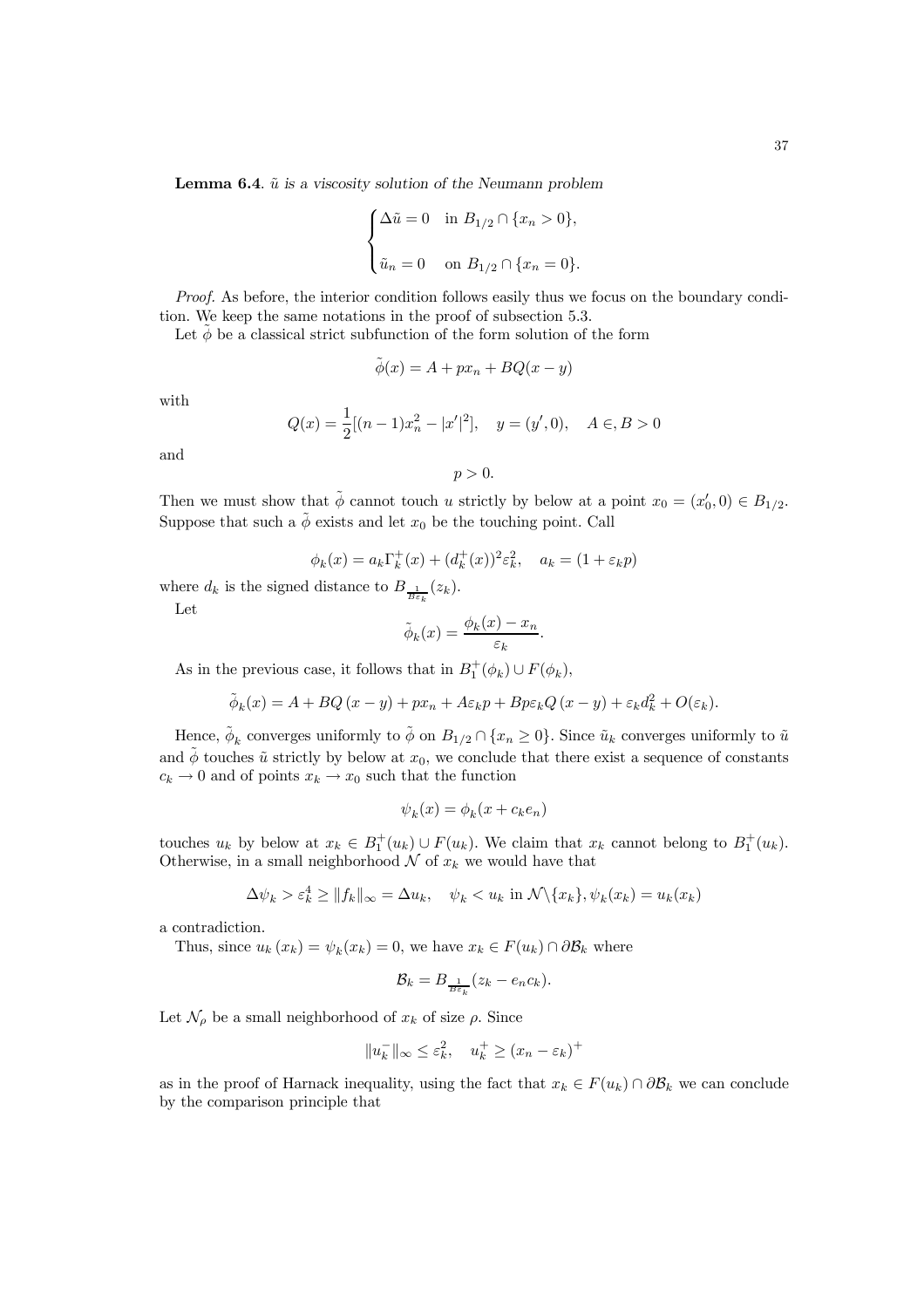$$
u_k^-(x) \le c\varepsilon_k^2 d(x, \mathcal{B}_k)^-, \quad \text{in } \mathcal{N}_{\frac{3}{4}\rho}.
$$

Let

$$
\Psi_k(x) = \begin{cases} \psi_k & \text{in } \mathcal{B}_k \\ c\varepsilon_k^2 \left[ -3d(x,\mathcal{B}_k) + d^2(x,\mathcal{B}_k) \right] & \text{outside } \mathcal{B}_k. \end{cases}
$$

Then  $\Psi_k$  touches by below  $u_k$  at  $x_k \in F(u_k) \cap F(\Psi_k)$ . Since  $p > 0$ , for k large enough, we have

$$
(\Psi_k^+)_\nu^2 - (\Psi_k^-)_\nu^2 = a_k^2 - c\varepsilon_k^4 = (1 + \varepsilon_k p)^2 - c\varepsilon_k^4 > 1
$$

which makes  $\Psi_k$  a subsolution. But this is a contradiction.  $\Box$ 

## 6.3 Proof of the main Lemma 4.6

To prove the main Lemma 4.6 we iterate Lemma 4.10 or Lemma 4.11, after proper rescaling. Let  $r_0, r_1$  as in those lemmas and fix a universal  $\bar{r}$  such that

$$
\bar{r} \le \min\left\{r_0, r_1, \frac{1}{16}\right\}.
$$

Also fix a universal  $\tilde{\varepsilon}$  such that

$$
\tilde{\varepsilon}\leq\min\left\{\varepsilon_{0}\left(\bar{r}\right),\frac{\varepsilon_{1}\left(\bar{r}\right)}{2},\frac{1}{2\tilde{C}},\frac{\varepsilon_{2}}{2}\right\}
$$

where  $\varepsilon_0(\bar{r})$ ,  $\varepsilon_1(\bar{r})$ ,  $\varepsilon_2(\bar{r})$  and  $\tilde{C}$  are as in Lemmas 4.10, 4.11 and 4.12. Now let

 $\bar{\eta} = \tilde{\varepsilon}^3.$ 

Suppose our assumptions hold in the ball  $B_2$ .

**Case 1.**  $\beta \geq \tilde{\varepsilon}$  (non degenerate case).

In view of Lemma 4.5 and our choice of  $\tilde{\varepsilon}$ , we obtain that u satisfies the assumptions of Lemma 5.1:

$$
U_{\beta}(x_n - \tilde{\varepsilon}) \le u(x) \le U_{\beta}(x_n + \tilde{\varepsilon}) \quad \text{in } B_1
$$

with  $0 < \beta \leq L$  and

$$
||f||_{L^{\infty}(B_1)} \leq \tilde{\varepsilon}^3 \leq \tilde{\varepsilon}^2 \beta.
$$

From Lemma 4.10, we get

$$
U_{\beta_1}(x \cdot \nu_1 - \bar{r}^{\tilde{\varepsilon}}) \le u(x) \le U_{\beta_1}(x \cdot \nu_1 + \bar{r}^{\tilde{\varepsilon}}) \quad \text{in } B_{\bar{r}},
$$

with  $|\nu_1| = 1$ ,  $|\nu_1 - e_n| \leq \tilde{C}\tilde{\varepsilon}$ ,  $0 < \beta_1 \leq L$ ,  $|\beta_1 - \beta| \leq \tilde{C}\beta\tilde{\varepsilon}$  and  $\alpha_1 = \sqrt{1 + \beta_1^2}$ . In particular, by our choice of  $\tilde{\varepsilon}$  we have

$$
\beta_1 \ge \beta \left(1 - \tilde{C}\tilde{\varepsilon}\right) \ge \frac{\tilde{\varepsilon}}{2}.
$$

We can therefore rescale and iterate the argument above. Assume at the step k, for  $k = 1, 2...$ , we have  $(\beta = \beta_0, e_n = \nu_0)$ 

$$
U_{\beta_k}(x \cdot \nu_k - \bar{r}^k \tilde{\varepsilon}_k) \le u(x) \le U_{\beta_k}(x \cdot \nu_k + \bar{r}^k \tilde{\varepsilon}_k) \quad \text{in } B_{\bar{r}^k},
$$

38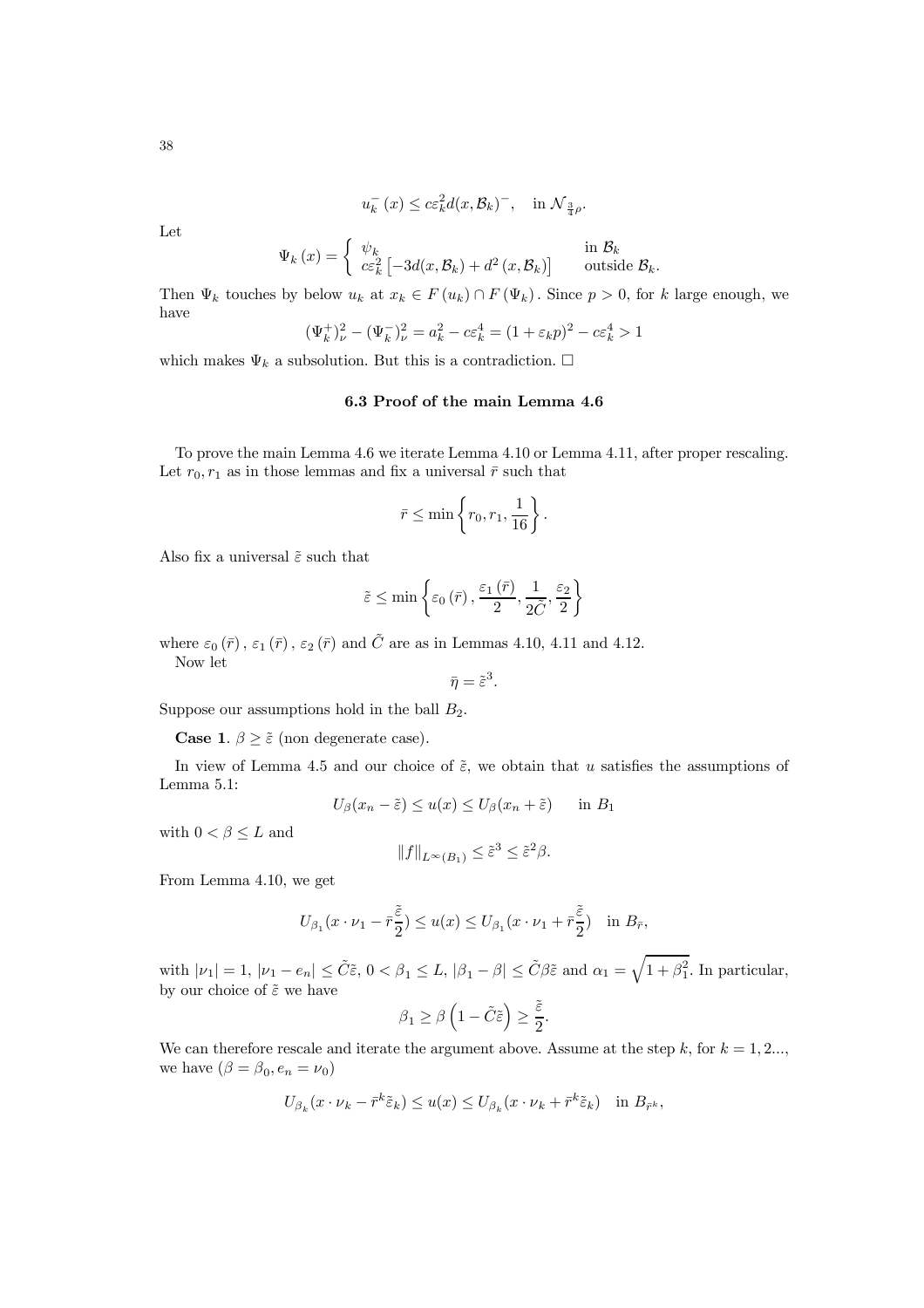with  $\varepsilon_k = 2^{-k}\tilde{\varepsilon}, |\nu_k| = 1, |\nu_k - \nu_{k-1}| \leq \tilde{C}\tilde{\varepsilon}_{k-1},$ 

$$
|\beta_k-\beta_{k-1}|\leq \tilde C\beta_{k-1}\tilde\varepsilon_{k-1},\ \ \varepsilon_k\leq \beta_k\leq L
$$

and  $\alpha_k = \sqrt{1 + \beta_k^2}$ . Set

$$
\rho_k = \bar{r}^k
$$

and

$$
u_k(x) = \frac{1}{\rho_k} u(\rho_k x), \quad f_k(x) = \rho_k f(\rho_k x) \qquad x \in B_1.
$$

We have

$$
||f_k||_{L^{\infty}(B_1)} \leq \rho_k \tilde{\varepsilon}^3 \leq \tilde{\varepsilon}_k^2 \beta_k
$$

and

$$
U_{\beta_k}(x \cdot \nu_k - \tilde{\varepsilon}_k) \le u_k(x) \le U_{\beta_k}(x \cdot \nu_k + \tilde{\varepsilon}_k) \quad \text{in } B_1.
$$

Then, applying Lemma 4.10, we get

$$
U_{\beta_{k+1}}(x \cdot \nu_{k+1} - \tilde{r} \tilde{\varepsilon}_{k+1}) \le u_{k+1}(x) \le U_{\beta_{k+1}}(x \cdot \nu_{k+1} + \tilde{r} \tilde{\varepsilon}_{k+1}) \quad \text{in } B_{\bar{r}},
$$

or, rescaling back,

$$
U_{\beta_{k+1}}(x \cdot \nu_{k+1} - \bar{r}^{k+1}\tilde{\varepsilon}_{k+1}) \le u(x) \le U_{\beta_{k+1}}(x \cdot \nu_{k+1} + \bar{r}^{k+1}\tilde{\varepsilon}_{k+1}) \quad \text{in } B_{\bar{r}^{k+1}},
$$

with  $|\nu_{k+1}| = 1$ ,  $|\nu_{k+1} - \nu_k| \leq \tilde{C} \tilde{\varepsilon}_k$ ,  $|\beta_k - \beta_{k+1}| \leq \tilde{C} \beta_k \tilde{\varepsilon}_k$ , and  $\varepsilon_k \leq \beta_k \leq L$ . We conclude that  $F(u)$  is  $C^{1,\alpha}$  at the origin.

**Case 2.**  $\beta < \tilde{\varepsilon}$  (degenerate case).

In view of Lemma 4.5 and our choice of  $\tilde{\varepsilon}$ , we obtain that u satisfies the assumptions of Lemma 4.11

$$
U_0(x_n - \tilde{\varepsilon}) \le u^+(x) \le U_0(x_n + \tilde{\varepsilon}) \quad \text{in } B_1.
$$

Since (see (23)

$$
||u - U_{\beta}||_{L^{\infty}(B_1)} \leq \bar{\eta} = \tilde{\varepsilon}^3
$$

we infer

$$
||u^-||_{L^{\infty}(B_1)} \leq \beta + \tilde{\varepsilon}^3 \leq 2\tilde{\varepsilon}.
$$

Call  $\varepsilon' = \sqrt{2\tilde{\varepsilon}}$ . Then

$$
U_0(x_n - \varepsilon') \le u^+(x) \le U_0(x_n + \varepsilon') \quad \text{in } B_1
$$

and

$$
||f||_{L^{\infty}(B_1)} \leq (\varepsilon')^4, ||u^-||_{L^{\infty}(B_1)} \leq (\varepsilon')^2.
$$

From Lemma 4.11, we get

$$
U_0(x \cdot \nu_1 - \bar{r} \frac{\varepsilon'}{2}) \le u^+(x) \le U_0(x \cdot \nu_1 + \bar{r} \frac{\varepsilon'}{2}) \quad \text{in } B_{\bar{r}}.
$$

with  $|\nu_1| = 1$ ,  $|\nu_1 - e_n| \leq C \varepsilon'$  for a universal constant C.

We now rescale as in the previous case, setting

$$
\rho_k = \bar{r}^k, \, \varepsilon_k = 2^{-k} \varepsilon'
$$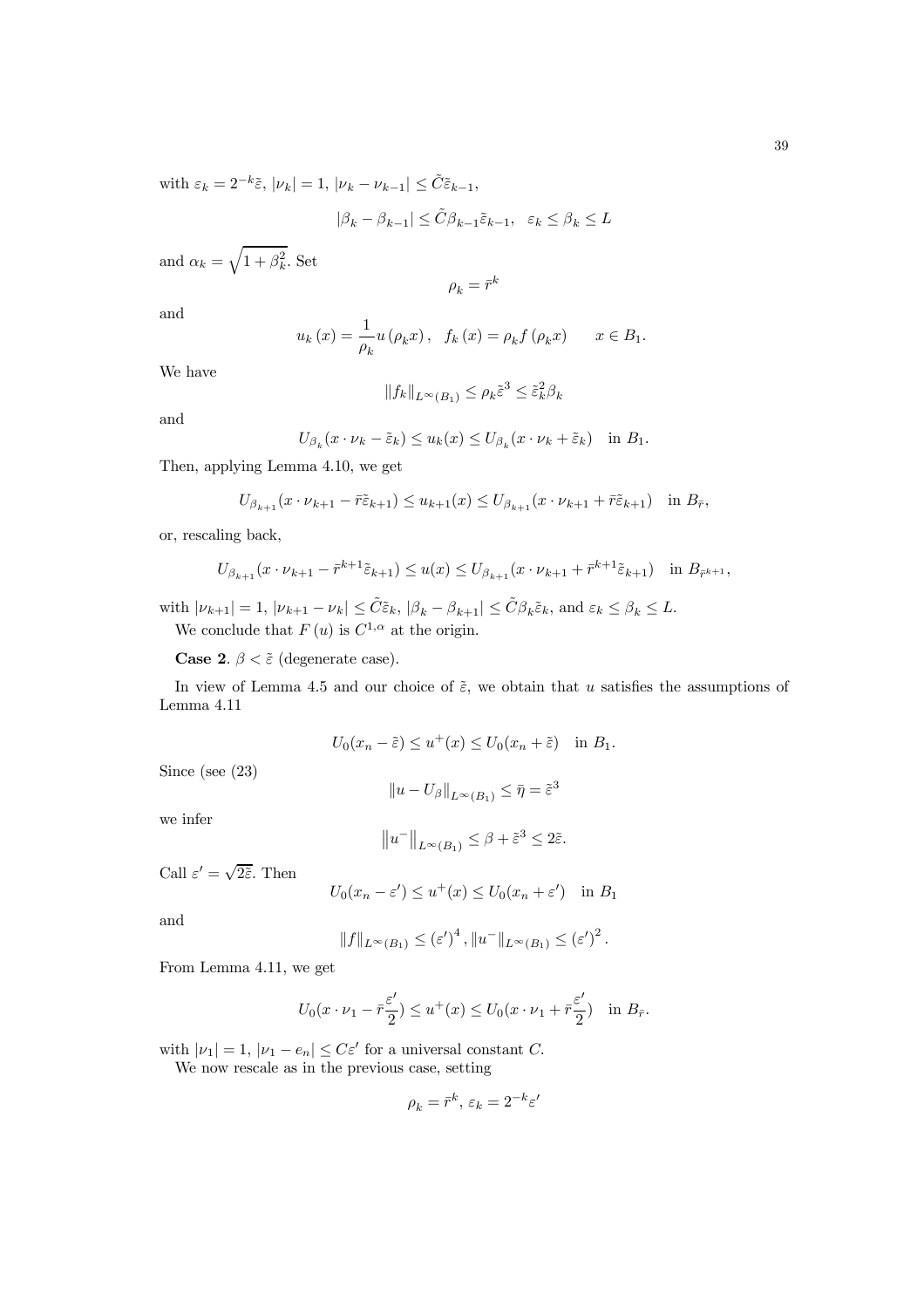40

and

$$
u_k(x) = \frac{1}{\rho_k} u(\rho_k x), \quad f_k(x) = \rho_k f(\rho_k x) \qquad x \in B_1.
$$

Note that

$$
||f_k||_{L^{\infty}(B_1)} \le \rho_k \left(\varepsilon'\right)^4 \le \frac{1}{16} \left(\varepsilon'\right)^4 = \varepsilon_k^4.
$$

We can iterate Lemma 4.11 and obtain

$$
U_0(x \cdot \nu_k - \varepsilon_k) \le u_k^+(x) \le U_0(x \cdot \nu_k + \varepsilon_k) \quad \text{in } B_1.
$$

with  $|\nu_k - \nu_{k-1}| \leq C \varepsilon_{k-1}$ , as long as

$$
||u_k^-||_{L^\infty(B_1)} \leq \varepsilon_k^2
$$

.

Let  $k^* > 1$  be the first integer for which this fails:

$$
\|u_{k^*}^-\|_{L^\infty(B_1)} > \varepsilon_{k^*}^2
$$

and

$$
||u_{k^*-1}^-||_{L^{\infty}(B_1)} \leq \varepsilon_{k^*-1}^2.
$$

We also have

$$
U_0(x \cdot \nu_{k^*-1} - \varepsilon_{k^*-1}) \le u_{k^*-1}^+(x) \le U_0(x \cdot \nu_{k^*-1} + \varepsilon_{k^*-1}) \quad \text{in } B_1.
$$

By usual comparison argument we can write

$$
u_{k^*-1}^+(x) \le C |x_n - \varepsilon_{k^*-1}| \varepsilon_{k^*-1}^2 \quad \text{in } B_{19/20}
$$

for C universal. Rescaling, we have

$$
||u_{k^*}^-||_{L^\infty(B_1)}\leq C_1\varepsilon_{k^*}^2
$$

where  $C_1$  universal ( $C_1$  depends on  $\bar{r}$ ). Then  $u_{k^*}$  satisfies the assumptions of Lemma 4.12 and therefore the rescaling

$$
v(x) = \varepsilon_{k^*}^{-1/2} u_{k^*}(\varepsilon_{k^*}^{1/2} x)
$$

satisfies in  $B_1$ :

$$
U_{\beta'}(x \cdot \nu_{k^*} - C' \varepsilon_{k^*}^{1/2}) \le v(x) \le U_{\beta'}(x \cdot \nu_{k^*} + C' \varepsilon_{k^*}^{1/2})
$$

with  $\beta' \sim \varepsilon_{k^*}^2$ . Call  $\hat{\varepsilon} = C' \varepsilon_{k^*}^{1/2}$ . Then v is a solution of our f.b.p. in  $B_1$  with r.h.s.

$$
g(x) = \varepsilon_{k^*}^{1/2} f_{k^*}(\varepsilon_{k^*}^{1/2} x)
$$

and the flatness assumption

$$
U_{\beta'}(x \cdot \nu_{k^*} - \hat{\varepsilon}) \le v(x) \le U_{\beta'}(x \cdot \nu_{k^*} + \hat{\varepsilon}).
$$

Since  $\beta' \sim \varepsilon_{k^*}^2$ , we have

 $||g||_{L^{\infty}(B_1)} \leq \varepsilon_{k^*}^{1/2} \varepsilon_{k^*}^4 \leq \hat{\varepsilon}^2 \beta'$ as long as  $\hat{\varepsilon} \le \min\left\{\varepsilon_0(\bar{r}), \frac{1}{2\tilde{C}}\right\}$ }, which is true if  $C' (2\tilde{\epsilon})^{1/4} \le \min\left\{\varepsilon_0(\bar{r}), \frac{1}{2\tilde{C}}\right\}$  or 1 1  $\lambda^4$ 

$$
\tilde{\varepsilon} \le \frac{1}{2C'^4} \min \left\{ \varepsilon_0 \left( \bar{r} \right), \frac{1}{2\tilde{C}} \right\}^4.
$$

Under these restrictions,  $v$  satisfies the assumptions of the nondegenerate case and we can proceed accordingly.

This concludes the proof of the main Lemma.  $\Box$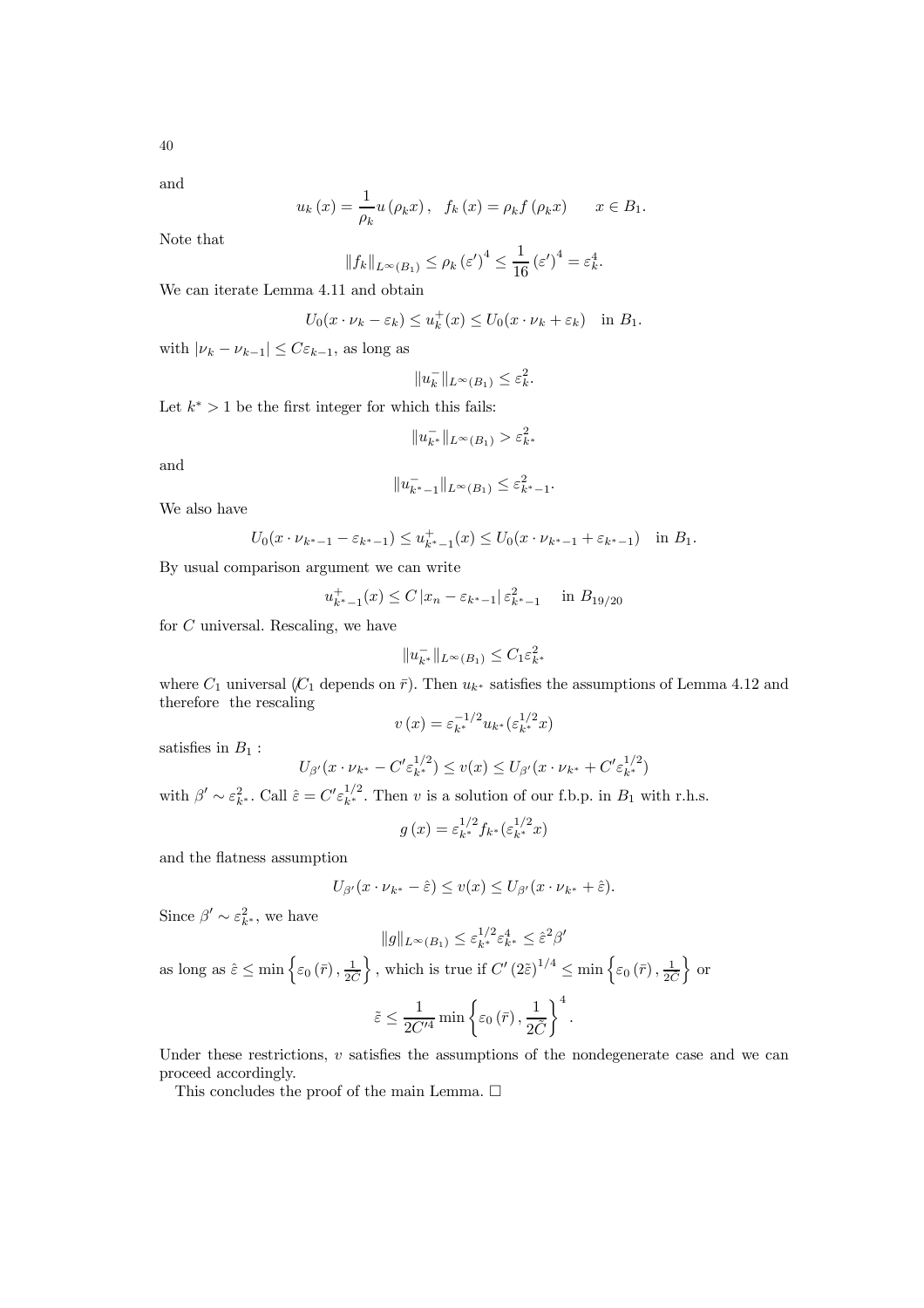Although not strictly necessary, we use the following Liouville type result for global viscosity solutions to a two-phase homogeneous free boundary problem.

**Lemma 6. 5.** Let  $U$  be a global Lipschitz viscosity solution to

$$
\begin{cases}\n\Delta U = 0, & \text{in } \{U > 0\} \cup \{U \le 0\}^{\circ} \\
(U_{\nu}^{+})^{2} - (U_{\nu}^{-})^{2} = 1, & \text{on } F(U) = \partial \{U > 0\}\n\end{cases}
$$
\n(59)

Assume that  $F(U) = \{x_n = g(x'), x' \in \{n-1\} \text{ with } Lip(g) \leq M$ . Then g is linear and  $U(x) =$  $U_{\beta}(x)$  for some  $\beta \geq 0$ .

*Proof.* Assume for simplicity,  $0 \in F(U)$ . Also, balls in  $\mathbb{R}^{n-1}$  are denoted by  $B'_{\rho}$ .

By the regularity theory in [C1], since U is a solution in  $B_2$ , the free boundary  $F(U)$  is  $C^{1,\gamma}$ in  $B_1$  with a bound depending only on n and on M. Thus,

$$
|g(x') - g(0) - \nabla g(0) \cdot x'| \le C|x'|^{1+\alpha}, \quad x' \in B'_1
$$

with C depending only on  $n, M$ . Moreover, since U is a global solution, the rescaling

$$
g_R(x') = \frac{1}{R}g(Rx'), \quad x' \in B_2',
$$

which preserves the same Lipschitz constant as  $g$ , satisfies the same inequality as above i.e.

$$
|g_R(x') - g_R(0) - \nabla g_R(0) \cdot x'| \le C |x'|^{1+\alpha}, \quad x' \in B'_1.
$$

This reads,

$$
|g(Rx')-g(0)-\nabla g(0)\cdot Rx'|\leq CR|x'|^{1+\alpha},\quad x'\in B'_1.
$$

Thus,

$$
|g(y') - g(0) - \nabla g(0) \cdot y'| \leq C \frac{1}{R^{\alpha}} |y'|^{1+\alpha}, \quad y' \in B_R'.
$$

Proof of Theorem 4.3. Let  $\bar{\eta}$  be the universal constant in the main Lemma 4.6. Consider the blow-up sequence

$$
u_k(x) = \frac{u(\delta_k)}{\delta_k}
$$

with  $\delta_k \to 0$  as  $k \to \infty$ . Each  $u_k$  is a solution of our f.b.p. with right hand side

$$
f_k(x) = \delta_k f(\delta_k x)
$$

and

$$
||f_k(x)|| \le \delta_k ||f||_{L^{\infty}} \le \bar{\eta}
$$

for k large enough. Standard arguments using the uniform Lischitz continuity of the  $u_k$ 's and the nondegeneracy of their positive part  $u_k^+$ , imply that (up to a subsequence)

 $u_k \to \tilde{u}$  uniformly on compacts

and

$$
\{u_k^+=0\}\to\{\tilde u=0\}\quad\text{in the Hausdorff distance}.
$$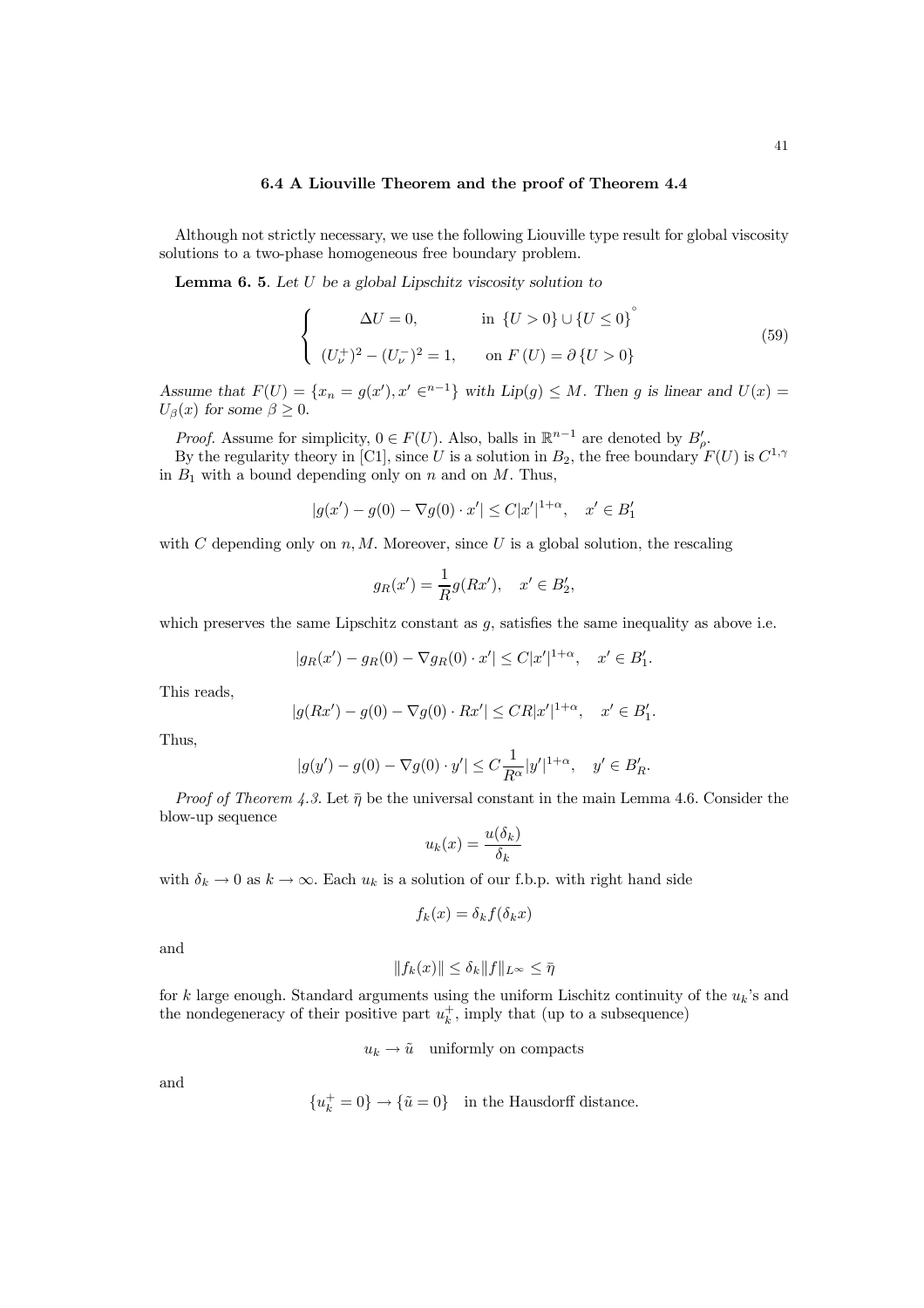The blow-up limit  $\tilde{u}$  solves the global homogeneous two-phase free boundary problem

$$
\begin{cases}\n\Delta \tilde{u} = 0, & \text{in } \{\tilde{u} > 0\} \cup \{\tilde{u} \le 0\}^{\circ} \\
(\tilde{u}_{\nu}^{+})^{2} - (\tilde{u}_{\nu}^{-})^{2} = 1, & \text{on } F(\tilde{u}) = \partial \{\tilde{u} > 0\}\n\end{cases}
$$
\n(60)

Since  $F(u)$  is a Lipschitz graph in a neighborhood of 0, it follows from Lemma 6.5 that  $\tilde{u}$  is a two-plane solutions,  $\tilde{u} = U_\beta$  for some  $\beta \geq 0.$  Thus, for  $k$  large enough

$$
||u_k - U_{\beta}||_{L^{\infty}} \leq \bar{\eta}
$$

and

$$
\{x_n \leq -\bar{\eta}\} \subset B_1 \cap \{u_k^+(x) = 0\} \subset \{x_n \leq \bar{\eta}\}.
$$

Therefore, we can apply our flatness Theorem and conclude that  $F(u_k)$  and hence  $F(u)$  is smooth.  $\Box$